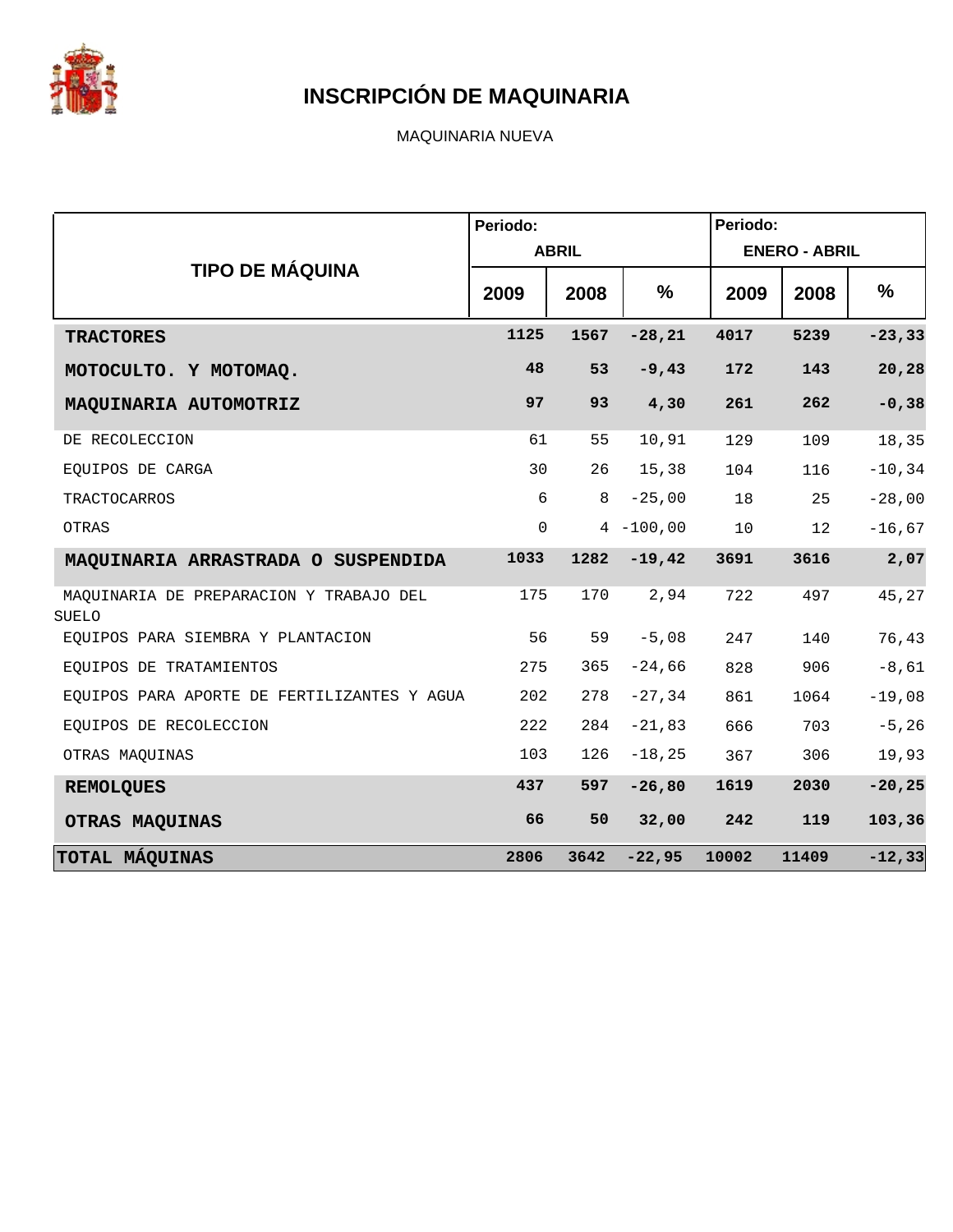

# **INSCRIPCIÓN DE MAQUINARIA POR COMUNIDADES AUTÓNOMAS**

#### MAQUINARIA NUEVA

|                    |      |                | TRACTORES |       | AUTOMOTRIZ<br>MAQUINARIA<br>MAQUINARIA ARRASTRADA O SUSPENDIDA |               |                        |                   |             |       |                                     | OTRAS              | TOTAL                              |                                         |                           |                   |       |           |    |                   |
|--------------------|------|----------------|-----------|-------|----------------------------------------------------------------|---------------|------------------------|-------------------|-------------|-------|-------------------------------------|--------------------|------------------------------------|-----------------------------------------|---------------------------|-------------------|-------|-----------|----|-------------------|
|                    |      | RUEDAS CADENAS | OTROS     | TOTAL | MOTOCUL<br>TORES                                               | DE<br>RECOLE- | EQUIPOS<br>DE<br>CARGA | TRACTO-<br>CARROS | OTRAS       | TOTAL | PREPARA-<br>CIÓN<br>- Y<br>TRABAJOS | EQUIPOS<br>SIEMBRA | EQUIPOS<br>DE<br>Y PLANT TRATAMIEN | EQUIPOS<br>APORTE<br>FERTILIZ<br>Y AGUA | EQUIPOS<br>DE<br>RECOLEC. | OTRAS<br>MÁQUINAS | TOTAL | REMOLQUES |    | MÁQUINAS MÁQUINAS |
| ANDALUCIA          | 174  | 18             | $\Omega$  | 192   | 3                                                              | 4             | 2                      |                   | $\cap$      |       | 3                                   | $\mathbf 1$        | 81                                 | 11                                      | 11                        | 10                | 117   | 42        | 5  | 366               |
| <b>ARAGON</b>      | 50   | 0              | ∩         | 50    | $\Omega$                                                       | 13            | 2                      | <sup>0</sup>      | $\Omega$    | 15    |                                     |                    | 10                                 | 15                                      | 24                        |                   | 57    | 34        | O  | 156               |
| <b>ASTURIAS</b>    | 13   | $\Omega$       |           | 13    | C                                                              | $\Omega$      |                        |                   |             |       |                                     | $\Omega$           |                                    | 8                                       | 2                         | O                 | 11    | 9         | 0  | 35                |
| <b>BALEARES</b>    | 37   | 0              |           | 37    |                                                                | 2             |                        |                   |             |       |                                     |                    |                                    |                                         | ⌒<br>∠                    | O                 | 11    | ⇁         | 0  | 58                |
| CANARIAS           | 12   | O              |           | 12    |                                                                | 0             |                        |                   |             |       |                                     | O                  |                                    |                                         | 0                         |                   |       |           |    | 24                |
| <b>CANTABRIA</b>   | 9    | $\Omega$       |           | 9     |                                                                | $\Omega$      |                        |                   |             |       | 3                                   | $\mathbf 0$        | O                                  | 2                                       | 16                        |                   | 28    |           | 3  | 44                |
| CASTILLA Y LEON    | 117  | $\Omega$       | 0         | 117   |                                                                | 15            |                        |                   |             | 19    | 54                                  | 33                 | 27                                 | 51                                      | 31                        | 22                | 218   | 84        | 52 | 493               |
| CASTILLA-LA MANCHA | 121  |                |           | 123   |                                                                | 6             |                        | O                 | ∩           | 10    | 39                                  | 17                 | 33                                 | 27                                      | 24                        | 27                | 167   | 45        | 6  | 352               |
| CATALUÑA           | 102  | $\Omega$       | $\Omega$  | 102   | C                                                              | 8             | 6                      | O                 | $\Omega$    | 14    | 9                                   | 2                  | 19                                 | 11                                      | 16                        |                   | 61    | 34        | 0  | 21 <sup>2</sup>   |
| C.VALENCIANA       | 70   | 0              |           | 70    |                                                                |               |                        |                   |             |       | 4                                   | 0                  | 16                                 | 2                                       |                           |                   | 25    | 30        | 0  | 131               |
| <b>EXTREMADURA</b> | 76   | $\Omega$       |           | 76    |                                                                |               |                        |                   |             |       | 10                                  | $\Omega$           | 47                                 |                                         | 8                         | 8                 | 80    | 33        | 0  | 191               |
| <b>GALICIA</b>     | 213  | $\Omega$       | $\Omega$  | 213   | 28                                                             |               | 2                      | <sup>0</sup>      |             |       | 30                                  | 2                  | 7                                  | 45                                      | 74                        | 18                | 176   | 92        | 0  | 512               |
| <b>MADRID</b>      |      | 0              |           |       |                                                                |               |                        |                   |             |       | 0                                   | O                  |                                    |                                         | $\Omega$                  | ∩                 |       |           | 0  |                   |
| <b>MURCIA</b>      | 22   | O              |           | 22    |                                                                |               |                        |                   |             |       | 11                                  | $\Omega$           |                                    |                                         |                           |                   | 21    | 6         |    | 50                |
| <b>NAVARRA</b>     | 30   | $\Omega$       |           | 32    |                                                                |               |                        | U                 |             |       | $\overline{2}$                      | $\Omega$           |                                    | 12                                      | 8                         |                   | 28    | 9         | 0  | 74                |
| PAIS VASCO         | 15   | 0              |           | 15    |                                                                | ⌒<br>∠        |                        |                   |             |       | 0                                   | 0                  | ∠                                  |                                         |                           |                   |       |           | 0  | 33                |
| RIOJA (LA)         | 35   | 0              |           | 35    |                                                                | 2             | 0                      |                   |             |       | 0                                   | 0                  | 22                                 |                                         | 0                         |                   | 23    |           |    | 67                |
| <b>TOTAL</b>       | 1103 | 19             |           | 1125  | 48                                                             | 61            | 30                     | 6                 | $\mathbf 0$ | 97    | 175                                 | 56                 | 275                                | 202                                     | 222                       | 103               | 1033  | 437       | 66 | 2806              |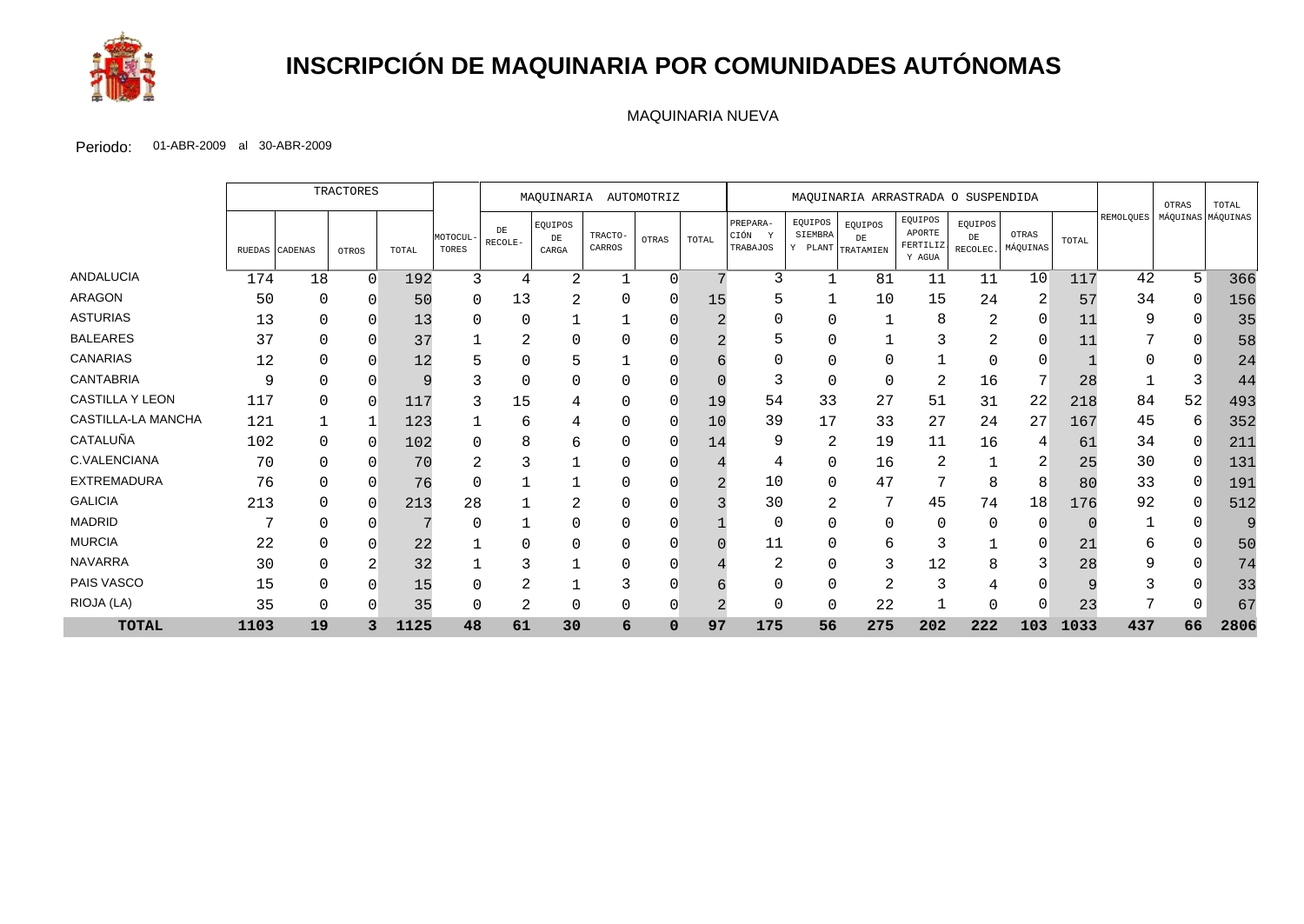

# **INSCRIPCIÓN DE MAQUINARIA POR PROVINCIAS Y COMUNIDADES AUTÓNOMAS**

MAQUINARIA NUEVA

|                    |               | <b>TRACTORES</b> |                |                | MAQUINARIA AUTOMOTRIZ<br>MAQUINARIA ARRASTRADA O SUSPENDIDA |                         |                      |                   |                |                |                               |                                  |                             |                                        |                |                            |       |           |                   |                   |
|--------------------|---------------|------------------|----------------|----------------|-------------------------------------------------------------|-------------------------|----------------------|-------------------|----------------|----------------|-------------------------------|----------------------------------|-----------------------------|----------------------------------------|----------------|----------------------------|-------|-----------|-------------------|-------------------|
|                    | <b>RUEDAS</b> | CADENAS          | OTROS          | TOTAL          | MOTOCUL-<br>TORES                                           | DE<br>RECOLECCIÓN CARGA | EQUIPOS<br>$\rm{DE}$ | TRACTO-<br>CARROS | OTRAS          | TOTAL          | PREPARA-<br>CIÓN Y<br>TRABAJO | EQUIPOS<br>SIEMBRA Y<br>PLANTAC. | EQUIPOS<br>DE<br>TRATAMIEN. | EQUIPOS<br>APORTE<br>FERTILIZ.<br>AGUA | EQUIPOS<br>DE  | OTRAS<br>RECOLEC. MÁQUINAS | TOTAL | REMOLQUES | OTRAS<br>MÁQUINAS | TOTAL<br>MÁQUINAS |
| ALMERIA            | 21            | 0                | $\Omega$       | 21             | 0                                                           | $\Omega$                | -1                   | $\Omega$          | $\Omega$       |                | ∩                             | $\Omega$                         | $\Omega$                    | $\mathbf 0$                            | $\Omega$       | 0                          |       | ∩         | 2                 | 24                |
| CADIZ              | 12            |                  | $\Omega$       | 13             |                                                             | 0                       |                      |                   |                |                |                               |                                  |                             | $\Omega$                               |                |                            |       |           |                   | 20                |
| CORDOBA            | 19            |                  | $\Omega$       | 26             |                                                             | ∩                       |                      | O                 |                |                |                               | $\cap$                           | 20                          | 5                                      |                |                            | 31    | 10        | 2                 | 69                |
| GRANADA            | 25            |                  | <sup>0</sup>   | 32             |                                                             | 0                       |                      |                   |                |                |                               |                                  | 9                           | 2                                      |                | $\overline{2}$             | 14    |           | 0                 | 58                |
| HUELVA             | 17            |                  | $\Omega$       |                |                                                             | $\Omega$                |                      |                   |                |                |                               |                                  |                             | $\Omega$                               |                | $\Omega$                   |       |           | 0                 | 20                |
| <b>JAEN</b>        | 24            |                  | $\Omega$       | 25             |                                                             |                         |                      |                   |                |                |                               | $\Omega$                         | 35                          | $\overline{2}$                         |                | $\overline{2}$             | 39    |           |                   | 78                |
| MALAGA             | 20            |                  | $\Omega$       | 22             |                                                             | 0                       |                      |                   |                |                |                               |                                  |                             |                                        |                | 3                          | 12    |           | 0                 | 36                |
| SEVILLA            | 36            | ∩                | 0              | 36             |                                                             | 1                       | $\Omega$             | 0                 | 0              |                | $\Omega$                      |                                  | 9                           | $\mathbf 1$                            |                | $\overline{2}$             | 15    | 9         | $\Omega$          | 61                |
| <b>ANDALUCIA</b>   | 174           | 18               | $\mathbf{0}$   | 192            | 3                                                           | 4                       | 2                    |                   | $\Omega$       |                | $\overline{3}$                | $\mathbf{1}$                     | 81                          | 11                                     | 11             | 10                         | 117   | 42        | 5                 | 366               |
| <b>HUESCA</b>      | 23            | $\Omega$         | $\Omega$       | 23             |                                                             | 3                       | 0                    | 0                 |                |                | 3                             |                                  |                             | 6                                      | 11             | $\Omega$                   | 22    | 9         | 0                 | 57                |
| TERUEL             |               |                  | $\Omega$       |                |                                                             | 6                       |                      | ∩                 |                |                |                               |                                  |                             | 3                                      | ∩              | $\Omega$                   |       | 13        | 0                 | 27                |
| ZARAGOZA           | 24            | U                | $\Omega$       | 24             |                                                             | 4                       | $\overline{2}$       | 0                 |                |                |                               | $\Omega$                         | 8                           | 6                                      | 13             | 2                          | 30    | 12        | $\Omega$          | 72                |
| <b>ARAGON</b>      | 50            | $\overline{0}$   | $\Omega$       | 50             | $\mathbf{0}$                                                | 13                      | $\overline{2}$       | $\Omega$          | $\Omega$       | 15             | 5                             | $\mathbf{1}$                     | 10                          | $15$                                   | 24             | $\overline{2}$             | 57    | 34        | $\overline{0}$    | 156               |
| OVIEDO             | 13            | 0                | $\Omega$       | 13             | $\Omega$                                                    | 0                       | -1                   |                   | 0              |                | 0                             | $\Omega$                         | 1                           | 8                                      | 2              | 0                          | 11    | 9         | $\mathbf 0$       | 35                |
| <b>ASTURIAS</b>    | 13            | $\overline{0}$   | $\Omega$       | 13             | $\Omega$                                                    | $\mathbf 0$             | $\mathbf{1}$         |                   | $\Omega$       | 2              | $\overline{0}$                | $\overline{0}$                   | $\mathbf{1}$                | 8                                      | $\overline{2}$ | $\mathbf{0}$               | 11    | 9         | $\overline{0}$    | 35                |
| <b>BALEARES</b>    | 37            |                  | 0              | 37             |                                                             | $\overline{c}$          | $\Omega$             | 0                 | 0              | $\overline{2}$ | 5                             | $\Omega$                         |                             | 3                                      | 2              | 0                          | 11    | 7         | $\mathbf 0$       | 58                |
| <b>BALEARES</b>    | 37            | $\overline{0}$   | $\mathbf{0}$   | 37             |                                                             | $\overline{a}$          | $\overline{0}$       | 0                 | $\overline{0}$ | 2              | 5                             | $\overline{0}$                   | $\mathbf{1}$                | 3                                      | 2              | $\mathbf{0}$               | 11    | 7         | $\overline{0}$    | 58                |
| LAS PALMAS DE GRAN | 2             | O                | $\Omega$       | $\overline{2}$ |                                                             | $\mathbf{0}$            |                      | 0                 |                |                | $\Omega$                      | $\Omega$                         | $\Omega$                    | $\mathbf{1}$                           | $\Omega$       | $\Omega$                   |       | ∩         | <sup>0</sup>      | 8                 |
| SANTA CRUZ DE TENE | 10            | 0                | $\Omega$       | 10             | 4                                                           | 0                       |                      |                   | 0              |                | 0                             | 0                                | $\Omega$                    | 0                                      | 0              | 0                          |       |           | 0                 | 16                |
| <b>CANARIAS</b>    | 12            | $\Omega$         | $\overline{0}$ | 12             | 5                                                           | $\overline{0}$          | 5                    |                   | $\Omega$       |                | $\overline{0}$                | $\overline{0}$                   | $\overline{0}$              | 1                                      | $\Omega$       | $\Omega$                   |       | $\Omega$  | $\mathbf{0}$      | 24                |
| SANTANDER          | 9             | 0                | $\Omega$       | 9              |                                                             | 0                       | 0                    | 0                 |                |                | 3                             | 0                                | 0                           | $\overline{2}$                         | 16             |                            | 28    |           |                   | 44                |
| <b>CANTABRIA</b>   | 9             | $\Omega$         | $\Omega$       | 9              | 3                                                           | $\mathbf 0$             | $\overline{0}$       | $\Omega$          | $\Omega$       | $\Omega$       | 3                             | $\overline{0}$                   | $\overline{0}$              | $\overline{2}$                         | 16             | 7                          | 28    |           |                   | 44                |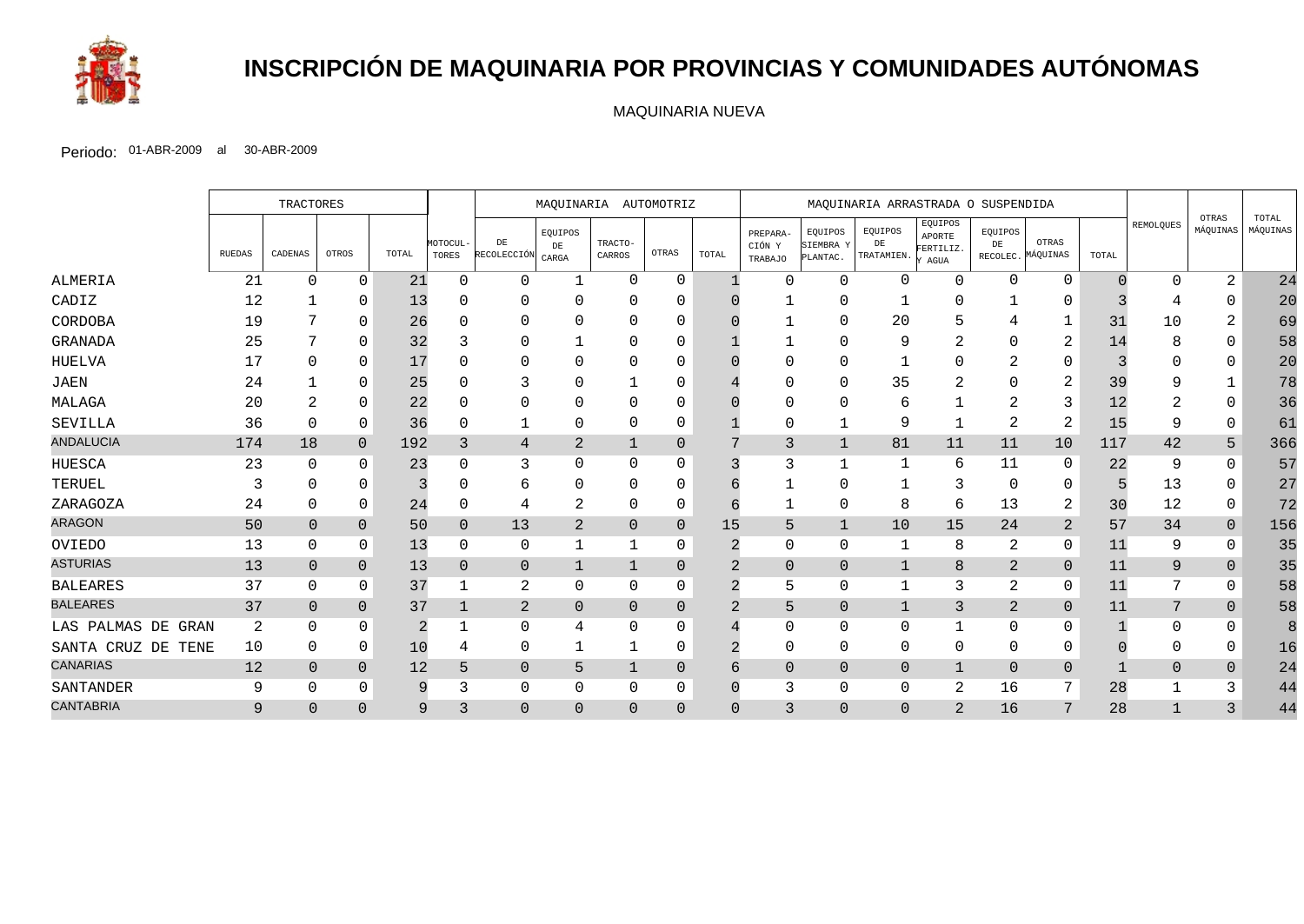

# **INSCRIPCIÓN DE MAQUINARIA POR PROVINCIAS Y COMUNIDADES AUTÓNOMAS**

MAQUINARIA NUEVA

|                        |        | TRACTORES      |                |       |                   | MAQUINARIA AUTOMOTRIZ    |                        |                   | MAQUINARIA ARRASTRADA O SUSPENDIDA |                |                               |                                  |                             |                                                         |               |                            |            |           |                   |                   |
|------------------------|--------|----------------|----------------|-------|-------------------|--------------------------|------------------------|-------------------|------------------------------------|----------------|-------------------------------|----------------------------------|-----------------------------|---------------------------------------------------------|---------------|----------------------------|------------|-----------|-------------------|-------------------|
|                        | RUEDAS | CADENAS        | OTROS          | TOTAL | MOTOCUL-<br>TORES | $\rm{DE}$<br>RECOLECCIÓN | EQUIPOS<br>DE<br>CARGA | TRACTO-<br>CARROS | OTRAS                              | TOTAL          | PREPARA-<br>CIÓN Y<br>TRABAJO | EQUIPOS<br>SIEMBRA Y<br>PLANTAC. | EQUIPOS<br>DE<br>TRATAMIEN. | EQUIPOS<br>APORTE<br>FERTILIZ.<br>$\operatorname{AGUA}$ | EQUIPOS<br>DE | OTRAS<br>RECOLEC. MÁQUINAS | TOTAL      | REMOLQUES | OTRAS<br>MÁQUINAS | TOTAL<br>MÁQUINAS |
| AVILA                  | 12     | $\mathbf 0$    | $\mathbf 0$    | 12    | -1                | $\mathbf 0$              | $\Omega$               | $\mathbf 0$       | $\mathbf 0$                        | $\cap$         | 3                             | $\mathbf 0$                      | 0                           | $\overline{4}$                                          | 2             | 1                          | 10         | 6         | $\mathbf 1$       | 30                |
| <b>BURGOS</b>          | 12     | $\Omega$       | 0              | 12    | ∩                 | 7                        | $\Omega$               | $\Omega$          | $\Omega$                           |                | 6                             | 6                                | $\mathsf{b}$                | 9                                                       | 3             | $\overline{2}$             | 32         |           | $\Omega$          | 58                |
| LEON                   | 21     | $\Omega$       | $\Omega$       | 21    |                   | 0                        | 1                      | $\Omega$          | $\Omega$                           |                | 4                             | 5                                |                             | 5                                                       | 3             | 1                          | 19         | 5         | 11                | 59                |
| PALENCIA               | 6      |                | $\Omega$       | 6     |                   | 3                        |                        | $\Omega$          | 0                                  |                | 12                            | 3                                |                             | 4                                                       | 10            | 4                          | 37         | 18        | 9                 | 74                |
| SALAMANCA              | 10     | $\Omega$       | $\Omega$       | 10    |                   | 1                        | $\Omega$               | $\Omega$          | $\Omega$                           |                | $\overline{2}$                |                                  | $\Omega$                    | 5                                                       |               | $\mathbf 1$                | 10         | 12        | 9                 | 42                |
| SEGOVIA                | 13     | $\Omega$       | $\Omega$       | 13    |                   | 1                        | -1                     | $\Omega$          | $\Omega$                           |                |                               | 3                                | 3                           | 6                                                       |               | 4                          | 22         |           | 1                 | 47                |
| SORIA                  | 4      | $\Omega$       | $\Omega$       | 4     |                   | $\Omega$                 | $\Omega$               | $\Omega$          | $\Omega$                           |                |                               | 5                                |                             | 3                                                       |               | $\Omega$                   | 20         | 2         | $\Omega$          | 26                |
| VALLADOLID             | 24     | $\Omega$       | $\Omega$       | 24    |                   | 3                        |                        | $\Omega$          | $\Omega$                           |                | 13                            |                                  | 8                           | 4                                                       | 5             | 7                          | 44         | 12        | 17                | 101               |
| ZAMORA                 | 15     | $\Omega$       | 0              | 15    | U                 | $\mathbf 0$              | $\Omega$               | $\Omega$          | $\mathbf 0$                        | $\cap$         | 2                             | $\overline{3}$                   | 1                           | 11                                                      | 5             | $\mathbf{2}$               | 24         | 13        | 4                 | 56                |
| <b>CASTILLA Y LEON</b> | 117    | $\overline{0}$ | $\Omega$       | 117   | $\mathbf{3}$      | $15$                     | 4                      | $\Omega$          | $\overline{0}$                     | 19             | 54                            | 33                               | 27                          | 51                                                      | 31            | 22                         | 218        | 84        | 52                | 493               |
| ALBACETE               | 28     | $\Omega$       | 0              | 28    |                   | 2                        | $\Omega$               | $\Omega$          | $\Omega$                           | 2              | 0                             | 3                                | 2                           | 2                                                       | 4             | 0                          | 11         | 8         | 0                 | 50                |
| CIUDAD REAL            | 25     |                | 1              | 27    | U                 | $\Omega$                 |                        | $\Omega$          | $\Omega$                           | $\overline{2}$ | 10                            | $\overline{2}$                   | 13                          | 7                                                       | 9             | 9                          | 50         | 11        | 5                 | 95                |
| <b>CUENCA</b>          | 20     | $\Omega$       | $\Omega$       | 20    |                   | $\overline{2}$           |                        | $\Omega$          | $\mathbf 0$                        | ্ব             | 14                            | 6                                | 10                          | 8                                                       |               | 14                         | 57         | 10        | $\mathbf 0$       | 90                |
| GUADALAJARA            | 11     | $\Omega$       | $\Omega$       | 11    |                   | 0                        |                        | $\Omega$          | $\Omega$                           |                | 14                            | 6                                | 5                           | 6                                                       | 3             | 3                          | 37         | 6         |                   | 56                |
| TOLEDO                 | 37     | $\Omega$       | $\Omega$       | 37    |                   | $\overline{2}$           | $\Omega$               | $\Omega$          | 0                                  | 2              | $\mathbf 1$                   | $\mathbf 0$                      | 3                           | 4                                                       | 3             | $\mathbf 1$                | 12         | 10        | $\mathbf 0$       | 61                |
| CASTILLA-LA MANCHA     | 121    | $\mathbf 1$    | $\mathbf 1$    | 123   | $\mathbf 1$       | $\sqrt{6}$               | 4                      | $\mathbf 0$       | $\mathbf{0}$                       | 10             | 39                            | 17                               | 33                          | 27                                                      | 24            | 27                         | 167        | 45        | 6                 | 352               |
| <b>BARCELONA</b>       | 19     | $\Omega$       | 0              | 19    | U                 | $\mathbf{1}$             | 2                      | $\Omega$          | $\Omega$                           | ζ              | 2                             | $\mathbf 1$                      | 3                           | 2                                                       | 5             | 1                          | 14         | 5         | $\mathbf 0$       | 41                |
| GIRONA                 | 14     | $\Omega$       | $\Omega$       | 14    |                   | 1                        | 3                      | $\Omega$          | $\Omega$                           |                | 2                             |                                  | 6                           | 4                                                       |               | $\mathbf 0$                | 18         |           | $\Omega$          | 37                |
| LLEIDA                 | 47     | $\Omega$       | $\Omega$       | 47    |                   | 6                        | 1                      | $\Omega$          | $\Omega$                           |                | 3                             | $\mathbf 0$                      |                             | 5                                                       | 6             | $\overline{2}$             | 18         | 23        | $\Omega$          | 95                |
| TARRAGONA              | 22     | $\Omega$       | $\mathbf 0$    | 22    | $\Omega$          | $\mathbf 0$              | 0                      | 0                 | 0                                  |                | 2                             | $\mathbf 0$                      | 8                           | $\mathbf 0$                                             | $\Omega$      | $\mathbf 1$                | 11         | 5         | $\mathbf 0$       | 38                |
| <b>CATALUÑA</b>        | 102    | $\overline{0}$ | $\overline{0}$ | 102   | $\overline{0}$    | $\,8\,$                  | 6                      | $\overline{0}$    | $\overline{0}$                     | 14             | 9                             | $\overline{2}$                   | 19                          | 11                                                      | 16            | 4                          | 61         | 34        | $\overline{0}$    | 211               |
| ALICANTE               | 18     | $\Omega$       | 0              | 18    | $\Omega$          | 1                        | $\Omega$               | $\Omega$          | 0                                  |                | 0                             | 0                                | -1                          | $\mathbf 0$                                             | $\Omega$      | $\Omega$                   |            | 8         | $\mathbf 0$       | 28                |
| CASTELLON              | 13     | $\Omega$       | $\Omega$       | 13    |                   | $\Omega$                 | $\Omega$               | $\Omega$          | 0                                  |                | $\Omega$                      | $\Omega$                         | 3                           | $\mathbf 0$                                             | 1             | 2                          | $\sqrt{6}$ | 3         | $\Omega$          | 23                |
| VALENCIA               | 39     | 0              | $\mathbf 0$    | 39    | 1                 | $\overline{a}$           |                        | 0                 | $\mathbf 0$                        |                | 4                             | $\mathbf 0$                      | 12                          | $\sqrt{2}$                                              | 0             | $\mathsf 0$                | 18         | 19        | $\mathbf 0$       | 80                |
| <b>C.VALENCIANA</b>    | 70     | $\mathbf 0$    | $\overline{0}$ | 70    | 2                 | 3                        | $\mathbf 1$            | $\overline{0}$    | $\overline{0}$                     |                | $\overline{4}$                | $\mathbf{0}$                     | 16                          | 2                                                       | 1             | 2                          | 25         | 30        | $\mathbf 0$       | 131               |
| <b>BADAJOZ</b>         | 55     | $\Omega$       | $\Omega$       | 55    | $\Omega$          | $\mathbf 0$              | $\Omega$               | $\Omega$          | $\mathbf 0$                        |                | 6                             | $\Omega$                         | 46                          | 6                                                       | 7             | 8                          | 73         | 21        | $\Omega$          | 149               |
| CACERES                | 21     | 0              | $\Omega$       | 21    | $\Omega$          | $\mathbf 1$              | 1                      | $\Omega$          | 0                                  |                | 4                             | $\mathbf 0$                      | 1                           | $\mathbf 1$                                             | 1             | 0                          | 7          | 12        | $\mathbf 0$       | 42                |
| <b>EXTREMADURA</b>     | 76     | $\Omega$       | $\Omega$       | 76    | $\Omega$          | $\mathbf{1}$             | $\mathbf{1}$           | $\Omega$          | $\Omega$                           | $\overline{2}$ | 10                            | $\Omega$                         | 47                          | 7                                                       | $\mathsf{B}$  | 8                          | 80         | 33        | $\Omega$          | 191               |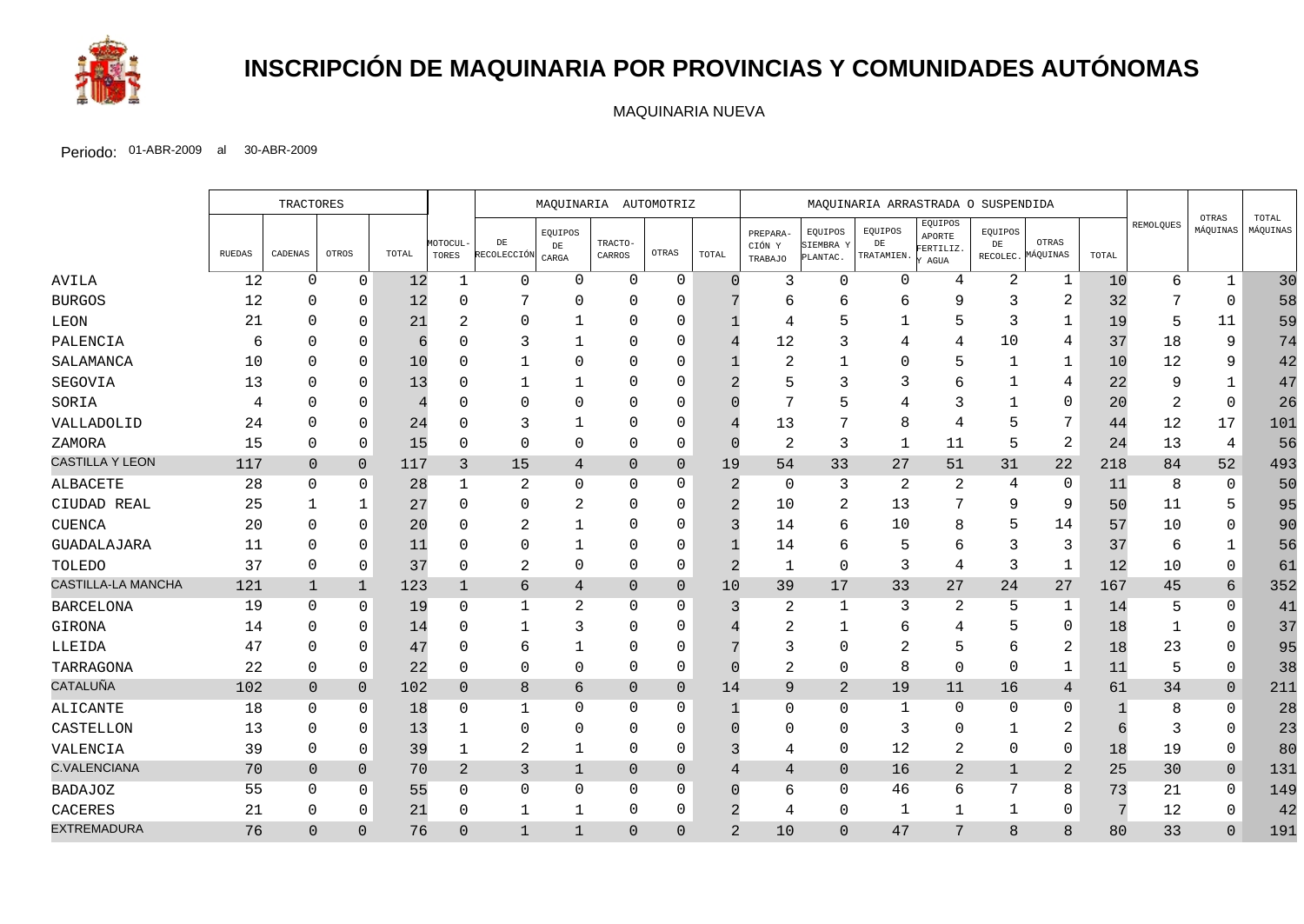

# **INSCRIPCIÓN DE MAQUINARIA POR PROVINCIAS Y COMUNIDADES AUTÓNOMAS**

MAQUINARIA NUEVA

|                |               | TRACTORES      |                |       | MAQUINARIA AUTOMOTRIZ<br>MAQUINARIA ARRASTRADA O SUSPENDIDA |                   |                               |                   |                |                |                                      |                                  |                             |                                        |                           |                   |          |           |                   |                   |
|----------------|---------------|----------------|----------------|-------|-------------------------------------------------------------|-------------------|-------------------------------|-------------------|----------------|----------------|--------------------------------------|----------------------------------|-----------------------------|----------------------------------------|---------------------------|-------------------|----------|-----------|-------------------|-------------------|
|                | <b>RUEDAS</b> | CADENAS        | OTROS          | TOTAL | MOTOCUL-<br>TORES                                           | DE<br>RECOLECCIÓN | EQUIPOS<br>$\rm{DE}$<br>CARGA | TRACTO-<br>CARROS | OTRAS          | TOTAL          | PREPARA-<br>CIÓN Y<br><b>TRABAJO</b> | EQUIPOS<br>SIEMBRA Y<br>PLANTAC. | EQUIPOS<br>DE<br>TRATAMIEN. | EQUIPOS<br>APORTE<br>FERTILIZ.<br>AGUA | EQUIPOS<br>DE<br>RECOLEC. | OTRAS<br>MÁQUINAS | TOTAL    | REMOLQUES | OTRAS<br>MÁQUINAS | TOTAL<br>MÁQUINAS |
| A CORUÑA       | 77            | U              | $\Omega$       | 77    | 11                                                          | 0                 | -1                            | $\Omega$          | $\Omega$       |                | 6                                    |                                  | 0                           | 16                                     | 21                        | 2                 | 46       | 18        | $\Omega$          | 153               |
| <b>LUGO</b>    | 48            |                | $\Omega$       | 48    |                                                             |                   |                               | 0                 |                |                | 13                                   |                                  |                             | 23                                     | 43                        | 12                | 94       | 17        | 0                 | 161               |
| OURENSE        | 30            |                |                | 30    |                                                             | $\Omega$          |                               | <sup>0</sup>      |                |                | 6                                    | $\Omega$                         |                             | 2                                      |                           | 3                 | 15       | 19        |                   | 64                |
| PONTEVEDRA     | 58            | 0              | $\Omega$       | 58    | 17                                                          | 0                 | 0                             | 0                 | 0              |                | 5                                    | 0                                | 4                           | 4                                      |                           |                   | 21       | 38        | $\mathbf 0$       | 134               |
| <b>GALICIA</b> | 213           | $\overline{0}$ | $\Omega$       | 213   | 28                                                          | 1                 | 2                             | $\Omega$          |                | 3              | 30                                   | $\overline{2}$                   | 7                           | 45                                     | 74                        | 18                | 176      | 92        | $\overline{0}$    | 512               |
| MADRID         | 7             | $\Omega$       | $\Omega$       |       |                                                             | $\mathbf{1}$      | 0                             | $\Omega$          | 0              |                | $\mathbf 0$                          | $\mathbf 0$                      | $\Omega$                    | $\mathbf 0$                            | $\Omega$                  | $\Omega$          |          |           |                   | 9                 |
| <b>MADRID</b>  | 7             | $\Omega$       | $\Omega$       | 7     | $\Omega$                                                    | $\mathbf{1}$      | $\Omega$                      | $\Omega$          | $\overline{0}$ |                | $\mathbf 0$                          | $\overline{0}$                   | $\mathbf 0$                 | $\mathbf 0$                            | $\mathbf{0}$              | $\Omega$          | $\Omega$ |           | $\Omega$          |                   |
| MURCIA         | 22            | 0              | 0              | 22    |                                                             | 0                 | O                             | 0                 | 0              |                | 11                                   | $\mathbf 0$                      | 6                           | 3                                      |                           | 0                 | 21       | 6         | 0                 | 50                |
| <b>MURCIA</b>  | 22            | $\Omega$       | $\Omega$       | 22    |                                                             | $\mathbf{0}$      | $\Omega$                      | $\Omega$          | $\Omega$       |                | 11                                   | $\overline{0}$                   | 6                           | 3                                      |                           | $\Omega$          | 21       | 6         | $\Omega$          | 50                |
| <b>NAVARRA</b> | 30            | 0              | 2              | 32    |                                                             | 3                 | -1                            | $\Omega$          | $\Omega$       |                | 2                                    | $\mathbf 0$                      | 3                           | 12                                     | 8                         | 3                 | 28       | 9         | $\Omega$          | 74                |
| <b>NAVARRA</b> | 30            | $\Omega$       | $\overline{2}$ | 32    |                                                             | 3                 |                               | $\Omega$          | $\overline{0}$ |                | $\overline{2}$                       | $\overline{0}$                   | 3                           | 12                                     | 8                         | 3                 | 28       | 9         | $\Omega$          | 74                |
| <b>ALAVA</b>   | 6             | 0              |                | 6     |                                                             | 0                 | U                             | <sup>0</sup>      |                |                | $\Omega$                             | $\Omega$                         | 2                           | $\mathbf 0$                            | $\Omega$                  |                   |          |           |                   | q                 |
| GUIPUZCOA      |               | 0              |                |       |                                                             | $\mathbf 0$       | O                             |                   | $\Omega$       |                | $\cap$                               | $\Omega$                         | $\Omega$                    | $\Omega$                               |                           | $\Omega$          |          |           |                   |                   |
| VIZCAYA        | 6             | 0              | $\Omega$       | 6     |                                                             | 2                 |                               | 0                 |                |                | $\Omega$                             | $\Omega$                         | 0                           | 3                                      |                           | 0                 |          |           |                   | 17                |
| PAIS VASCO     | 15            | $\mathbf{0}$   | $\Omega$       | 15    |                                                             | $\overline{2}$    |                               | 3                 | 0              |                | $\overline{0}$                       | $\overline{0}$                   | 2                           | 3                                      |                           | $\Omega$          | $\circ$  | 3         | $\Omega$          | 33                |
| LA RIOJA       | 35            | 0              | $\Omega$       | 35    |                                                             | 2                 | O                             | $\Omega$          | 0              |                | $\mathbf 0$                          | $\Omega$                         | 22                          | $\mathbf{1}$                           | $\Omega$                  | $\Omega$          | 23       |           |                   | 67                |
| RIOJA (LA)     | 35            | $\Omega$       | $\Omega$       | 35    | $\Omega$                                                    | $\overline{2}$    | $\Omega$                      | $\Omega$          | $\Omega$       | $\overline{2}$ | $\overline{0}$                       | $\Omega$                         | 22                          | 1                                      | $\Omega$                  | $\Omega$          | 23       | 7         | $\Omega$          | 67                |
| <b>TOTAL</b>   | 1103          | 19             |                | 1125  | 48                                                          | 61                | 30                            | 6                 | $\mathbf 0$    | 97             | 175                                  | 56                               | 275                         | 202                                    | 222                       | 103               | 1033     | 437       | 66                | 2806              |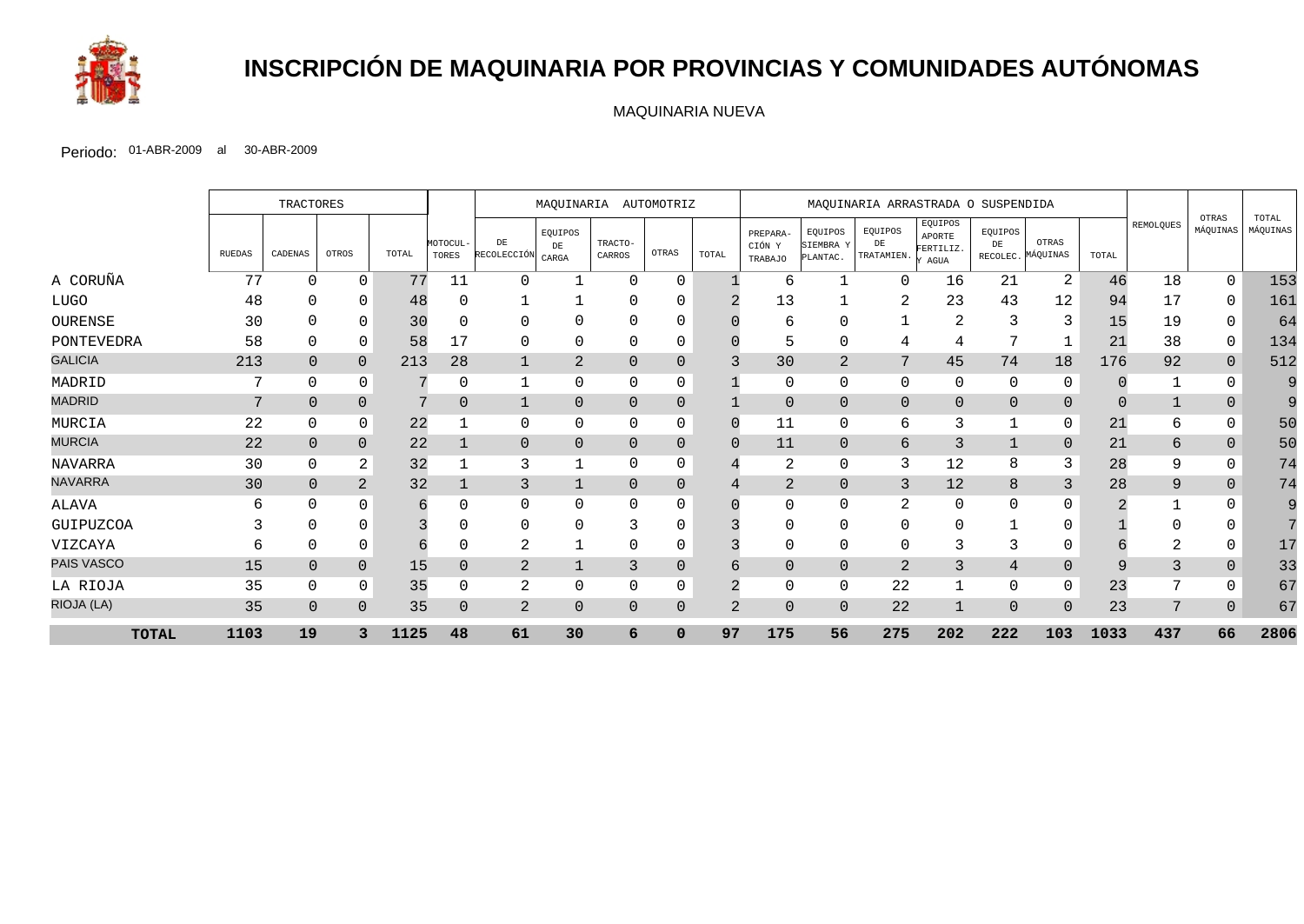

MAQUINARIA NUEVA

#### **ANDALUCIA**

|                                                         | Periodo:       |                |               | Periodo:         |                      |                |
|---------------------------------------------------------|----------------|----------------|---------------|------------------|----------------------|----------------|
|                                                         |                | <b>ABRIL</b>   |               |                  | <b>ENERO - ABRIL</b> |                |
| <b>TIPO DE MÁQUINA</b>                                  | 2009           | 2008           | $\frac{9}{6}$ | 2009             | 2008                 | %              |
|                                                         | 192            | 282            | $-31,91$      | 732              | 861                  | $-14,98$       |
| <b>TRACTORES</b>                                        |                |                |               |                  |                      |                |
| MOTOCULTO. Y MOTOMAQ.                                   | 3              | $\mathbf{1}$   | 200,00        | $\boldsymbol{9}$ | 6                    | 50,00          |
| MAQUINARIA AUTOMOTRIZ                                   | $7\phantom{.}$ | 14             | $-50,00$      | 30               | 42                   | $-28,57$       |
| DE RECOLECCION                                          | 4              | 10             | $-60,00$      | 14               | 16                   | $-12,50$       |
| EQUIPOS DE CARGA                                        | 2              | $\overline{2}$ | 0,00          | 10               | 20                   | $-50,00$       |
| <b>TRACTOCARROS</b>                                     | $\mathbf{1}$   | $\overline{2}$ | $-50,00$      | $\mathbf{3}$     | 5                    | $-40$ , $00\,$ |
| OTRAS                                                   |                |                |               | 3                | $\mathbf{1}$         | 200,00         |
| MAQUINARIA ARRASTRADA O SUSPENDIDA                      | 117            | 236            | $-50, 42$     | 374              | 628                  | $-40, 45$      |
| MAQUINARIA DE PREPARACION Y TRABAJO DEL<br><b>SUELO</b> | 3              | 8              | $-62,50$      | 28               | 32                   | $-12,50$       |
| EOUIPOS PARA SIEMBRA Y PLANTACION                       | $\mathbf 1$    | $\mathbf{1}$   | 0,00          | 6                | 8                    | $-25,00$       |
| EQUIPOS DE TRATAMIENTOS                                 | 81             | 186            | $-56, 45$     | 238              | 459                  | $-48, 15$      |
| EQUIPOS PARA APORTE DE FERTILIZANTES Y AGUA             | 11             | 17             | $-35,29$      | 49               | 59                   | $-16,95$       |
| EOUIPOS DE RECOLECCION                                  | 11             | 14             | $-21, 43$     | 36               | 29                   | $24\,, 14$     |
| OTRAS MAQUINAS                                          | 10             | 10             | 0,00          | 17               | 41                   | $-58,54$       |
| <b>REMOLQUES</b>                                        | 42             | 116            | $-63,79$      | 298              | 493                  | $-39,55$       |
| OTRAS MAQUINAS                                          | 5              | $\mathbf{1}$   | 400,00        | 12               | 15                   | $-20,00$       |
| TOTAL AUTONOMÍA                                         | 366            | 650            | $-43,69$      | 1455             | 2045                 | $-28,85$       |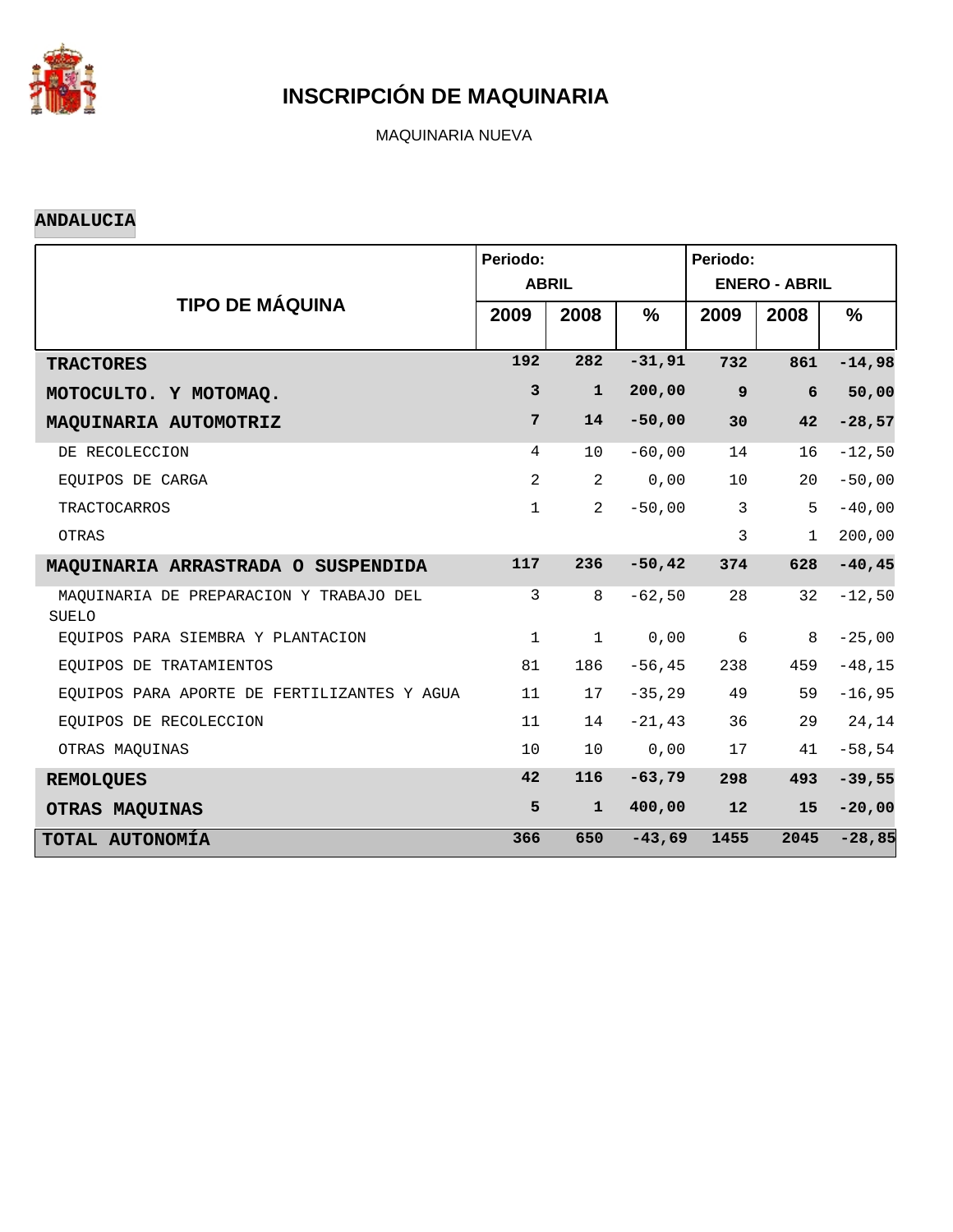

MAQUINARIA NUEVA

### **ARAGON**

|                                                         | Periodo:     | <b>ABRIL</b>    |               | Periodo:<br><b>ENERO - ABRIL</b> |              |           |  |  |
|---------------------------------------------------------|--------------|-----------------|---------------|----------------------------------|--------------|-----------|--|--|
| <b>TIPO DE MÁQUINA</b>                                  | 2009         | 2008            | $\frac{9}{6}$ | 2009                             | 2008         | %         |  |  |
| <b>TRACTORES</b>                                        | 50           | 113             | $-55,75$      | 221                              | 377          | $-41,38$  |  |  |
| MOTOCULTO. Y MOTOMAQ.                                   |              |                 |               | $\mathbf{1}$                     | $\mathbf{1}$ | 0,00      |  |  |
| MAQUINARIA AUTOMOTRIZ                                   | 15           | 9               | 66,67         | 24                               | 20           | 20,00     |  |  |
| DE RECOLECCION                                          | 13           | 6               | 116,67        | 20                               | 10           | 100,00    |  |  |
| EQUIPOS DE CARGA                                        | 2            | $\mathbf{3}$    | $-33, 33$     | $\overline{4}$                   | 10           | $-60,00$  |  |  |
| MAQUINARIA ARRASTRADA O SUSPENDIDA                      | 57           | 81              | $-29,63$      | 217                              | 258          | $-15,89$  |  |  |
| MAQUINARIA DE PREPARACION Y TRABAJO DEL<br><b>SUELO</b> | 5            | 15              | $-66, 67$     | 38                               | 54           | $-29,63$  |  |  |
| EQUIPOS PARA SIEMBRA Y PLANTACION                       | $\mathbf{1}$ | 3               | $-66, 67$     | $7\phantom{.}$                   | 9            | $-22, 22$ |  |  |
| EOUIPOS DE TRATAMIENTOS                                 | 10           | 11              | $-9,09$       | 38                               | 39           | $-2,56$   |  |  |
| EQUIPOS PARA APORTE DE FERTILIZANTES Y AGUA             | 15           | 34              | $-55,88$      | 72                               | 107          | $-32,71$  |  |  |
| EQUIPOS DE RECOLECCION                                  | 24           | 12 <sup>°</sup> | 100,00        | 46                               | 35           | 31,43     |  |  |
| OTRAS MAQUINAS                                          | 2            | 6               | $-66, 67$     | 16                               | 14           | 14,29     |  |  |
| <b>REMOLQUES</b>                                        | 34           | 36              | $-5,56$       | 81                               | 103          | $-21,36$  |  |  |
| OTRAS MAQUINAS                                          |              |                 |               | $\mathbf{1}$                     | $\mathbf 0$  |           |  |  |
| TOTAL AUTONOMÍA                                         | 156          | 239             | $-34,73$      | 545                              | 759          | $-28,19$  |  |  |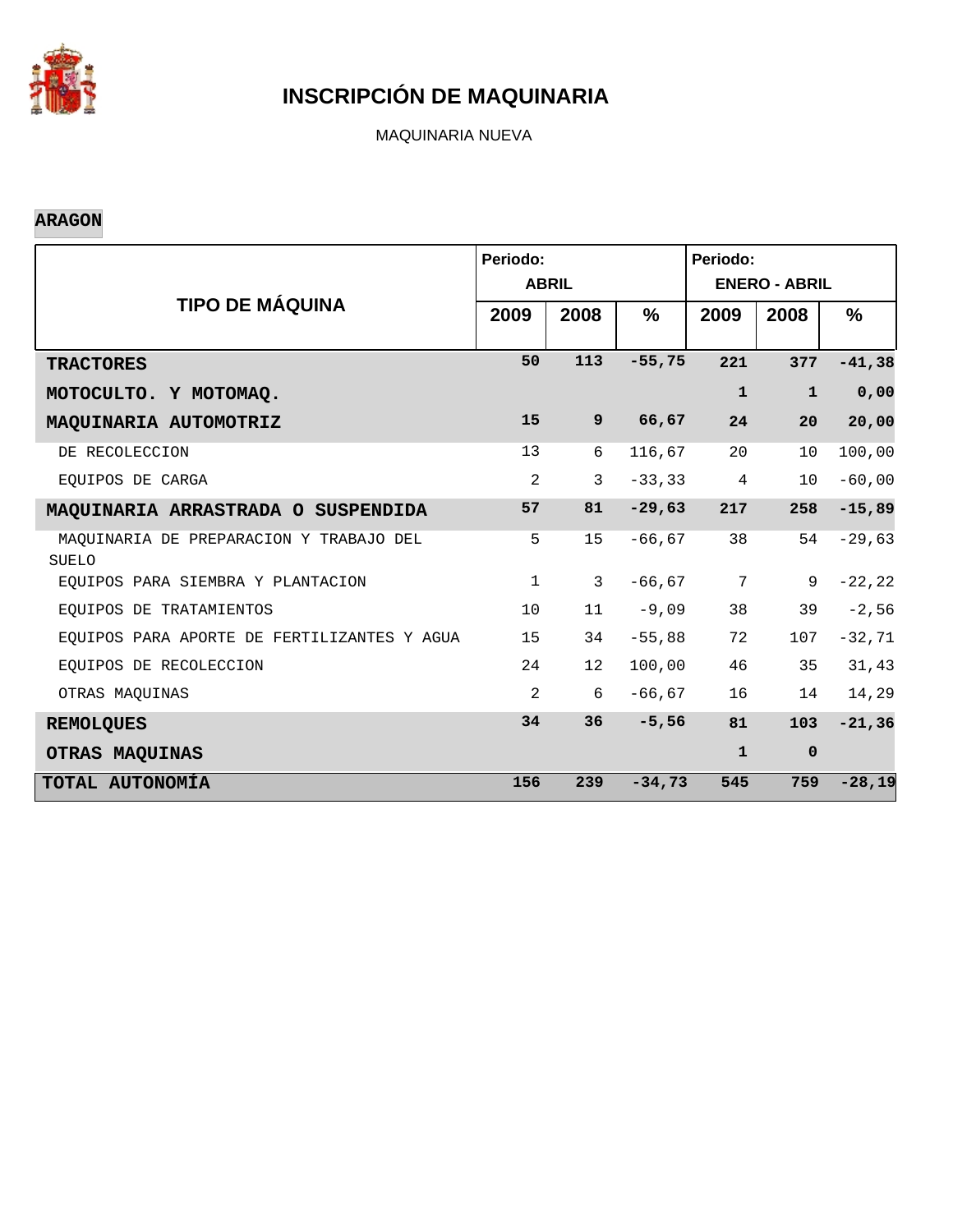

MAQUINARIA NUEVA

### **ASTURIAS**

|                                                  | Periodo:       | <b>ABRIL</b> |           | Periodo:<br><b>ENERO - ABRIL</b> |                |              |  |
|--------------------------------------------------|----------------|--------------|-----------|----------------------------------|----------------|--------------|--|
| <b>TIPO DE MÁQUINA</b>                           | 2009           | 2008         | $\%$      | 2009                             | 2008           | $\%$         |  |
| <b>TRACTORES</b>                                 | 13             | 33           | $-60,61$  | 48                               | 118            | $-59,32$     |  |
| MOTOCULTO. Y MOTOMAQ.                            | $\mathbf 0$    | $\mathbf{1}$ | $-100,00$ | $\mathbf 0$                      |                | $2 - 100,00$ |  |
| MAQUINARIA AUTOMOTRIZ                            | $\overline{2}$ | $\mathbf{1}$ | 100,00    | 5                                | 7              | $-28,57$     |  |
| DE RECOLECCION                                   | $\Omega$       | $\mathbf{1}$ | $-100,00$ | $\mathbf{1}$                     | $\mathbf{1}$   | 0,00         |  |
| EOUIPOS DE CARGA                                 | $\mathbf{1}$   | $\Omega$     |           | $\mathbf{1}$                     | $\mathbf{1}$   | 0,00         |  |
| <b>TRACTOCARROS</b>                              | $\mathbf{1}$   | $\mathbf 0$  |           | 2                                | $\overline{4}$ | $-50,00$     |  |
| OTRAS                                            |                |              |           | $\mathbf 1$                      | $\mathbf{1}$   | 0,00         |  |
| MAQUINARIA ARRASTRADA O SUSPENDIDA               | 11             | 36           | $-69,44$  | 41                               | 113            | $-63,72$     |  |
| MAQUINARIA DE PREPARACION Y TRABAJO DEL<br>SUELO | $\mathbf 0$    | $\mathbf{1}$ | $-100,00$ | 2                                | 8              | $-75,00$     |  |
| EOUIPOS DE TRATAMIENTOS                          | $\mathbf{1}$   | $\mathbf 0$  |           | $\mathbf 1$                      | $\mathbf{1}$   | 0,00         |  |
| EQUIPOS PARA APORTE DE FERTILIZANTES Y AGUA      | 8              | 8            | 0,00      | 19                               | 25             | $-24,00$     |  |
| EOUIPOS DE RECOLECCION                           | 2              | 21           | $-90, 48$ | 16                               | 65             | $-75, 38$    |  |
| OTRAS MAQUINAS                                   | $\mathbf 0$    | 6            | $-100,00$ | $\mathbf{3}$                     | 14             | $-78,57$     |  |
| <b>REMOLQUES</b>                                 | $\mathbf{9}$   | 13           | $-30,77$  | 39                               | 55             | $-29,09$     |  |
| OTRAS MAQUINAS                                   | $\mathbf 0$    | $\mathbf{1}$ | $-100,00$ | $\mathbf 0$                      |                | $1 - 100,00$ |  |
| TOTAL AUTONOMÍA                                  | 35             | 85           | $-58,82$  | 133                              | 296            | $-55,07$     |  |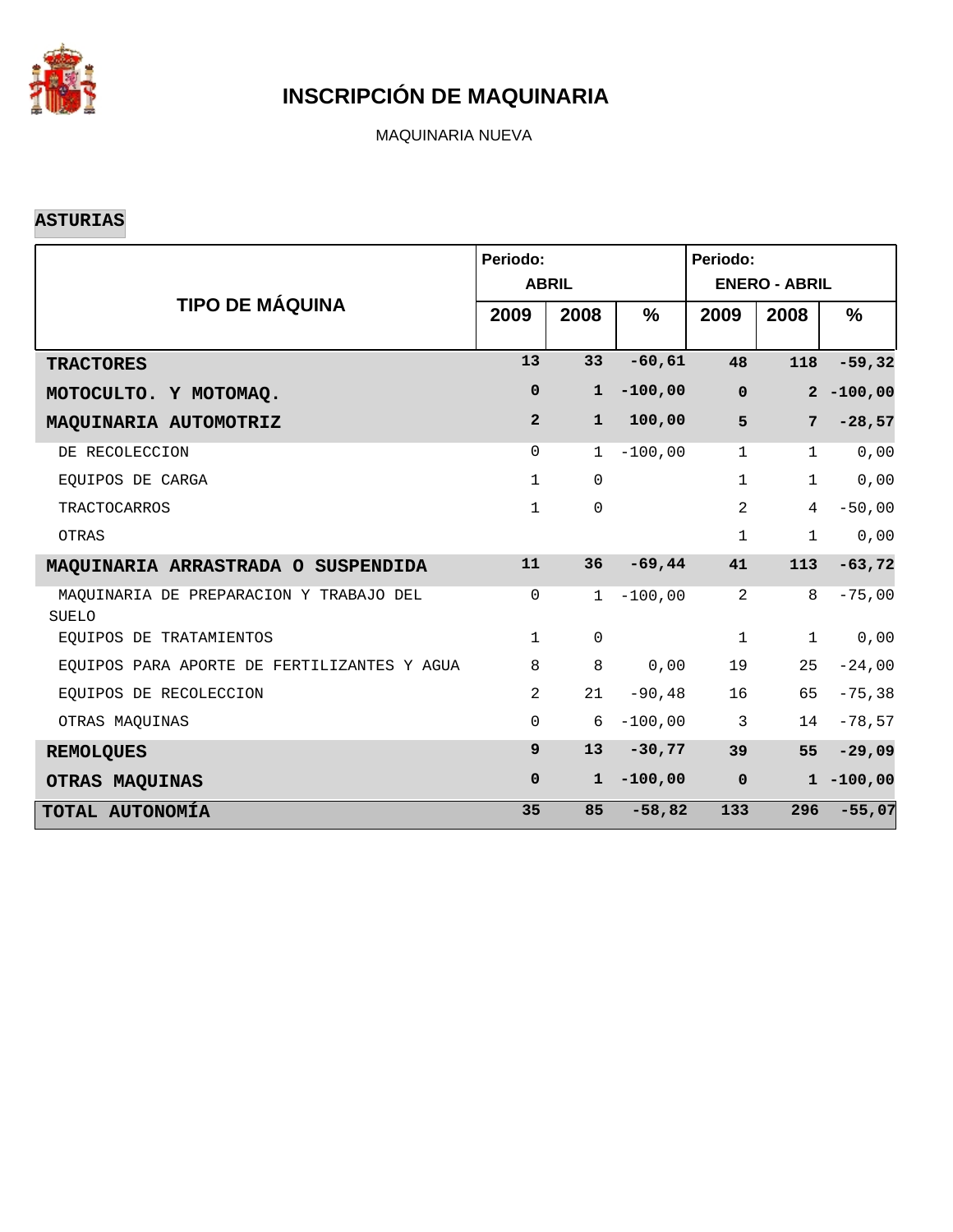

MAQUINARIA NUEVA

#### **BALEARES**

|                                                         | Periodo:       |                |           | Periodo:<br><b>ENERO - ABRIL</b> |                |               |  |
|---------------------------------------------------------|----------------|----------------|-----------|----------------------------------|----------------|---------------|--|
| <b>TIPO DE MÁQUINA</b>                                  |                | <b>ABRIL</b>   |           |                                  |                |               |  |
|                                                         | 2009           | 2008           | %         | 2009                             | 2008           | $\frac{9}{6}$ |  |
| <b>TRACTORES</b>                                        | 37             | 9              | 311, 11   | 141                              | 138            | 2,17          |  |
| MOTOCULTO. Y MOTOMAQ.                                   | $\mathbf{1}$   | 0              |           | $\mathbf{1}$                     | $\mathbf 0$    |               |  |
| MAQUINARIA AUTOMOTRIZ                                   | $\overline{2}$ | $\mathbf 0$    |           | $\overline{2}$                   | $\mathbf{1}$   | 100,00        |  |
| DE RECOLECCION                                          | $\overline{2}$ | $\mathbf 0$    |           | 2                                | $\mathbf{1}$   | 100,00        |  |
| MAQUINARIA ARRASTRADA O SUSPENDIDA                      | 11             | 5              | 120,00    | 33                               | 39             | $-15,38$      |  |
| MAOUINARIA DE PREPARACION Y TRABAJO DEL<br><b>SUELO</b> | 5              | $\mathbf{1}$   | 400,00    | 9                                | 8              | 12,50         |  |
| EOUIPOS PARA SIEMBRA Y PLANTACION                       |                |                |           | $\Omega$                         |                | $2 - 100,00$  |  |
| EQUIPOS DE TRATAMIENTOS                                 | $\mathbf{1}$   | $\mathbf 0$    |           | $\overline{4}$                   | $\overline{4}$ | 0,00          |  |
| EQUIPOS PARA APORTE DE FERTILIZANTES Y AGUA             | 3              | $\overline{2}$ | 50,00     | 13                               | 16             | $-18,75$      |  |
| EQUIPOS DE RECOLECCION                                  | $\overline{2}$ | $\overline{2}$ | 0,00      | 5                                | 6              | $-16,67$      |  |
| OTRAS MAQUINAS                                          |                |                |           | 2                                | 3              | $-33, 33$     |  |
| <b>REMOLQUES</b>                                        | 7              | $\mathbf{3}$   | 133,33    | 18                               | 22             | $-18, 18$     |  |
| OTRAS MAQUINAS                                          | $\mathbf 0$    | 8              | $-100,00$ | 11                               | 17             | $-35,29$      |  |
| TOTAL AUTONOMÍA                                         | 58             | 25             | 132,00    | 206                              | 217            | $-5,07$       |  |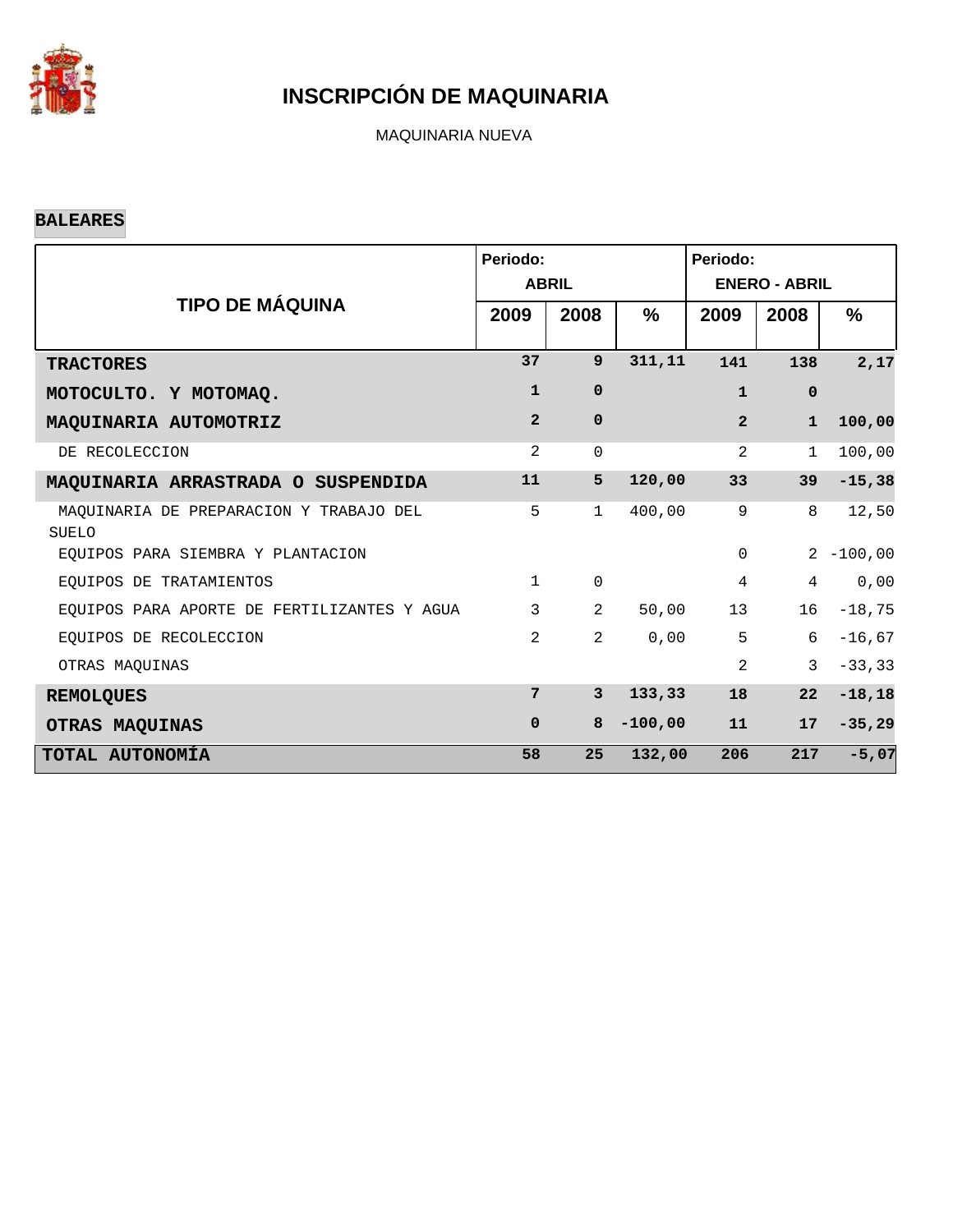

MAQUINARIA NUEVA

### **CANARIAS**

|                                                         | Periodo:     | <b>ABRIL</b>   |           | Periodo:<br><b>ENERO - ABRIL</b> |                     |               |  |
|---------------------------------------------------------|--------------|----------------|-----------|----------------------------------|---------------------|---------------|--|
| <b>TIPO DE MÁQUINA</b>                                  | 2009         | 2008           | $\%$      | 2009                             | 2008                | $\frac{9}{6}$ |  |
| <b>TRACTORES</b>                                        | 12           | 23             | $-47,83$  | 99                               | 59                  | 67,80         |  |
| MOTOCULTO. Y MOTOMAQ.                                   | 5            | $\overline{4}$ | 25,00     | 36                               | 6                   | 500,00        |  |
| MAQUINARIA AUTOMOTRIZ                                   | 6            | $\mathbf{1}$   | 500,00    | 27                               | 10                  | 170,00        |  |
| EOUIPOS DE CARGA                                        | 5            | $\mathbf{1}$   | 400,00    | 23                               | 5                   | 360,00        |  |
| <b>TRACTOCARROS</b>                                     | 1            | $\mathbf 0$    |           | $\overline{4}$                   | $\overline{4}$      | 0,00          |  |
| OTRAS                                                   |              |                |           | $\Omega$                         |                     | $1 - 100,00$  |  |
| MAQUINARIA ARRASTRADA O SUSPENDIDA                      | $\mathbf{1}$ | $\overline{2}$ | $-50,00$  | 6                                | $\overline{3}$      | 100,00        |  |
| MAOUINARIA DE PREPARACION Y TRABAJO DEL<br><b>SUELO</b> |              |                |           | 3                                | $\mathbf{1}$        | 200,00        |  |
| EOUIPOS PARA SIEMBRA Y PLANTACION                       |              |                |           | 2                                | $\mathsf{O}\xspace$ |               |  |
| EOUIPOS DE TRATAMIENTOS                                 | $\Omega$     | $\mathbf{1}$   | $-100,00$ | $\Omega$                         |                     | $1 - 100,00$  |  |
| EQUIPOS PARA APORTE DE FERTILIZANTES Y AGUA             | $\mathbf{1}$ | $\mathbf{1}$   | 0,00      | $\mathbf{1}$                     | $\mathbf{1}$        | 0,00          |  |
| <b>REMOLQUES</b>                                        |              |                |           | $\Omega$                         |                     | $1 - 100,00$  |  |
| OTRAS MAQUINAS                                          | $\mathbf{0}$ | $\mathbf{1}$   | $-100,00$ | $\mathbf 0$                      |                     | $1 - 100,00$  |  |
| TOTAL AUTONOMÍA                                         | 24           | 31             | $-22,58$  | 168                              | 80                  | 110,00        |  |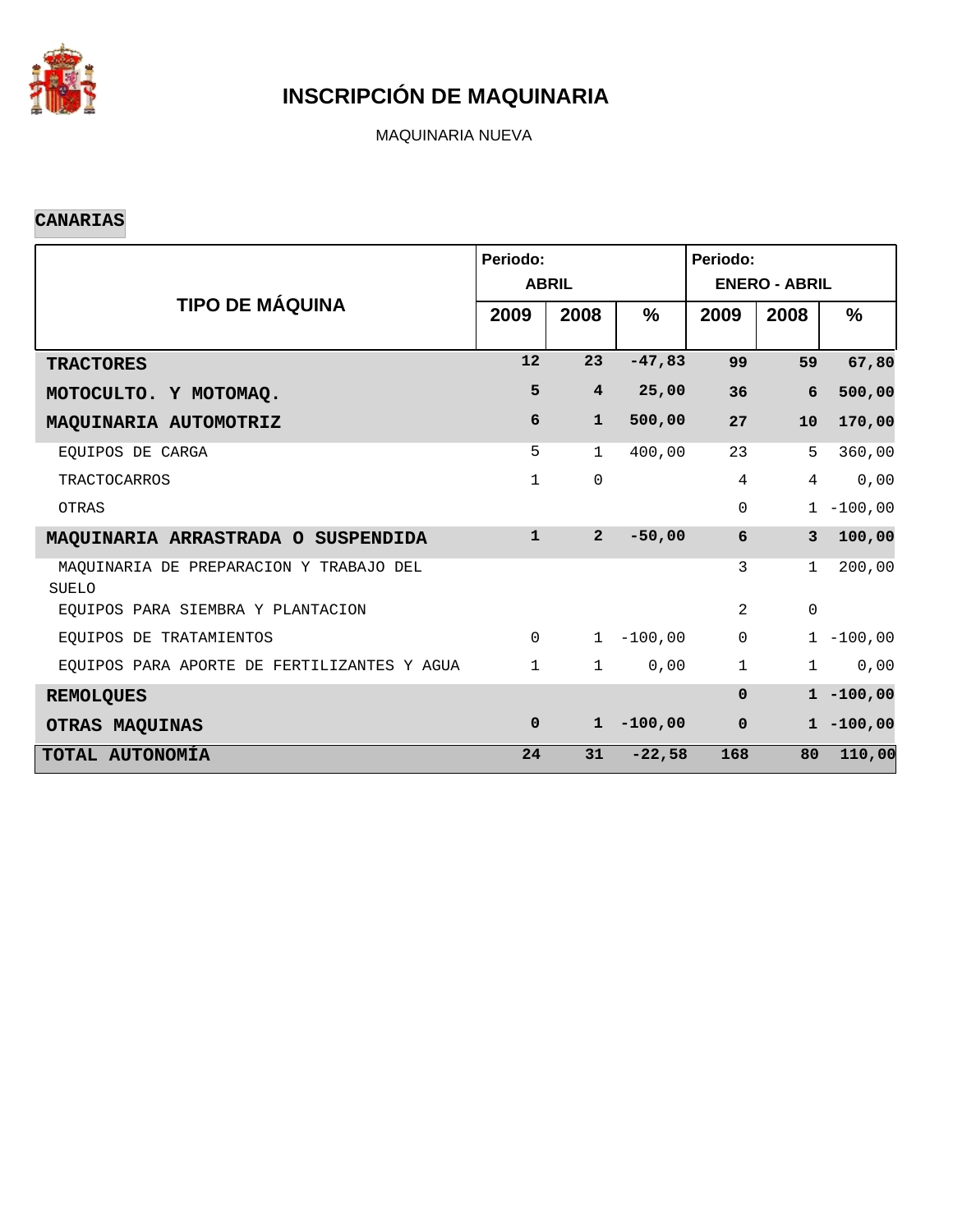

MAQUINARIA NUEVA

#### **CANTABRIA**

|                                                  | Periodo:       | <b>ABRIL</b>   |           | Periodo:<br><b>ENERO - ABRIL</b> |                |              |  |
|--------------------------------------------------|----------------|----------------|-----------|----------------------------------|----------------|--------------|--|
| <b>TIPO DE MÁQUINA</b>                           | 2009           | 2008           | $\%$      | 2009                             | 2008           | $\%$         |  |
| <b>TRACTORES</b>                                 | $\mathbf{9}$   | 12             | $-25,00$  | 17                               | 46             | $-63,04$     |  |
| MOTOCULTO. Y MOTOMAQ.                            | 3              | $\mathbf{1}$   | 200,00    | 5                                | $\overline{4}$ | 25,00        |  |
| MAQUINARIA AUTOMOTRIZ                            | $\mathbf 0$    | 2 <sup>1</sup> | $-100,00$ | $\mathbf 0$                      |                | $3 - 100,00$ |  |
| DE RECOLECCION                                   |                |                |           | $\Omega$                         |                | $1 - 100,00$ |  |
| EQUIPOS DE CARGA                                 | $\mathbf 0$    | $\mathbf{1}$   | $-100,00$ | $\mathbf 0$                      |                | $1 - 100,00$ |  |
| OTRAS                                            | $\Omega$       | $\mathbf{1}$   | $-100,00$ | $\mathsf{O}\xspace$              |                | $1 - 100,00$ |  |
| MAQUINARIA ARRASTRADA O SUSPENDIDA               | 28             | 11             | 154,55    | 105                              | 69             | 52,17        |  |
| MAQUINARIA DE PREPARACION Y TRABAJO DEL<br>SUELO | 3              | $\mathbf{1}$   | 200,00    | $\mathbf{3}$                     | 2              | 50,00        |  |
| EQUIPOS PARA SIEMBRA Y PLANTACION                |                |                |           | $\mathbf{1}$                     | $\mathbf{1}$   | 0,00         |  |
| EOUIPOS DE TRATAMIENTOS                          |                |                |           | $\mathbf 1$                      | $\mathbf 0$    |              |  |
| EQUIPOS PARA APORTE DE FERTILIZANTES Y AGUA      | 2              | $\mathbf{3}$   | $-33, 33$ | 20                               | 26             | $-23,08$     |  |
| EOUIPOS DE RECOLECCION                           | 16             | 7              | 128,57    | 56                               | 30             | 86,67        |  |
| OTRAS MAQUINAS                                   | 7              | $\mathbf 0$    |           | 24                               | 10             | 140,00       |  |
| <b>REMOLQUES</b>                                 | $\mathbf{1}$   | 8              | $-87,50$  | 5                                | 18             | $-72, 22$    |  |
| OTRAS MAQUINAS                                   | $\overline{3}$ | $\mathbf 0$    |           | 27                               | 11             | 145,45       |  |
| TOTAL AUTONOMÍA                                  | 44             | 34             | 29,41     | 159                              | 151            | 5,30         |  |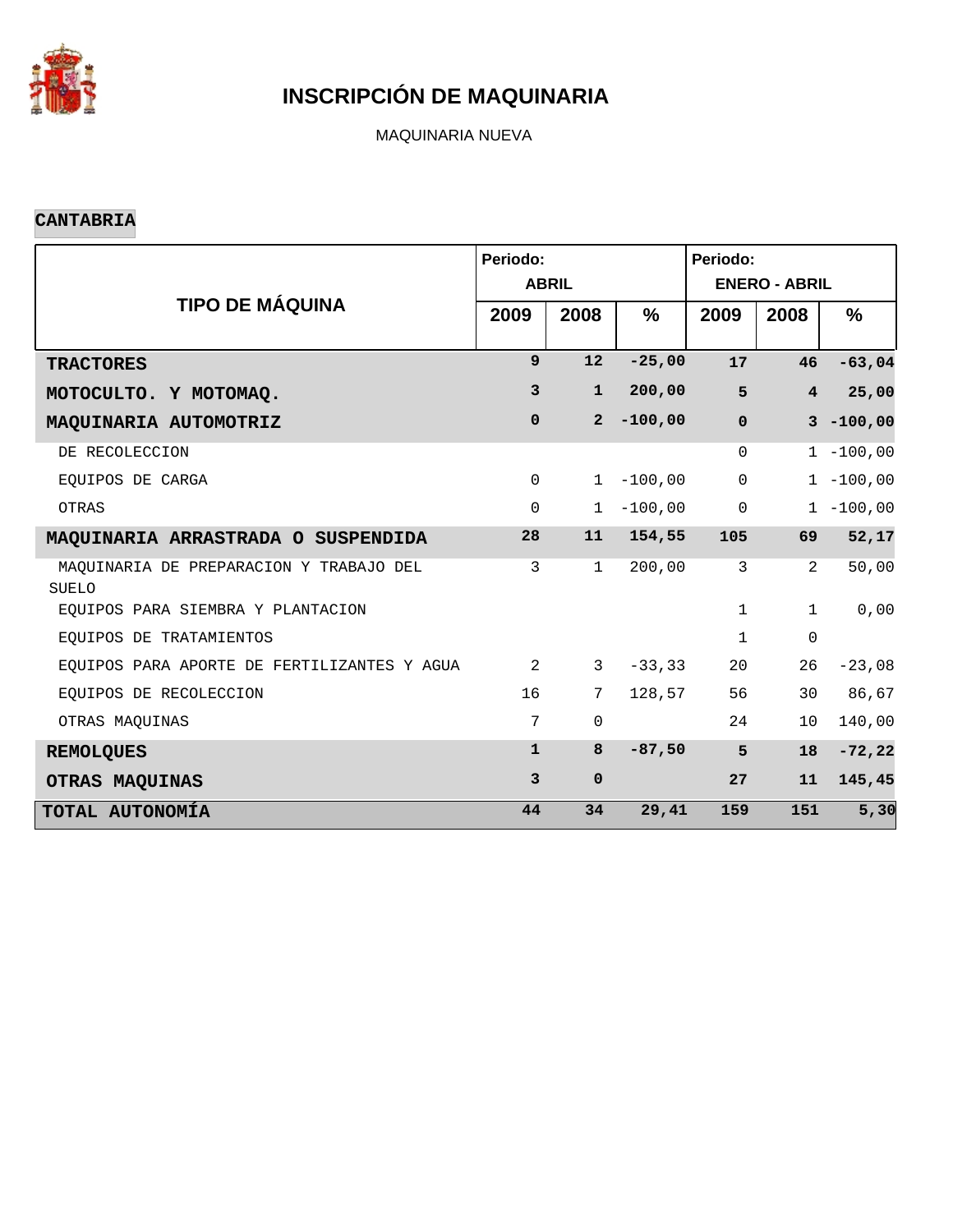

MAQUINARIA NUEVA

**CASTILLA Y LEON**

|                                                  | Periodo:       | <b>ABRIL</b>   |               | Periodo:<br><b>ENERO - ABRIL</b> |      |              |  |
|--------------------------------------------------|----------------|----------------|---------------|----------------------------------|------|--------------|--|
| <b>TIPO DE MÁQUINA</b>                           | 2009           | 2008           | $\frac{9}{6}$ | 2009                             | 2008 | %            |  |
| <b>TRACTORES</b>                                 | 117            | 219            | $-46,58$      | 492                              | 708  | $-30,51$     |  |
| MOTOCULTO. Y MOTOMAQ.                            | $\mathbf{3}$   | $\overline{2}$ | 50,00         | $7\phantom{.}$                   | 10   | $-30,00$     |  |
| MAQUINARIA AUTOMOTRIZ                            | 19             | 28             | $-32,14$      | 51                               | 56   | $-8,93$      |  |
| DE RECOLECCION                                   | 15             | 21             | $-28,57$      | 26                               | 30   | $-13, 33$    |  |
| EOUIPOS DE CARGA                                 | $\overline{4}$ | 6              | $-33, 33$     | 25                               | 23   | $8\,, 70$    |  |
| <b>TRACTOCARROS</b>                              | $\mathbf 0$    | $\mathbf{1}$   | $-100,00$     | $\mathbf 0$                      |      | $3 - 100,00$ |  |
| MAQUINARIA ARRASTRADA O SUSPENDIDA               | 218            | 267            | $-18, 35$     | 867                              | 722  | 20,08        |  |
| MAQUINARIA DE PREPARACION Y TRABAJO DEL<br>SUELO | 54             | 69             | $-21,74$      | 239                              | 163  | 46,63        |  |
| EOUIPOS PARA SIEMBRA Y PLANTACION                | 33             | 42             | $-21, 43$     | 125                              | 73   | 71,23        |  |
| EQUIPOS DE TRATAMIENTOS                          | 27             | 29             | $-6,90$       | 106                              | 65   | 63,08        |  |
| EQUIPOS PARA APORTE DE FERTILIZANTES Y AGUA      | 51             | 48             | 6, 25         | 222                              | 241  | $-7,88$      |  |
| EOUIPOS DE RECOLECCION                           | 31             | 61             | $-49,18$      | 104                              | 134  | $-22, 39$    |  |
| OTRAS MAQUINAS                                   | 22             | 18             | 22, 22        | 71                               | 46   | 54,35        |  |
| <b>REMOLQUES</b>                                 | 84             | 97             | $-13, 40$     | 273                              | 287  | $-4,88$      |  |
| OTRAS MAQUINAS                                   | 52             | 14             | 271,43        | 165                              | 22   | 650,00       |  |
| TOTAL AUTONOMÍA                                  | 493            | 627            | $-21, 37$     | 1855                             | 1805 | 2,77         |  |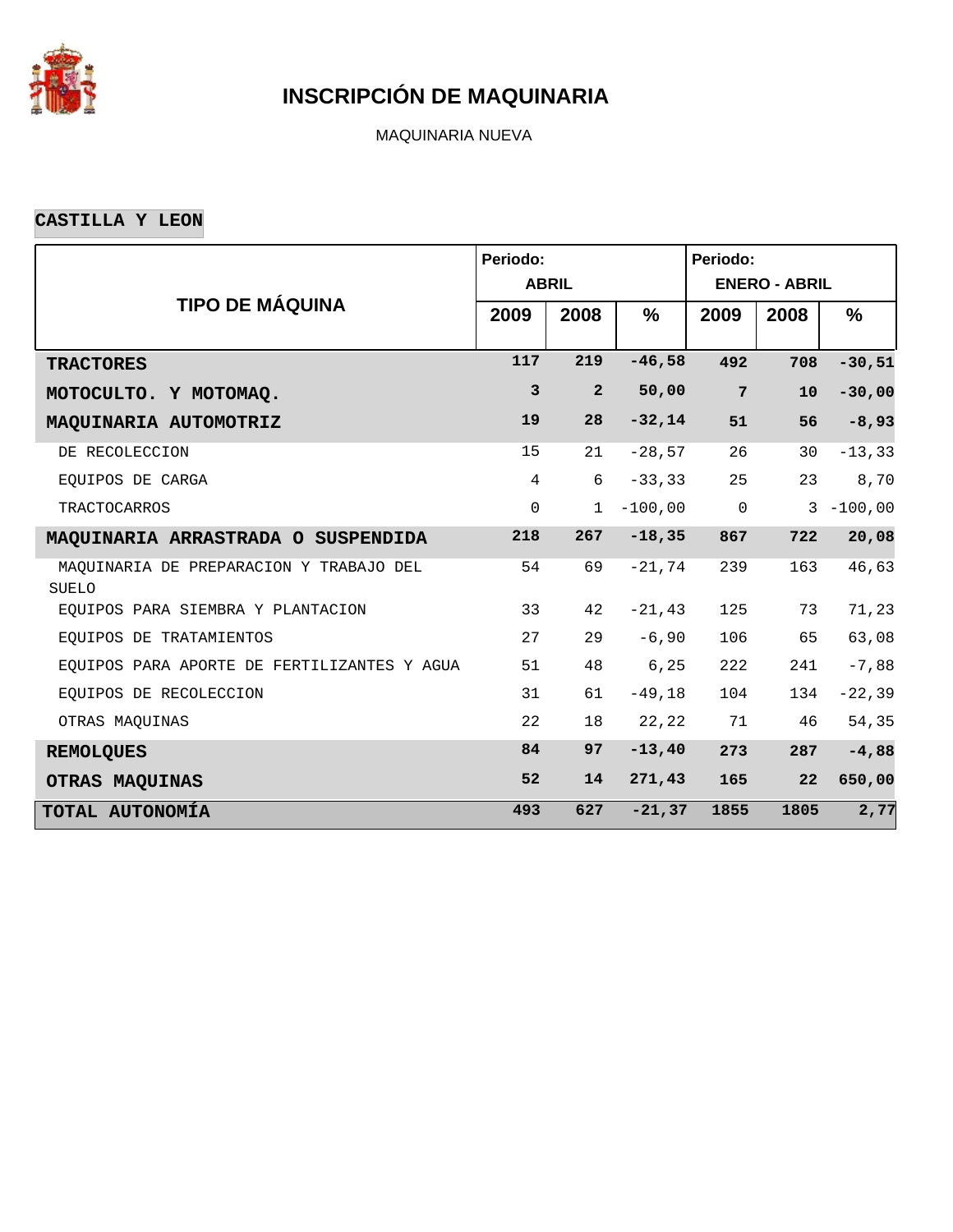

MAQUINARIA NUEVA

### **CASTILLA-LA MANCHA**

|                                                         | Periodo:       |              |               | Periodo:             |              |              |  |  |
|---------------------------------------------------------|----------------|--------------|---------------|----------------------|--------------|--------------|--|--|
|                                                         |                | <b>ABRIL</b> |               | <b>ENERO - ABRIL</b> |              |              |  |  |
| <b>TIPO DE MÁQUINA</b>                                  | 2009           | 2008         | $\frac{9}{6}$ | 2009                 | 2008         | $\%$         |  |  |
| <b>TRACTORES</b>                                        | 123            | 179          | $-31,28$      | 435                  | 618          | $-29,61$     |  |  |
| MOTOCULTO. Y MOTOMAQ.                                   | $\mathbf{1}$   | $\mathbf 0$  |               | $\mathbf{1}$         | $\mathbf{1}$ | 0,00         |  |  |
| MAQUINARIA AUTOMOTRIZ                                   | 10             | 8            | 25,00         | 31                   | 34           | $-8,82$      |  |  |
| DE RECOLECCION                                          | 6              | 5            | 20,00         | 16                   | 17           | $-5,88$      |  |  |
| EQUIPOS DE CARGA                                        | $\overline{4}$ | 3            | 33,33         | 13                   | 13           | 0,00         |  |  |
| <b>TRACTOCARROS</b>                                     |                |              |               | $\mathsf{O}$         |              | $1 - 100,00$ |  |  |
| OTRAS                                                   |                |              |               | $\overline{2}$       | 3            | $-33, 33$    |  |  |
| MAQUINARIA ARRASTRADA O SUSPENDIDA                      | 167            | 143          | 16,78         | 645                  | 336          | 91,96        |  |  |
| MAQUINARIA DE PREPARACION Y TRABAJO DEL<br><b>SUELO</b> | 39             | 14           | 178,57        | 173                  | 50           | 246,00       |  |  |
| EOUIPOS PARA SIEMBRA Y PLANTACION                       | 17             | $\mathbf{1}$ | 1600,00       | 77                   | 8            | 862,50       |  |  |
| EQUIPOS DE TRATAMIENTOS                                 | 33             | 23           | 43,48         | 119                  | 47           | 153,19       |  |  |
| EQUIPOS PARA APORTE DE FERTILIZANTES Y AGUA             | 27             | 22           | 22,73         | 106                  | 100          | 6,00         |  |  |
| EQUIPOS DE RECOLECCION                                  | 24             | 24           | 0,00          | 74                   | 46           | 60,87        |  |  |
| OTRAS MAQUINAS                                          | 27             | 59           | $-54, 24$     | 96                   | 85           | 12,94        |  |  |
| <b>REMOLQUES</b>                                        | 45             | 73           | $-38, 36$     | 166                  | 248          | $-33,06$     |  |  |
| OTRAS MAQUINAS                                          | 6              | 20           | $-70,00$      | 20                   | 43           | $-53,49$     |  |  |
| TOTAL AUTONOMÍA                                         | 352            | 423          | $-16,78$      | 1298                 | 1280         | 1,41         |  |  |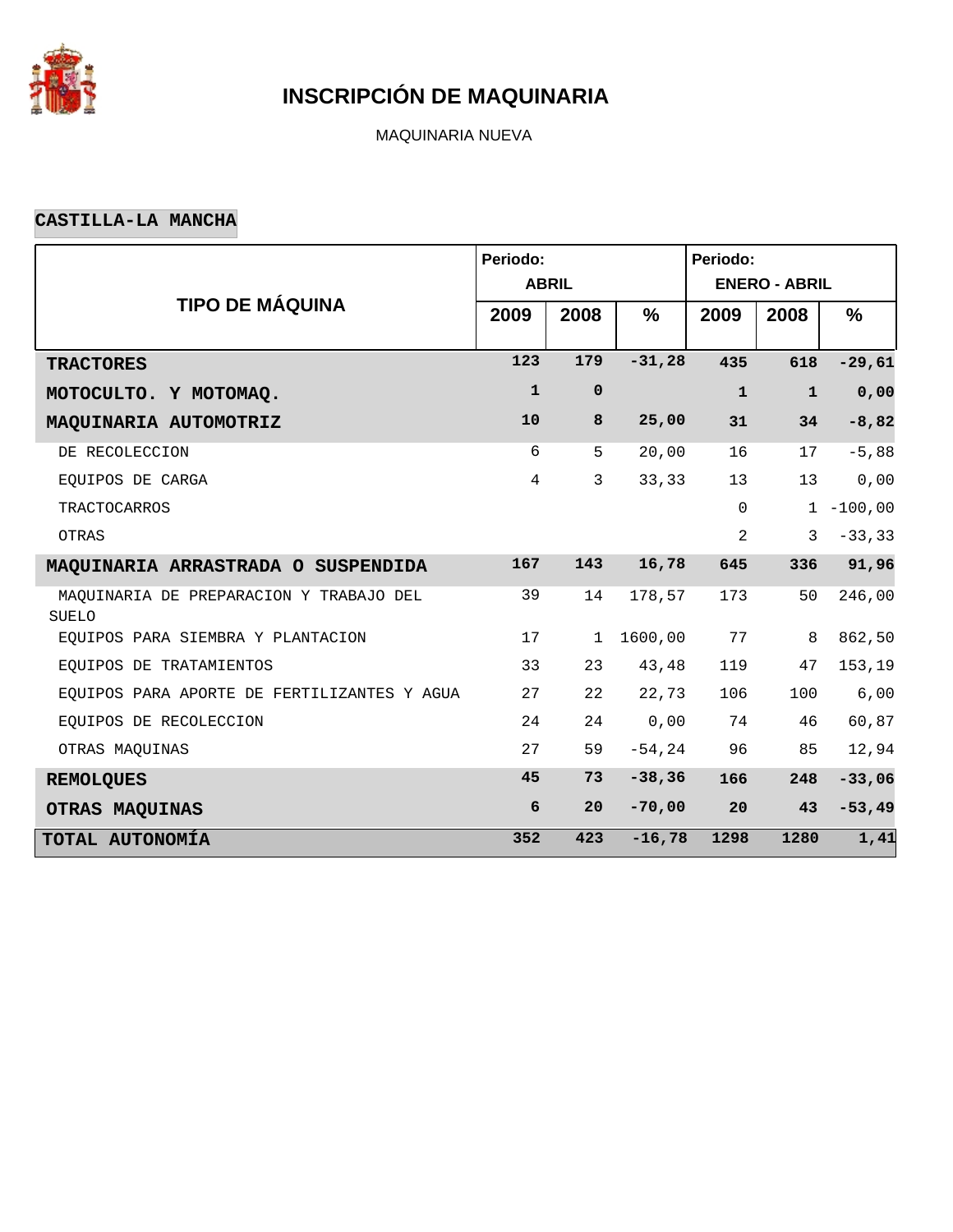

MAQUINARIA NUEVA

### **CATALUÑA**

|                                             | Periodo:       |                |           | Periodo:             |      |              |  |  |  |
|---------------------------------------------|----------------|----------------|-----------|----------------------|------|--------------|--|--|--|
|                                             |                | <b>ABRIL</b>   |           | <b>ENERO - ABRIL</b> |      |              |  |  |  |
| <b>TIPO DE MÁQUINA</b>                      | 2009           | 2008           | %         | 2009                 | 2008 | %            |  |  |  |
|                                             | 102            | 137            | $-25,55$  | 345                  | 476  | $-27,52$     |  |  |  |
| <b>TRACTORES</b>                            |                |                |           |                      |      |              |  |  |  |
| MAQUINARIA AUTOMOTRIZ                       | 14             | 11             | 27, 27    | 35                   | 35   | 0,00         |  |  |  |
| DE RECOLECCION                              | 8              | $\overline{4}$ | 100,00    | 22                   | 12   | 83,33        |  |  |  |
| EOUIPOS DE CARGA                            | 6              | 7              | $-14,29$  | 13                   | 23   | $-43, 48$    |  |  |  |
| MAQUINARIA ARRASTRADA O SUSPENDIDA          | 61             | 79             | $-22,78$  | 236                  | 291  | $-18,90$     |  |  |  |
| MAOUINARIA DE PREPARACION Y TRABAJO DEL     | 9              | 10             | $-10,00$  | 28                   | 32   | $-12,50$     |  |  |  |
| SUELO                                       |                |                |           |                      |      |              |  |  |  |
| EOUIPOS PARA SIEMBRA Y PLANTACION           | $\overline{a}$ | 4              | $-50,00$  | 12                   | 19   | $-36,84$     |  |  |  |
| EOUIPOS DE TRATAMIENTOS                     | 19             | 17             | 11,76     | 51                   | 61   | $-16, 39$    |  |  |  |
| EQUIPOS PARA APORTE DE FERTILIZANTES Y AGUA | 11             | 31             | $-64,52$  | 75                   | 113  | $-33,63$     |  |  |  |
| EOUIPOS DE RECOLECCION                      | 16             | 16             | 0,00      | 51                   | 45   | 13,33        |  |  |  |
| OTRAS MAOUINAS                              | $\overline{4}$ | 1              | 300,00    | 19                   | 21   | $-9,52$      |  |  |  |
| <b>REMOLQUES</b>                            | 34             | 26             | 30,77     | 96                   | 93   | 3,23         |  |  |  |
| OTRAS MAQUINAS                              | $\mathbf 0$    | $\overline{2}$ | $-100,00$ | $\mathbf 0$          |      | $3 - 100,00$ |  |  |  |
| TOTAL AUTONOMÍA                             | 211            | 255            | $-17,25$  | 712                  | 898  | $-20, 71$    |  |  |  |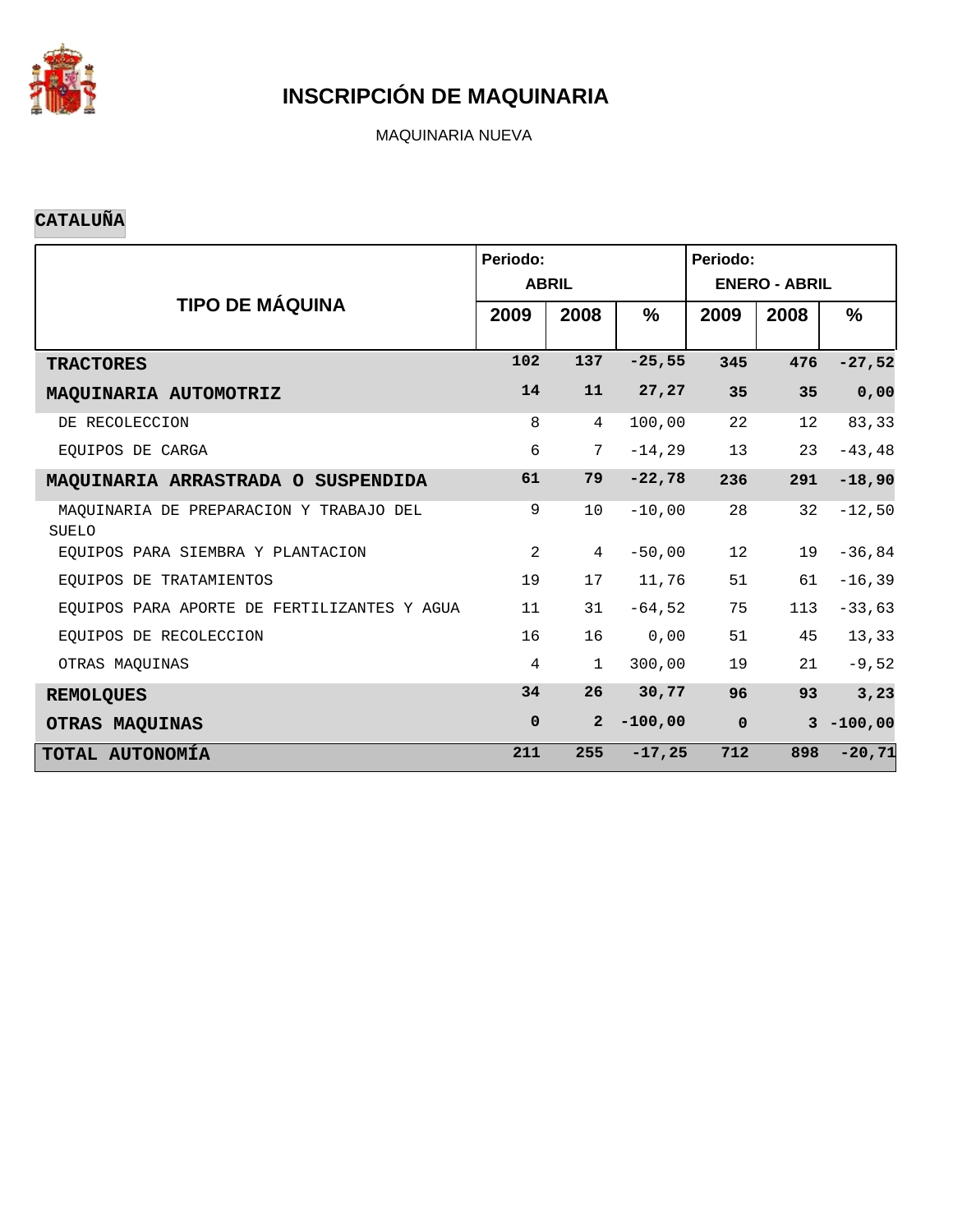

MAQUINARIA NUEVA

#### **C.VALENCIANA**

|                                                         | Periodo:                |                |           | Periodo:             |                 |          |  |  |  |
|---------------------------------------------------------|-------------------------|----------------|-----------|----------------------|-----------------|----------|--|--|--|
|                                                         |                         | <b>ABRIL</b>   |           | <b>ENERO - ABRIL</b> |                 |          |  |  |  |
| <b>TIPO DE MÁQUINA</b>                                  | 2009                    | 2008           | %         | 2009                 | 2008            | $\%$     |  |  |  |
| <b>TRACTORES</b>                                        | 70                      | 58             | 20,69     | 228                  | 227             | 0,44     |  |  |  |
| MOTOCULTO. Y MOTOMAQ.                                   | $\overline{2}$          | $\mathbf{1}$   | 100,00    | 6                    | $\overline{3}$  | 100,00   |  |  |  |
| MAQUINARIA AUTOMOTRIZ                                   | $\overline{\mathbf{4}}$ | $\mathbf 0$    |           | 7                    | $\overline{2}$  | 250,00   |  |  |  |
| DE RECOLECCION                                          | 3                       | $\Omega$       |           | 5                    | $\mathfrak{D}$  | 150,00   |  |  |  |
| EOUIPOS DE CARGA                                        | 1                       | 0              |           | $\mathbf{1}$         | $\mathbf 0$     |          |  |  |  |
| <b>TRACTOCARROS</b>                                     |                         |                |           | $\mathbf{1}$         | $\mathbf 0$     |          |  |  |  |
| MAQUINARIA ARRASTRADA O SUSPENDIDA                      | 25                      | 37             | $-32, 43$ | 114                  | 115             | $-0,87$  |  |  |  |
| MAQUINARIA DE PREPARACION Y TRABAJO DEL<br><b>SUELO</b> | 4                       | 3              | 33,33     | 11                   | $7\phantom{.0}$ | 57,14    |  |  |  |
| EOUIPOS DE TRATAMIENTOS                                 | 16                      | 29             | $-44,83$  | 70                   | 79              | $-11,39$ |  |  |  |
| EOUIPOS PARA APORTE DE FERTILIZANTES Y AGUA             | $\overline{2}$          | $\overline{4}$ | $-50,00$  | 17                   | 24              | $-29,17$ |  |  |  |
| EOUIPOS DE RECOLECCION                                  | 1                       | $\mathbf{1}$   | 0,00      | 7                    | 5               | 40,00    |  |  |  |
| OTRAS MAOUINAS                                          | $\overline{2}$          | 0              |           | 9                    | $\mathsf 0$     |          |  |  |  |
| <b>REMOLQUES</b>                                        | 30                      | 14             | 114,29    | 70                   | 59              | 18,64    |  |  |  |
| TOTAL AUTONOMÍA                                         | 131                     | 110            | 19,09     | 425                  | 406             | 4,68     |  |  |  |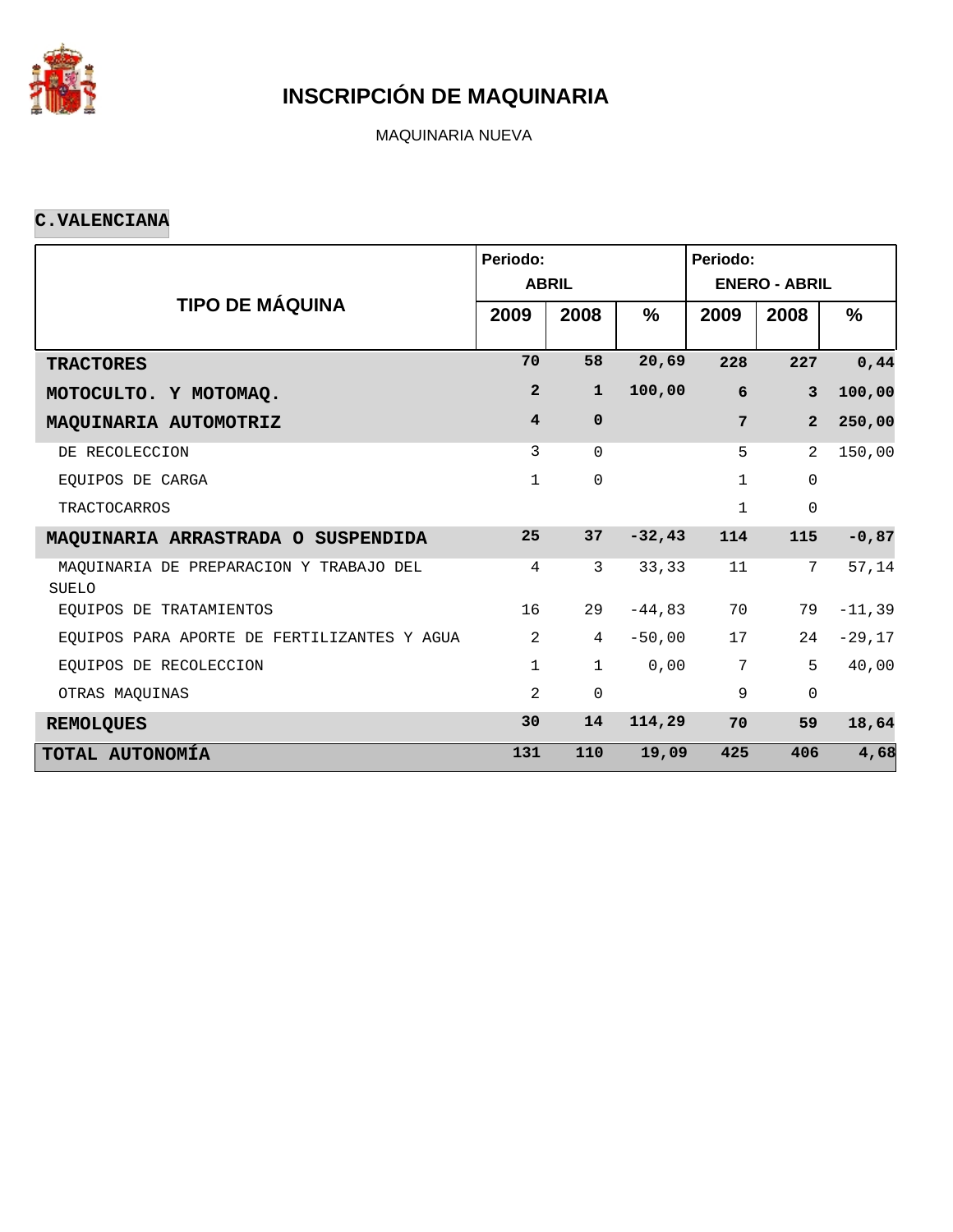

MAQUINARIA NUEVA

#### **EXTREMADURA**

|                                                         | Periodo:       | <b>ABRIL</b>   |           | Periodo:<br><b>ENERO - ABRIL</b> |              |              |  |  |
|---------------------------------------------------------|----------------|----------------|-----------|----------------------------------|--------------|--------------|--|--|
| <b>TIPO DE MÁQUINA</b>                                  | 2009           | 2008           | %         | 2009                             | 2008         | %            |  |  |
| <b>TRACTORES</b>                                        | 76             | 123            | $-38,21$  | 281                              | 437          | $-35,70$     |  |  |
| MOTOCULTO. Y MOTOMAQ.                                   |                |                |           | $\mathbf 0$                      |              | $4 - 100,00$ |  |  |
| MAQUINARIA AUTOMOTRIZ                                   | $\overline{2}$ | $\overline{3}$ | $-33, 33$ | $6\phantom{1}$                   | 11           | $-45, 45$    |  |  |
| DE RECOLECCION                                          | $\mathbf{1}$   | 2              | $-50,00$  | $\overline{4}$                   | 5            | $-20,00$     |  |  |
| EOUIPOS DE CARGA                                        | $\mathbf{1}$   | $\mathbf 0$    |           | $\mathbf{1}$                     | 5            | $-80,00$     |  |  |
| OTRAS                                                   | 0              | $\mathbf 1$    | $-100,00$ | $\mathbf{1}$                     | $\mathbf{1}$ | 0,00         |  |  |
| MAQUINARIA ARRASTRADA O SUSPENDIDA                      | 80             | 40             | 100,00    | 236                              | 127          | 85,83        |  |  |
| MAOUINARIA DE PREPARACION Y TRABAJO DEL<br><b>SUELO</b> | 10             | 10             | 0,00      | 63                               | 32           | 96,88        |  |  |
| EQUIPOS PARA SIEMBRA Y PLANTACION                       |                |                |           | 5                                | 2            | 150,00       |  |  |
| EQUIPOS DE TRATAMIENTOS                                 | 47             | 13             | 261,54    | 105                              | 32           | 228,13       |  |  |
| EQUIPOS PARA APORTE DE FERTILIZANTES Y AGUA             | 7              | 10             | $-30,00$  | 22                               | 41           | $-46, 34$    |  |  |
| EQUIPOS DE RECOLECCION                                  | 8              | 5              | 60,00     | 21                               | 10           | 110,00       |  |  |
| OTRAS MAQUINAS                                          | 8              | $\overline{2}$ | 300,00    | 20                               | 10           | 100,00       |  |  |
| <b>REMOLQUES</b>                                        | 33             | 31             | 6,45      | 116                              | 110          | 5,45         |  |  |
| OTRAS MAQUINAS                                          |                |                |           | $\overline{a}$                   | $\mathbf 0$  |              |  |  |
| TOTAL AUTONOMÍA                                         | 191            | 197            | $-3,05$   | 641                              | 689          | $-6,97$      |  |  |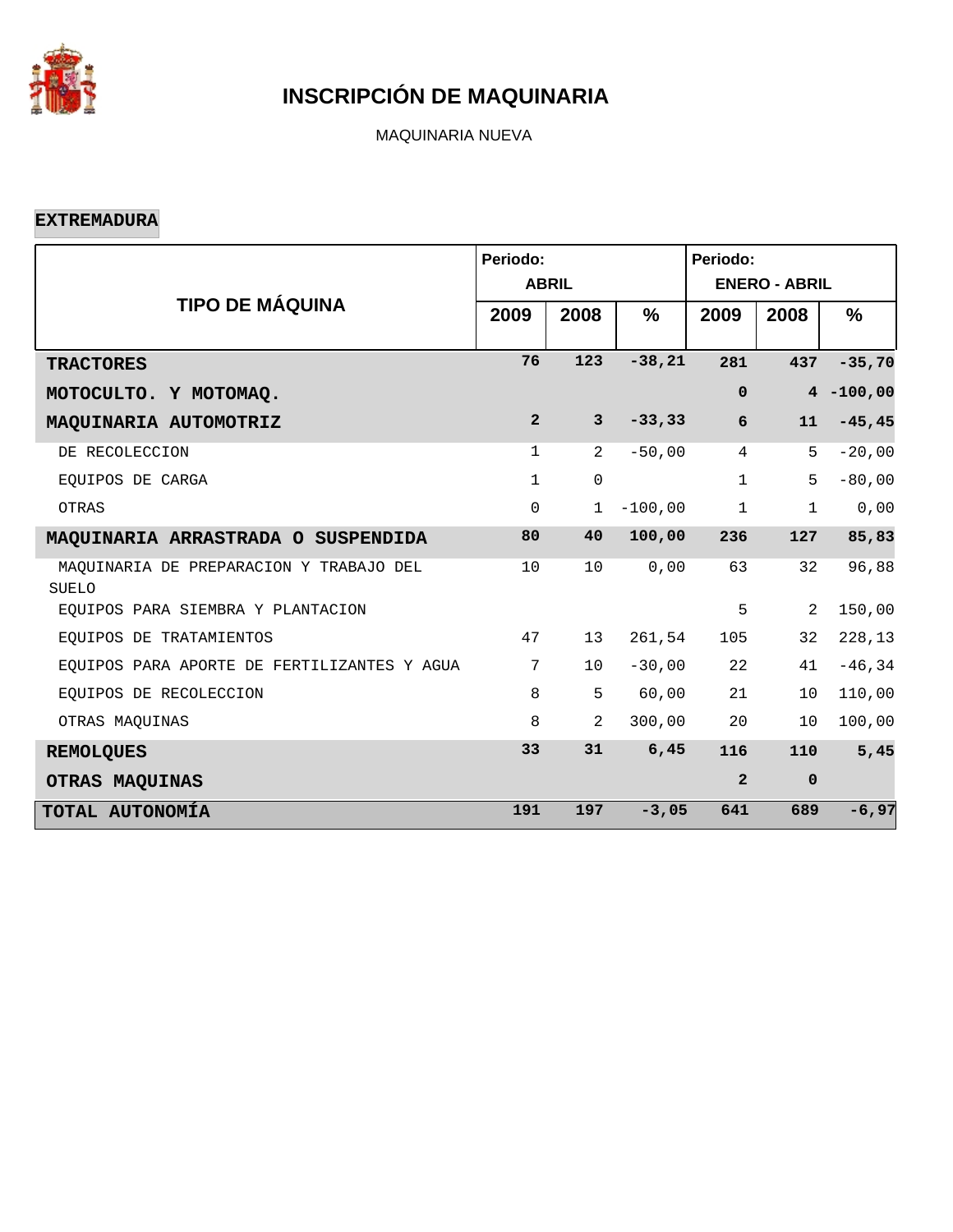

MAQUINARIA NUEVA

### **GALICIA**

|                                                         | Periodo:       | <b>ABRIL</b>   |           | Periodo:<br><b>ENERO - ABRIL</b> |                |           |  |  |
|---------------------------------------------------------|----------------|----------------|-----------|----------------------------------|----------------|-----------|--|--|
| <b>TIPO DE MÁQUINA</b>                                  | 2009           | 2008           | %         | 2009                             | 2008           | %         |  |  |
| <b>TRACTORES</b>                                        | 213            | 199            | 7,04      | 616                              | 678            | $-9,14$   |  |  |
| MOTOCULTO. Y MOTOMAQ.                                   | 28             | 39             | $-28, 21$ | 102                              | 101            | 0,99      |  |  |
| MAQUINARIA AUTOMOTRIZ                                   | $\mathbf{3}$   | 5              | $-40,00$  | 14                               | 14             | 0,00      |  |  |
| DE RECOLECCION                                          | $\mathbf{1}$   | 2              | $-50,00$  | 5                                | 7              | $-28,57$  |  |  |
| EQUIPOS DE CARGA                                        | $\overline{2}$ | $\mathbf 0$    |           | $\overline{4}$                   | 2              | 100,00    |  |  |
| <b>TRACTOCARROS</b>                                     | $\Omega$       | $\mathbf 1$    | $-100,00$ | 3                                | $\mathbf{1}$   | 200,00    |  |  |
| OTRAS                                                   | $\mathbf 0$    | $\overline{2}$ | $-100,00$ | 2                                | $\overline{4}$ | $-50,00$  |  |  |
| MAQUINARIA ARRASTRADA O SUSPENDIDA                      | 176            | 257            | $-31,52$  | 617                              | 718            | $-14,07$  |  |  |
| MAQUINARIA DE PREPARACION Y TRABAJO DEL<br><b>SUELO</b> | 30             | 33             | $-9,09$   | 94                               | 95             | $-1,05$   |  |  |
| EOUIPOS PARA SIEMBRA Y PLANTACION                       | 2              | 8              | $-75,00$  | 10                               | 16             | $-37,50$  |  |  |
| EQUIPOS DE TRATAMIENTOS                                 | 7              | 14             | $-50,00$  | 20                               | 35             | $-42,86$  |  |  |
| EOUIPOS PARA APORTE DE FERTILIZANTES Y AGUA             | 45             | 73             | $-38, 36$ | 185                              | 242            | $-23,55$  |  |  |
| EQUIPOS DE RECOLECCION                                  | 74             | 105            | $-29,52$  | 226                              | 270            | $-16, 30$ |  |  |
| OTRAS MAQUINAS                                          | 18             | 24             | $-25,00$  | 82                               | 60             | 36,67     |  |  |
| <b>REMOLQUES</b>                                        | 92             | 143            | $-35,66$  | 369                              | 434            | $-14,98$  |  |  |
| OTRAS MAQUINAS                                          | $\mathbf 0$    | $\overline{3}$ | $-100,00$ | $\overline{\mathbf{3}}$          | 6              | $-50,00$  |  |  |
| TOTAL AUTONOMÍA                                         | 512            | 646            | $-20,74$  | 1721                             | 1951           | $-11,79$  |  |  |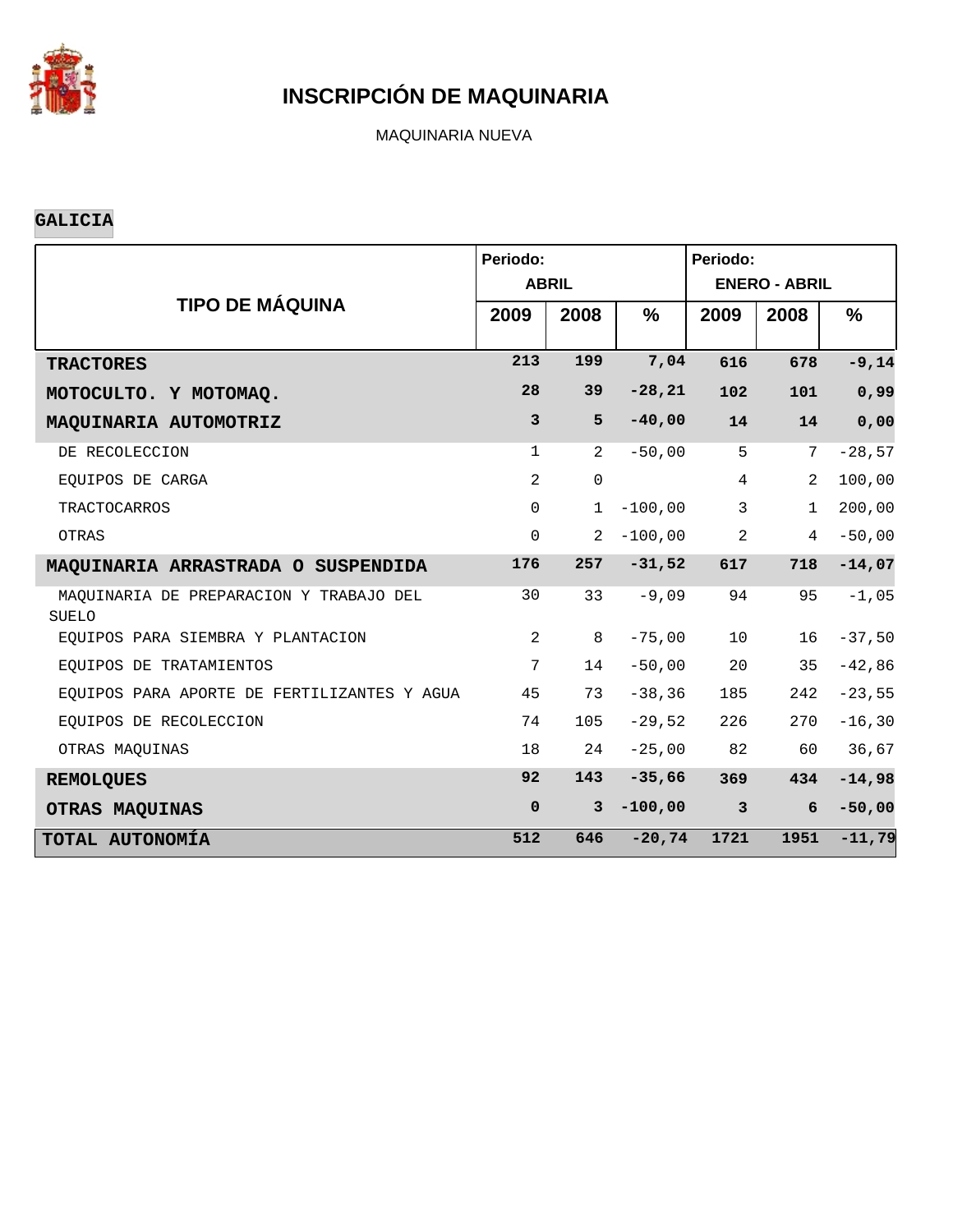

MAQUINARIA NUEVA

### **MADRID**

|                                                  | Periodo:     | <b>ABRIL</b> |               | Periodo:<br><b>ENERO - ABRIL</b> |              |               |  |  |  |
|--------------------------------------------------|--------------|--------------|---------------|----------------------------------|--------------|---------------|--|--|--|
| <b>TIPO DE MÁQUINA</b>                           | 2009         | 2008         | $\frac{9}{6}$ | 2009                             | 2008         | $\frac{9}{6}$ |  |  |  |
| <b>TRACTORES</b>                                 | 7            | 8            | $-12,50$      | 37                               | 33           | 12,12         |  |  |  |
| MOTOCULTO. Y MOTOMAQ.                            | $\mathbf 0$  | $\mathbf{1}$ | $-100,00$     | $\mathbf 0$                      |              | $1 - 100,00$  |  |  |  |
| MAQUINARIA AUTOMOTRIZ                            | $\mathbf{1}$ | $\Omega$     |               | $\mathbf{1}$                     | $\mathbf{1}$ | 0,00          |  |  |  |
| DE RECOLECCION                                   | 1            | $\Omega$     |               | $\mathbf 1$                      | $\mathbf 0$  |               |  |  |  |
| EQUIPOS DE CARGA                                 |              |              |               | $\Omega$                         | 1            | $-100,00$     |  |  |  |
| MAQUINARIA ARRASTRADA O SUSPENDIDA               | $\Omega$     | $\mathbf{1}$ | $-100,00$     | 10                               | 10           | 0,00          |  |  |  |
| MAQUINARIA DE PREPARACION Y TRABAJO DEL<br>SUELO |              |              |               | 3                                | 3            | 0,00          |  |  |  |
| EQUIPOS DE TRATAMIENTOS                          |              |              |               | $\mathbf{1}$                     | $\mathbf{0}$ |               |  |  |  |
| EQUIPOS PARA APORTE DE FERTILIZANTES Y AGUA      | $\Omega$     | $\mathbf{1}$ | $-100,00$     | 6                                | 7            | $-14, 29$     |  |  |  |
| <b>REMOLQUES</b>                                 | $\mathbf{1}$ | 8            | $-87,50$      | 6                                | 26           | $-76,92$      |  |  |  |
| TOTAL AUTONOMÍA                                  | 9            | 18           | $-50,00$      | 54                               | 71           | $-23,94$      |  |  |  |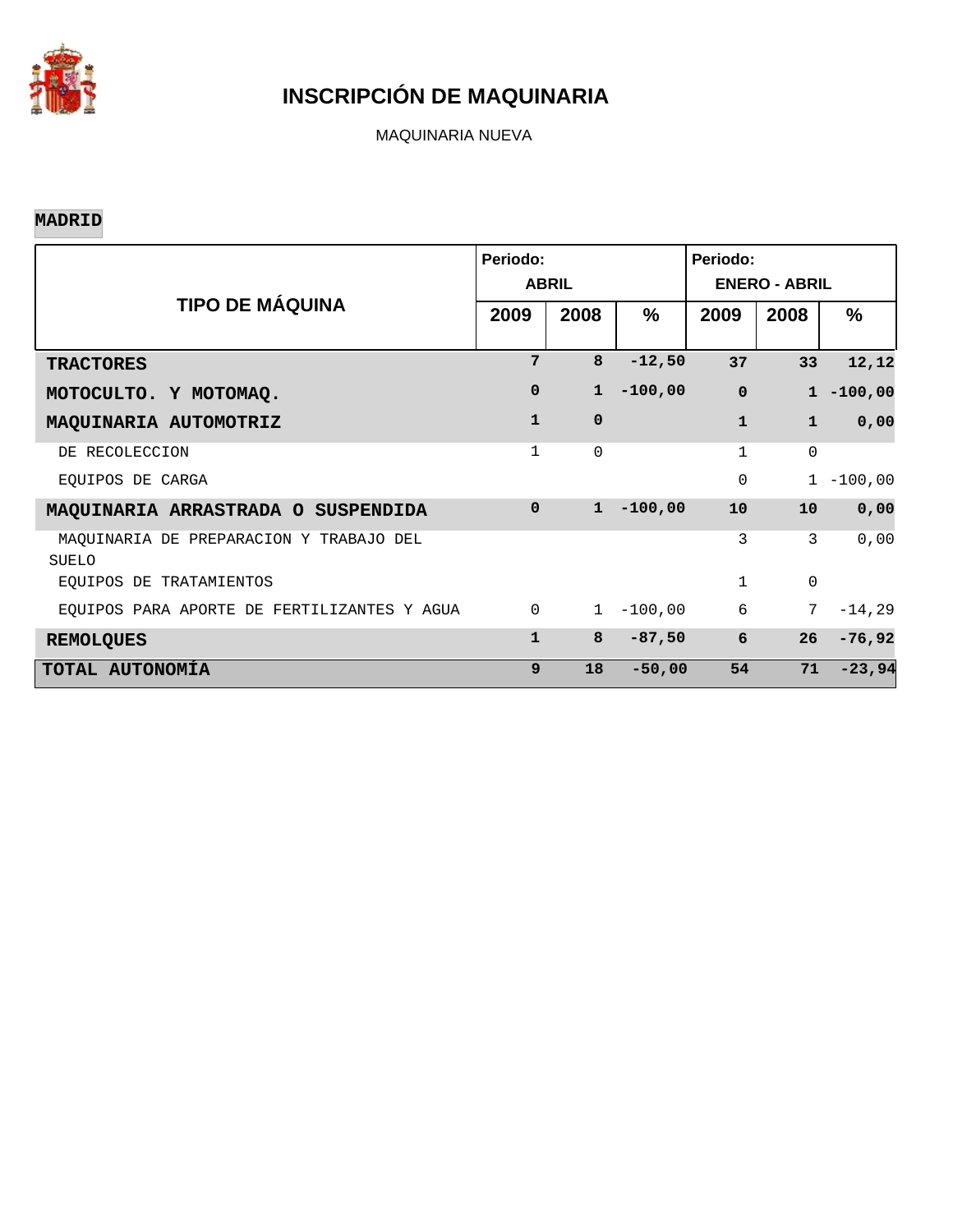

MAQUINARIA NUEVA

### **MURCIA**

|                                                         | Periodo:     | <b>ABRIL</b>   |           | Periodo:<br><b>ENERO - ABRIL</b> |                         |           |  |  |
|---------------------------------------------------------|--------------|----------------|-----------|----------------------------------|-------------------------|-----------|--|--|
| <b>TIPO DE MÁQUINA</b>                                  | 2009         | 2008           | $\%$      | 2009                             | 2008                    | %         |  |  |
| <b>TRACTORES</b>                                        | 22           | 56             | $-60, 71$ | 110                              | 166                     | $-33,73$  |  |  |
| MOTOCULTO. Y MOTOMAQ.                                   | $\mathbf{1}$ | $\mathbf 0$    |           | $\overline{2}$                   | $\mathbf 0$             |           |  |  |
| MAQUINARIA AUTOMOTRIZ                                   | $\mathbf 0$  | $\mathbf{1}$   | $-100,00$ | $\overline{2}$                   | $\overline{\mathbf{4}}$ | $-50,00$  |  |  |
| EOUIPOS DE CARGA                                        | 0            | $\mathbf{1}$   | $-100,00$ | $\mathbf{1}$                     | 3                       | $-66, 67$ |  |  |
| <b>TRACTOCARROS</b>                                     |              |                |           | $\mathsf{O}$                     | $\mathbf{1}$            | $-100,00$ |  |  |
| <b>OTRAS</b>                                            |              |                |           | $\mathbf{1}$                     | $\mathbf 0$             |           |  |  |
| MAQUINARIA ARRASTRADA O SUSPENDIDA                      | 21           | 19             | 10,53     | 59                               | 35                      | 68,57     |  |  |
| MAQUINARIA DE PREPARACION Y TRABAJO DEL<br><b>SUELO</b> | 11           | $\mathbf{3}$   | 266,67    | 23                               | 5                       | 360,00    |  |  |
| EOUIPOS DE TRATAMIENTOS                                 | 6            | 5              | 20,00     | 15                               | 10                      | 50,00     |  |  |
| EQUIPOS PARA APORTE DE FERTILIZANTES Y AGUA             | 3            | 9              | $-66, 67$ | 13                               | 17                      | $-23,53$  |  |  |
| EQUIPOS DE RECOLECCION                                  | $\mathbf{1}$ | $\overline{2}$ | $-50,00$  | 5                                | $\mathbf{3}$            | 66,67     |  |  |
| OTRAS MAQUINAS                                          |              |                |           | 3                                | $\mathbf{0}$            |           |  |  |
| <b>REMOLQUES</b>                                        | 6            | $\overline{4}$ | 50,00     | 19                               | 20                      | $-5,00$   |  |  |
| OTRAS MAQUINAS                                          |              |                |           | $\mathbf{1}$                     | $\mathbf 0$             |           |  |  |
| TOTAL AUTONOMÍA                                         | 50           | 80             | $-37,50$  | 193                              | 225                     | $-14,22$  |  |  |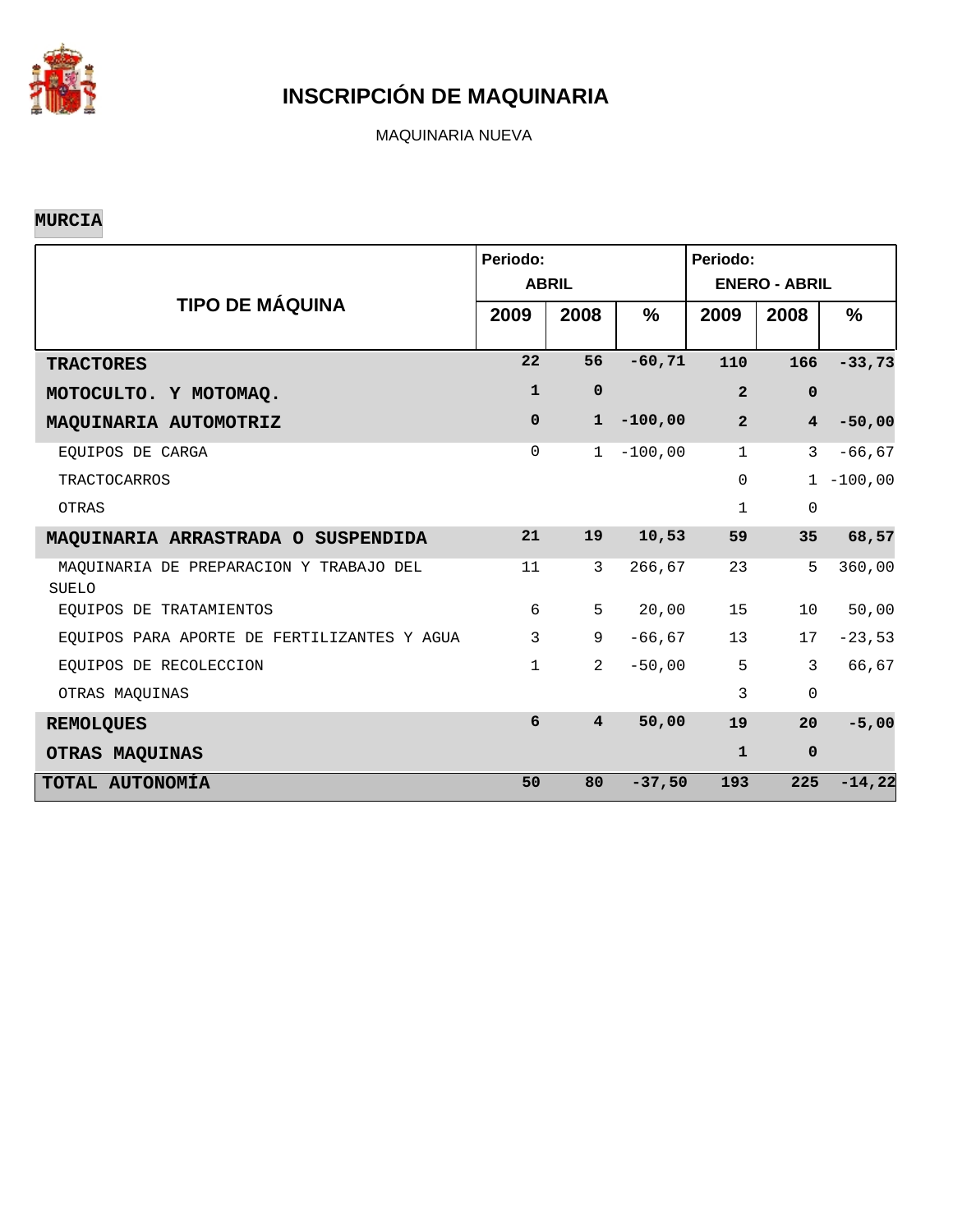

MAQUINARIA NUEVA

### **NAVARRA**

|                                                         | Periodo:        | <b>ABRIL</b>   |               | Periodo:<br><b>ENERO - ABRIL</b> |                |           |  |  |
|---------------------------------------------------------|-----------------|----------------|---------------|----------------------------------|----------------|-----------|--|--|
| <b>TIPO DE MÁQUINA</b>                                  | 2009            | 2008           | $\frac{9}{6}$ | 2009                             | 2008           | $\%$      |  |  |
| <b>TRACTORES</b>                                        | 32              | 43             | $-25,58$      | 86                               | 113            | $-23,89$  |  |  |
| MOTOCULTO. Y MOTOMAQ.                                   | $\mathbf{1}$    | $\overline{2}$ | $-50,00$      | $\mathbf{1}$                     | $\overline{a}$ | $-50,00$  |  |  |
| MAQUINARIA AUTOMOTRIZ                                   | $\overline{4}$  | $\mathbf{3}$   | 33, 33        | 11                               | 8              | 37,50     |  |  |
| DE RECOLECCION                                          | 3               | 2              | 50,00         | 6                                | 3              | 100,00    |  |  |
| EOUIPOS DE CARGA                                        | $\mathbf{1}$    | $\mathbf{1}$   | 0,00          | $\overline{4}$                   | 5              | $-20,00$  |  |  |
| <b>TRACTOCARROS</b>                                     |                 |                |               | $\mathbf{1}$                     | 0              |           |  |  |
| MAQUINARIA ARRASTRADA O SUSPENDIDA                      | 28              | 21             | 33, 33        | 58                               | 53             | 9,43      |  |  |
| MAQUINARIA DE PREPARACION Y TRABAJO DEL<br><b>SUELO</b> | $\overline{2}$  | $\mathbf 1$    | 100,00        | 5                                | 2              | 150,00    |  |  |
| EQUIPOS PARA SIEMBRA Y PLANTACION                       |                 |                |               | $\mathbf{1}$                     | $\mathbf 1$    | 0,00      |  |  |
| EQUIPOS DE TRATAMIENTOS                                 | 3               | 5              | $-40,00$      | 11                               | 14             | $-21, 43$ |  |  |
| EQUIPOS PARA APORTE DE FERTILIZANTES Y AGUA             | 12 <sup>°</sup> | 8              | 50,00         | 25                               | 22             | 13,64     |  |  |
| EOUIPOS DE RECOLECCION                                  | 8               | 7              | 14,29         | 11                               | 13             | $-15, 38$ |  |  |
| OTRAS MAQUINAS                                          | 3               | $\mathbf 0$    |               | 5                                | $\mathbf{1}$   | 400,00    |  |  |
| <b>REMOLQUES</b>                                        | 9               | $\overline{9}$ | 0,00          | 29                               | 20             | 45,00     |  |  |
| TOTAL AUTONOMÍA                                         | 74              | 78             | $-5, 13$      | 185                              | 196            | $-5,61$   |  |  |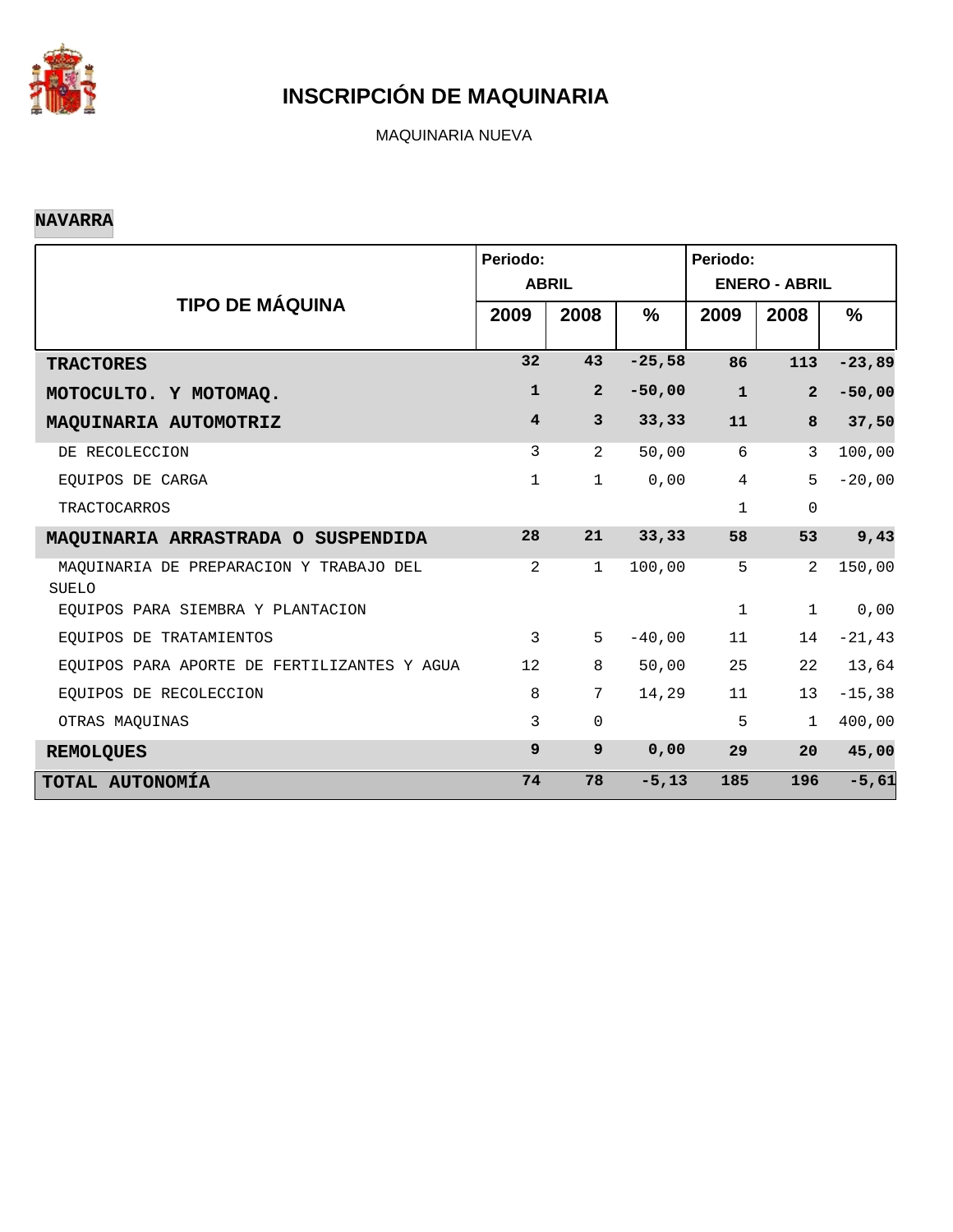

MAQUINARIA NUEVA

### **PAIS VASCO**

|                                             | Periodo:       | <b>ABRIL</b>    |               | Periodo:<br><b>ENERO - ABRIL</b> |             |              |  |  |
|---------------------------------------------|----------------|-----------------|---------------|----------------------------------|-------------|--------------|--|--|
| <b>TIPO DE MÁQUINA</b>                      | 2009           | 2008            | $\frac{9}{6}$ | 2009                             | 2008        | $\%$         |  |  |
| <b>TRACTORES</b>                            | 15             | 38              | $-60,53$      | 59                               | 91          | $-35,16$     |  |  |
| MOTOCULTO. Y MOTOMAQ.                       |                |                 |               | $\Omega$                         |             | $1 - 100,00$ |  |  |
| MAQUINARIA AUTOMOTRIZ                       | 6              | 6               | 0,00          | 13                               | 11          | 18,18        |  |  |
| DE RECOLECCION                              | 2              | $\mathbf 1$     | 100,00        | 5                                | 2           | 150,00       |  |  |
| EQUIPOS DE CARGA                            | 1              | $\mathbf{1}$    | 0,00          | $\overline{4}$                   | 3           | 33,33        |  |  |
| TRACTOCARROS                                | 3              | 4               | $-25,00$      | $\overline{4}$                   | 6           | $-33, 33$    |  |  |
| MAQUINARIA ARRASTRADA O SUSPENDIDA          | 9              | 20              | $-55,00$      | 29                               | 47          | $-38, 30$    |  |  |
| EQUIPOS PARA SIEMBRA Y PLANTACION           |                |                 |               | $\mathbf 1$                      | $\mathbf 0$ |              |  |  |
| EQUIPOS DE TRATAMIENTOS                     | 2              | 10 <sup>°</sup> | $-80,00$      | 8                                | 18          | $-55,56$     |  |  |
| EQUIPOS PARA APORTE DE FERTILIZANTES Y AGUA | 3              | 5               | $-40,00$      | 12                               | 19          | $-36,84$     |  |  |
| EQUIPOS DE RECOLECCION                      | $\overline{4}$ | 5               | $-20,00$      | 8                                | 10          | $-20,00$     |  |  |
| <b>REMOLQUES</b>                            | 3              | 11              | $-72,73$      | 21                               | 25          | $-16,00$     |  |  |
| TOTAL AUTONOMÍA                             | 33             | 75              | $-56,00$      | 122                              | 175         | $-30,29$     |  |  |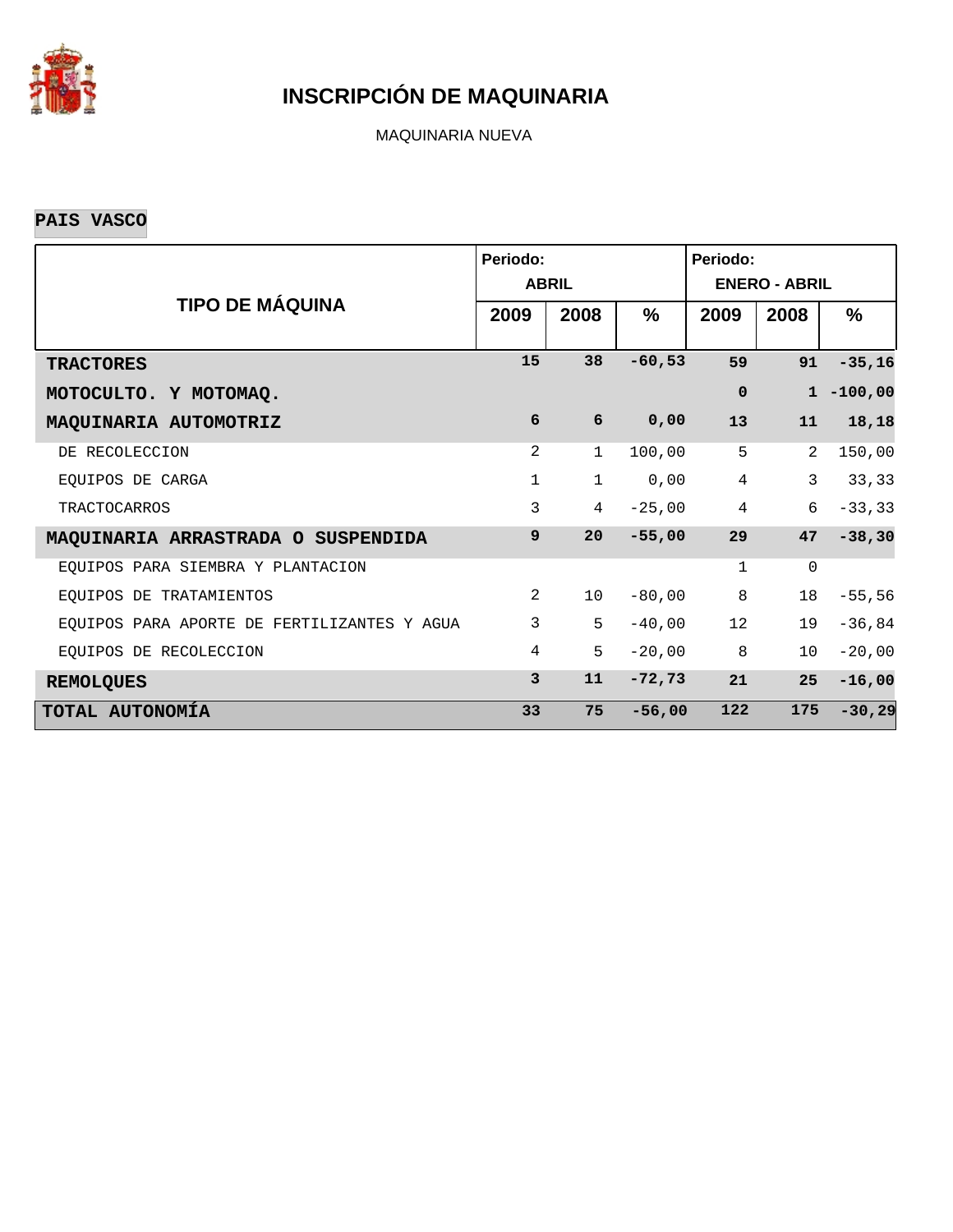

MAQUINARIA NUEVA

**RIOJA (LA)**

|                                                  | Periodo:       | <b>ABRIL</b>   |               | Periodo:<br><b>ENERO - ABRIL</b> |                |              |  |  |
|--------------------------------------------------|----------------|----------------|---------------|----------------------------------|----------------|--------------|--|--|
| <b>TIPO DE MÁQUINA</b>                           | 2009           | 2008           | $\frac{9}{6}$ | 2009                             | 2008           | $\%$         |  |  |
| <b>TRACTORES</b>                                 | 35             | 35             | 0,00          | 70                               | 93             | $-24,73$     |  |  |
| MOTOCULTO. Y MOTOMAQ.                            | $\mathbf 0$    | $\mathbf{1}$   | $-100,00$     | $\mathbf{1}$                     | $\mathbf{1}$   | 0,00         |  |  |
| MAQUINARIA AUTOMOTRIZ                            | $\overline{2}$ | $\mathbf{1}$   | 100,00        | $\overline{a}$                   | 3              | $-33, 33$    |  |  |
| DE RECOLECCION                                   | 2              | $\mathbf{1}$   | 100,00        | $\overline{2}$                   | $\overline{2}$ | 0,00         |  |  |
| EOUIPOS DE CARGA                                 |                |                |               | $\Omega$                         |                | $1 - 100,00$ |  |  |
| MAQUINARIA ARRASTRADA O SUSPENDIDA               | 23             | 27             | $-14,81$      | 44                               | 52             | $-15,38$     |  |  |
| MAQUINARIA DE PREPARACION Y TRABAJO DEL<br>SUELO | $\mathbf 0$    | $\mathbf{1}$   | $-100,00$     | $\mathbf 0$                      |                | $3 - 100,00$ |  |  |
| EOUIPOS PARA SIEMBRA Y PLANTACION                |                |                |               | $\Omega$                         |                | $1 - 100,00$ |  |  |
| EOUIPOS DE TRATAMIENTOS                          | 22             | 22             | 0,00          | 40                               | 41             | $-2, 44$     |  |  |
| EQUIPOS PARA APORTE DE FERTILIZANTES Y AGUA      | $\mathbf{1}$   | $\overline{2}$ | $-50,00$      | $\overline{4}$                   | $\overline{4}$ | $0,00$       |  |  |
| EOUIPOS DE RECOLECCION                           | $\mathbf 0$    | $\overline{a}$ | $-100,00$     | $\mathbf 0$                      |                | $2 - 100,00$ |  |  |
| OTRAS MAQUINAS                                   |                |                |               | $\Omega$                         |                | $1 - 100,00$ |  |  |
| <b>REMOLQUES</b>                                 | 7              | 5              | 40,00         | 13                               | 16             | $-18,75$     |  |  |
| TOTAL AUTONOMÍA                                  | 67             | 69             | $-2,90$       | 130                              | 165            | $-21, 21$    |  |  |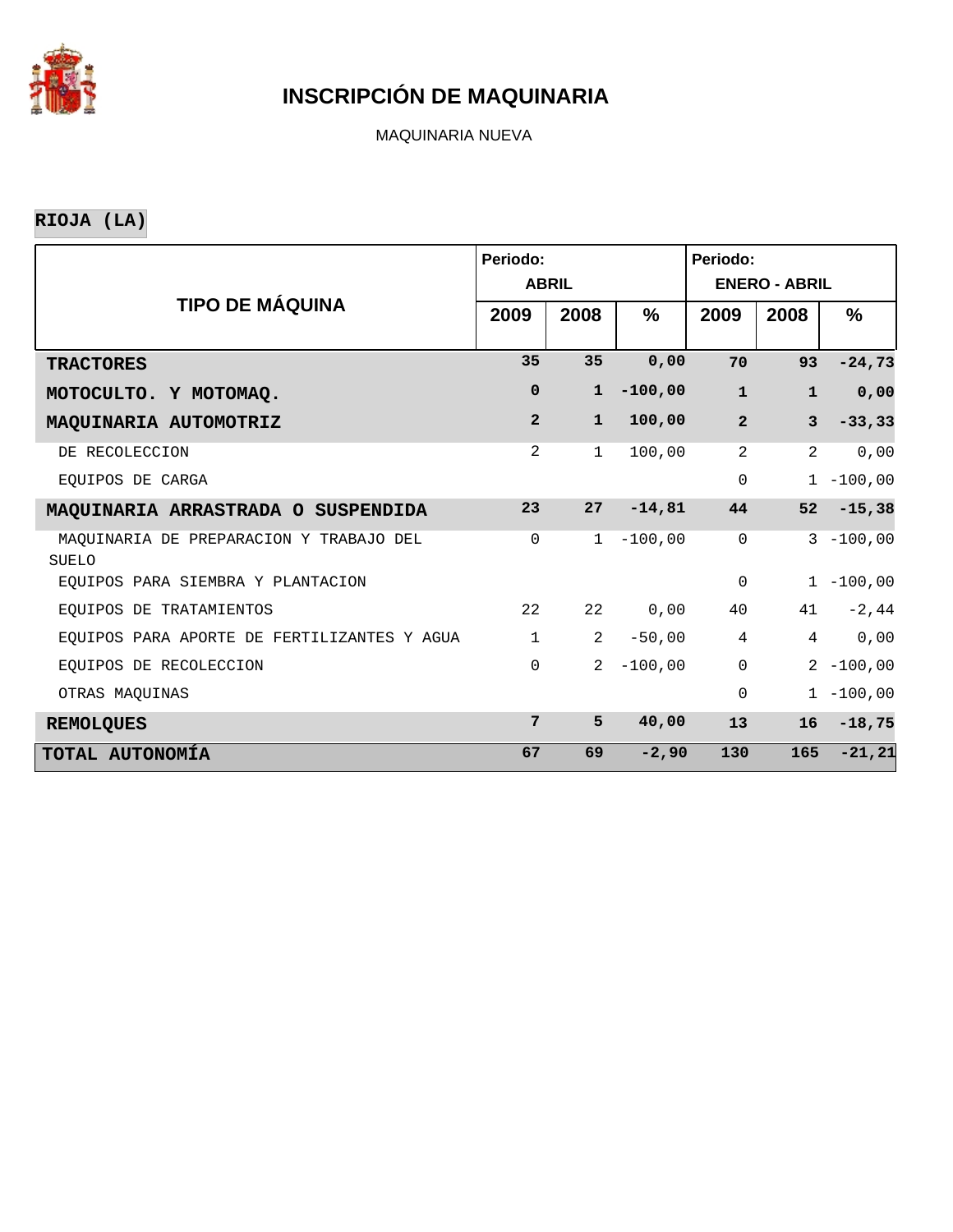

# **TRACTORES INSCRITOS POR COMUNIDADES AUTÓNOMAS**

MAQUINARIA NUEVA

|                    |              |        | SIMPLE TRACCIÓN       |         |                |        | DOBLE TRACCIÓN        |         |            |                 |               |  |                 |        |            |        |                |       |                       |        |        |
|--------------------|--------------|--------|-----------------------|---------|----------------|--------|-----------------------|---------|------------|-----------------|---------------|--|-----------------|--------|------------|--------|----------------|-------|-----------------------|--------|--------|
|                    |              |        |                       |         |                |        |                       | RÍGIDOS |            |                 |               |  | ARTICULADOS     |        |            |        | CADENAS        |       | OTROS                 | TOTAL  |        |
|                    | NORMAL       |        | <b>ESTRECHO</b>       |         | TOTAL          |        | <b>NORMAL</b>         |         |            | <b>ESTRECHO</b> | <b>NORMAL</b> |  | <b>ESTRECHO</b> |        | TOTAL      |        |                |       |                       |        |        |
|                    |              |        | Unids.CV/UUUnids.CV/U |         |                |        | Unids.CV/U Unids.CV/U |         | Unids.CV/U |                 | Unids.CV/U    |  | Unids.CV/U      |        | Unids.CV/U |        |                |       | Unids.CV/U Unids.CV/U | Unids. | CV/U   |
| ANDALUCIA          | 1            | 115,00 | $\mathbf{0}$          |         |                | 115,00 | 123                   | 104,50  | 37         | 55,68           | $\mathbf{0}$  |  | 13              | 50,62  | 173        | 90.01  | 18             | 86.83 | $\Omega$              | 192    | 89,84  |
| ARAGON             | 0            |        | $\Omega$              |         |                |        | 36                    | 143,50  | 13         | 57,62           | 0             |  |                 | 32,00  | 50         | 118.94 | $\Omega$       |       | $\cap$                | 50     | 118,94 |
| ASTURIAS           |              |        | $\Omega$              |         |                |        |                       | 94,00   | 6          | 64,33           | $\Omega$      |  | $\Omega$        |        | 13         | 80.31  | $\Omega$       |       |                       | 13     | 80, 31 |
| <b>BALEARES</b>    |              | 92,00  | $\Omega$              |         |                | 92,00  | 15                    | 89,53   | 18         | 31,78           | $\mathbf 0$   |  |                 | 42,67  | 36         | 56.75  | $\Omega$       |       |                       | 37     | 57,70  |
| CANARIAS           | 0            |        | $\Omega$              |         |                |        | $\Omega$              |         | 10         | 38,50           | 0             |  |                 | 35,00  | 12         | 37.92  | $\Omega$       |       |                       | 12     | 37,92  |
| CANTABRIA          | 0            |        |                       |         |                |        | 9                     | 112,00  | 0          |                 | $\Omega$      |  | $\Omega$        |        | 9          | 112    | $\Omega$       |       |                       | 9      | 112,00 |
| CASTILLA Y LEON    | 0            |        | $\Omega$              |         | $\Omega$       |        | 106                   | 140,22  | 11         | 44,91           | $\Omega$      |  | $\Omega$        |        | 117        | 131.26 | $\overline{0}$ |       | $\Omega$              | 117    | 131,26 |
| CASTILLA-LA MANCH  | 15           | 88,40  |                       | 71,00   | 17             | 86,35  | 80                    | 114,69  | 23         | 65,57           | $\Omega$      |  |                 | 32,00  | 104        | 103.03 |                | 90.00 | 1, 21, 00             | 123    | 99,95  |
| CATALUÑA           | 2            | 80,00  | $\Omega$              |         |                | 80,00  | 58                    | 132,67  | 42         | 69,88           | $\Omega$      |  | $\Omega$        |        | 100        | 106.3  | $\overline{0}$ |       | $\Omega$              | 102    | 105,78 |
| C.VALENCIANA       | $\Omega$     |        | 2                     | 84,00   |                | 84,00  | 14                    | 104,07  | 45         | 73,84           | $\Omega$      |  | 9               | 73,78  | 68         | 80.06  | $\Omega$       |       |                       | 70     | 80,17  |
| <b>EXTREMADURA</b> | 0            |        |                       | 88,00   |                | 88,00  | 48                    | 103,83  | 24         | 58,67           | 0             |  |                 | 38,67  | 75         | 86.77  | $\Omega$       |       |                       | 76     | 86,79  |
| GALICIA            |              | 86,00  | $\Omega$              |         |                | 86,00  | 123                   | 101,76  | 80         | 49,38           | $\Omega$      |  |                 | 40,56  | 212        | 79.4   | $\Omega$       |       |                       | 213    | 79,43  |
| MADRID             | $\Omega$     |        | $\Omega$              |         |                |        |                       | 104,75  | -2         | 56,00           | $\Omega$      |  |                 | 64,00  | 7          | 85     | $\Omega$       |       |                       | 7      | 85,00  |
| MURCIA             | <sup>0</sup> |        | $\Omega$              |         |                |        | 13                    | 106,38  |            | 77,00           | $\Omega$      |  |                 | 50,00  | 22         | 91.91  | $\Omega$       |       |                       | 22     | 91,91  |
| NAVARRA            | 2            | 94,50  | $\Omega$              |         | $\overline{2}$ | 94,50  | 24                    | 160,67  | 2          | 83,50           | 0             |  | 2               | 24,00  | 28         | 145.39 | $\Omega$       |       | 2 103,50              | 32     | 139,59 |
| PAIS VASCO         | $\mathbf 0$  |        | $\Omega$              |         |                |        |                       | 139,17  | 8          | 65,75           | 0             |  |                 | 82,00  | 15         | 96.2   | $\Omega$       |       |                       | 15     | 96,20  |
| RIOJA (LA)         | $\mathbf 0$  |        | $\Omega$              |         |                |        | 14                    | 114,64  | 21         | 79,67           | 0             |  | $\Omega$        |        | 35         | 93.66  | $\Omega$       |       |                       | 35     | 93,66  |
| <b>TOTAL</b>       | 22           | 89,45  |                       | 5 79,60 | 27             | 87,63  | 680                   | 117,38  | 349        | 59,56           | $\mathbf 0$   |  | 47              | 50, 19 | 1076       | 95,69  | 19             | 87,00 | 376,00                | 1125   | 95,30  |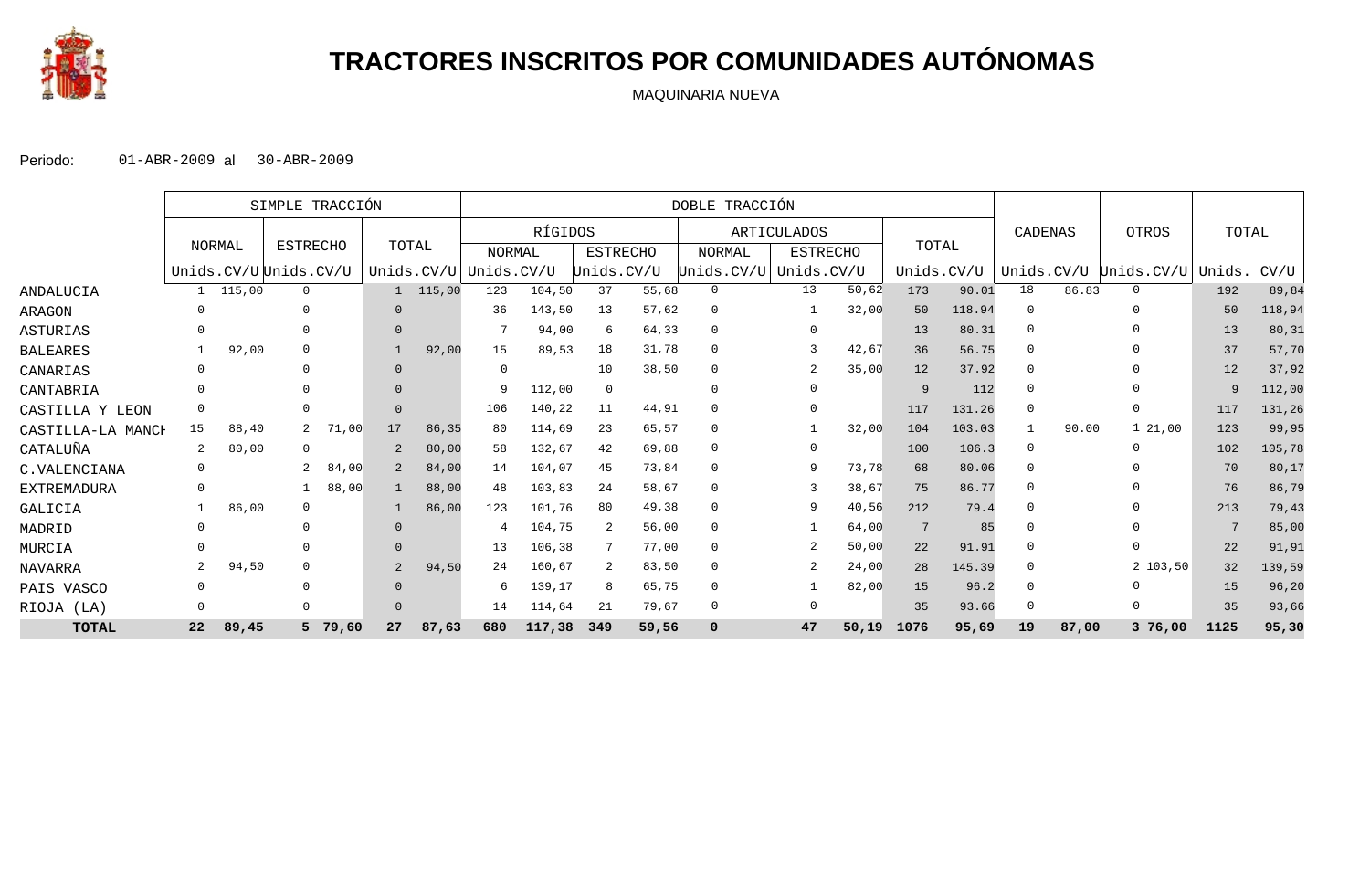

# **TRACTORES INSCRITOS POR PROVINCIAS Y COMUNIDADES AUTÓNOMAS**

MAQUINARIA NUEVA

|                 |                |          | SIMPLE TRACCIÓN                                                                  |          |          |                | DOBLE TRACCIÓN |                 |       |                |                    |       |            |            |                |       |                       |                |          |
|-----------------|----------------|----------|----------------------------------------------------------------------------------|----------|----------|----------------|----------------|-----------------|-------|----------------|--------------------|-------|------------|------------|----------------|-------|-----------------------|----------------|----------|
|                 |                |          |                                                                                  |          |          |                | RÍGIDOS        |                 |       |                | <b>ARTICULADOS</b> |       | TOTAL      |            | CADENAS        |       | OTROS                 | TOTAL          |          |
|                 |                | NORMAL   | <b>ESTRECHO</b>                                                                  |          | TOTAL    | <b>NORMAL</b>  |                | <b>ESTRECHO</b> |       | <b>NORMAL</b>  | <b>ESTRECHO</b>    |       |            |            |                |       |                       |                |          |
|                 |                |          | Unids.CV/U Unids. CV/U Unids.CV/U Unids. CV/U Unids. CV/U Unids.CV/U Unids. CV/U |          |          |                |                |                 |       |                |                    |       | Unids.CV/U |            |                |       | Unids.CV/U Unids.CV/U | Unids.         | CV/U     |
| <b>ALMERIA</b>  | 0              |          | 0                                                                                | $\Omega$ |          | 5              | 108,60         |                 | 65,86 | $\Omega$       | 9                  | 56,33 | 21         | 71,95      | 0              |       | 0                     | 21             | 71,95    |
| CADIZ           | 0              |          |                                                                                  | $\Omega$ |          | 11             | 106,45         |                 | 67,00 | $\Omega$       | 0                  |       | 12         | 103,17     | 1              | 85,00 | $\Omega$              | 13             | 101,77   |
| CORDOBA         | 0              |          |                                                                                  | $\Omega$ |          | 17             | 105,18         |                 | 31,00 | $\Omega$       |                    | 33,00 | 19         | 97,47      | 7              | 86,57 | $\Omega$              | 26             | 94,54    |
| <b>GRANADA</b>  | $\Omega$       |          |                                                                                  | $\Omega$ |          | 18             | 96,67          | 5.              | 36,20 | $\Omega$       | $\overline{2}$     | 47,00 | 25         | 80,60      | 7              | 88,00 | $\Omega$              | 32             | 82,22    |
| HUELVA          | U              |          |                                                                                  | $\Omega$ |          | 9              | 101,89         |                 | 76,38 | $\Omega$       | U                  |       | 17         | 89,88      | 0              |       | $\Omega$              | 17             | 89,88    |
| <b>JAEN</b>     | 0              |          |                                                                                  | $\Omega$ |          | 22             | 108,27         | 2               | 63,00 | $\Omega$       | $\Omega$           |       | 24         | 104,50     | 1              | 85,00 | ∩                     | 25             | 103,72   |
| MALAGA          | $\Omega$       |          |                                                                                  | $\Omega$ |          | 13             | 101,54         |                 | 41,29 | 0              | O                  |       | 20         | 80,45      | 2              | 85,50 | $\Omega$              | 22             | 80,91    |
| SEVILLA         |                | 1 115,00 | $\Omega$                                                                         |          | 1 115,00 | 28             | 106,86         | 6               | 49,00 | 0              |                    | 24,00 | 35         | 94,57      | 0              |       | 0                     | 36             | 95,14    |
| ANDALUCIA       |                | 1 115,00 | $\overline{0}$                                                                   |          | 1 115,00 | 123            | 104,50         | 37              | 55,68 | $\overline{0}$ | 13                 | 50,62 | 173        | 90,01      | 18             | 86,83 | $\overline{0}$        | 192            | 89,84    |
| HUESCA          | 0              |          | $\Omega$                                                                         | $\Omega$ |          | 14             | 148,36         | 9               | 45,22 | $\mathbf 0$    | $\Omega$           |       | 23         | 108,00     | 0              |       | $\Omega$              | 23             | 108,00   |
| TERUEL          | $\Omega$       |          |                                                                                  | $\Omega$ |          | 3              | 104,67         | $\Omega$        |       | $\Omega$       | $\Omega$           |       | 3          | 104,67     | $\Omega$       |       |                       | 3              | 104,67   |
| ZARAGOZA        | $\Omega$       |          | 0                                                                                | $\Omega$ |          | 19             | 146,05         | 4               | 85,50 | $\Omega$       |                    | 32,00 |            | 24 131, 21 | 0              |       | $\Omega$              | 24             | 131,21   |
| <b>ARAGON</b>   | $\overline{0}$ |          | $\mathbf{0}$                                                                     | $\Omega$ |          | 36             | 143,50         | 13              | 57,62 | $\overline{0}$ | $\overline{1}$     | 32,00 |            | 50 118,94  | $\mathbf{0}$   |       | $\mathbf 0$           | 50             | 118,94   |
| OVIEDO          | 0              |          | 0                                                                                | $\Omega$ |          | 7              | 94,00          | 6               | 64,33 | $\mathbf 0$    | 0                  |       | 13         | 80,31      | 0              |       | $\mathbf{0}$          | 13             | 80,31    |
| <b>ASTURIAS</b> | $\overline{0}$ |          | $\overline{0}$                                                                   | $\Omega$ |          | 7              | 94,00          | б.              | 64,33 | $\Omega$       | $\overline{0}$     |       | 13         | 80,31      | $\overline{0}$ |       | $\overline{0}$        | 13             | 80,31    |
| <b>BALEARES</b> |                | 92,00    | $\Omega$                                                                         |          | 92,00    | 15             | 89,53          | 18              | 31,78 | $\Omega$       | 3                  | 42,67 | 36         | 56,75      | 0              |       | $\mathbf{0}$          | 37             | 57,70    |
| <b>BALEARES</b> | $\mathbf{1}$   | 92,00    | $\overline{0}$                                                                   |          | 92,00    | 15             | 89,53          | 18              | 31,78 | $\overline{0}$ | 3                  | 42,67 | 36         | 56,75      | $\mathbf 0$    |       | $\overline{0}$        | 37             | 57,70    |
| LAS PALMAS DE   | $\mathbf 0$    |          | 0                                                                                | $\Omega$ |          | $\Omega$       |                |                 | 24,50 | $\mathbf 0$    | 0                  |       | 2          | 24,50      | 0              |       | 0                     | $\overline{2}$ | 24,50    |
| SANTA CRUZ DE   | 0              |          | 0                                                                                | $\Omega$ |          | $\Omega$       |                | 8               | 42,00 | $\mathbf 0$    | 2                  | 35,00 | 10         | 40,60      | 0              |       | 0                     | 10             | 40,60    |
| CANARIAS        | $\overline{0}$ |          | $\mathbf{0}$                                                                     | $\Omega$ |          | $\overline{0}$ |                | 10              | 38,50 | $\overline{0}$ | 2                  | 35,00 | 12         | 37,92      | $\overline{0}$ |       | $\overline{0}$        | 12             | 37,92    |
| SANTANDER       | $\mathbf 0$    |          | 0                                                                                | $\Omega$ |          | 9              | 112,00         | 0               |       | $\Omega$       | 0                  |       | 9.         | 112,00     | 0              |       | $\mathbf{0}$          |                | 9 112,00 |
| CANTABRIA       | $\overline{0}$ |          | $\overline{0}$                                                                   | $\Omega$ |          | 9              | 112,00         | $\overline{0}$  |       | $\Omega$       | $\Omega$           |       | 9          | 112,00     | $\Omega$       |       | $\overline{0}$        |                | 9 112,00 |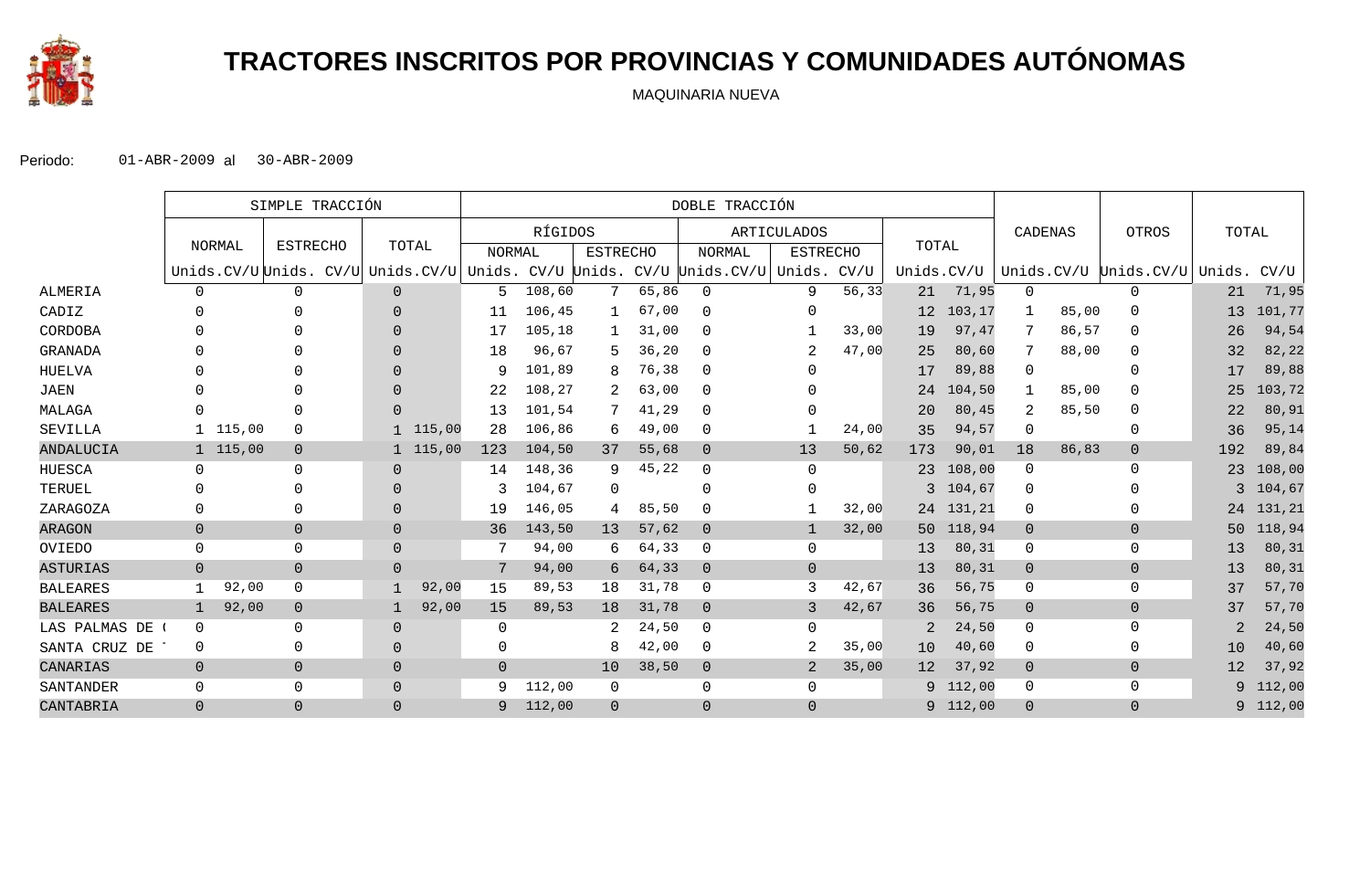

# **TRACTORES INSCRITOS POR PROVINCIAS Y COMUNIDADES AUTÓNOMAS**

MAQUINARIA NUEVA

|                  | SIMPLE TRACCIÓN |               |                 |       |               | DOBLE TRACCIÓN |               |         |                 |       |                                                                                  |                    |       |                 |           |              |                                   |                 |            |
|------------------|-----------------|---------------|-----------------|-------|---------------|----------------|---------------|---------|-----------------|-------|----------------------------------------------------------------------------------|--------------------|-------|-----------------|-----------|--------------|-----------------------------------|-----------------|------------|
|                  |                 |               |                 |       |               |                |               | RÍGIDOS |                 |       |                                                                                  | <b>ARTICULADOS</b> |       |                 |           | CADENAS      | OTROS                             | TOTAL           |            |
|                  |                 | <b>NORMAL</b> | <b>ESTRECHO</b> |       | TOTAL         |                | <b>NORMAL</b> |         | <b>ESTRECHO</b> |       | <b>NORMAL</b>                                                                    | <b>ESTRECHO</b>    |       | TOTAL           |           |              |                                   |                 |            |
|                  |                 |               |                 |       |               |                |               |         |                 |       | Unids.CV/U Unids. CV/U Unids.CV/U Unids. CV/U Unids. CV/U Unids.CV/U Unids. CV/U |                    |       | Unids.CV/U      |           |              | Unids.CV/U Unids.CV/U Unids. CV/U |                 |            |
| <b>AVILA</b>     | $\mathbf{0}$    |               | $\mathbf 0$     |       | $\Omega$      |                | 11            | 135,55  |                 | 24,00 | $\mathbf 0$                                                                      | 0                  |       |                 | 12 126,25 | $\mathbf 0$  | $\Omega$                          |                 | 12 126,25  |
| <b>BURGOS</b>    |                 |               | U               |       | $\Omega$      |                | 11            | 183,64  |                 | 79,00 | $\Omega$                                                                         | 0                  |       |                 | 12 174,92 | $\Omega$     | <sup>0</sup>                      |                 | 12 174,92  |
| LEON             |                 |               |                 |       | $\Omega$      |                | 17            | 120,12  | 4               | 35,50 | $\Omega$                                                                         |                    |       |                 | 21 104,00 | 0            |                                   |                 | 21 104,00  |
| PALENCIA         |                 |               |                 |       | $\Omega$      |                | 6             | 153,50  | $\Omega$        |       | $\mathbf 0$                                                                      |                    |       | 6               | 153,50    | $\Omega$     |                                   |                 | $6$ 153,50 |
| SALAMANCA        |                 |               |                 |       | $\Omega$      |                | 8             | 137,25  |                 | 37,50 | $\mathbf 0$                                                                      |                    |       |                 | 10 117,30 | 0            |                                   | 10 <sup>°</sup> | 117,30     |
| SEGOVIA          |                 |               |                 |       | $\Omega$      |                | 13            | 139,54  | ∩               |       | $\Omega$                                                                         |                    |       |                 | 13 139,54 | $\Omega$     |                                   |                 | 13 139,54  |
| SORIA            |                 |               |                 |       | $\Omega$      |                | 4             | 202,00  | $\Omega$        |       | $\Omega$                                                                         |                    |       |                 | 4 202,00  | 0            |                                   |                 | 4 202,00   |
| VALLADOLID       | $\Omega$        |               |                 |       | $\Omega$      |                | 22            | 139,27  | 2               | 68,50 | $\mathbf 0$                                                                      |                    |       |                 | 24 133,38 | $\Omega$     |                                   |                 | 24 133,38  |
| ZAMORA           | 0               |               | 0               |       | $\Omega$      |                | 14            | 114,64  |                 | 37,00 | $\mathbf 0$                                                                      | 0                  |       |                 | 15 109,47 | 0            | $\Omega$                          | 15              | 109,47     |
| CASTILLA Y LEO   | $\mathbf 0$     |               | $\overline{0}$  |       | $\Omega$      |                | 106           | 140,22  | 11              | 44,91 | $\overline{0}$                                                                   | $\mathbf{0}$       |       | 117             | 131,26    | $\mathbf{0}$ | $\overline{0}$                    | 117             | 131,26     |
| ALBACETE         | 3               | 90,67         | $\Omega$        |       | 3             | 90,67          | 19            | 106,74  |                 | 83,00 | $\mathbf 0$                                                                      | 1                  | 32,00 | 25              | 99,00     | 0            | 0                                 | 28              | 98,11      |
| CIUDAD REAL      | 7               | 90,86         | $\Omega$        |       |               | 90,86          | 17            | 108,59  |                 | 85,00 | $\mathbf 0$                                                                      | $\Omega$           |       | 18              | 107,28    | $\mathbf{1}$ | 21,00<br>90,00<br>$\mathbf{1}$    | 27              | 99,19      |
| <b>CUENCA</b>    | 0               |               | C               |       | $\Omega$      |                | 13            | 127,15  |                 | 84,00 | $\Omega$                                                                         |                    |       | 20 <sub>o</sub> | 112,05    | 0            | O                                 | 20              | 112,05     |
| GUADALAJARA      |                 |               | O               |       | $\Omega$      |                | 10            | 158,60  |                 | 14,00 | $\Omega$                                                                         |                    |       |                 | 11 145,45 | $\Omega$     |                                   | 11              | 145,45     |
| TOLEDO           | 5               | 83,60         | 2               | 71,00 | 7             | 80,00          | 21            | 98,19   | 9               | 45,11 | $\mathbf 0$                                                                      | 0                  |       | 30              | 82,27     | 0            | $\Omega$                          | 37              | 81,84      |
| CASTILLA-LA MAI  | 15              | 88,40         | 2               | 71,00 | 17            | 86,35          | 80            | 114,69  | 23              | 65,57 | $\overline{0}$                                                                   | $\overline{1}$     | 32,00 | 104             | 103,03    | $\mathbf{1}$ | 21,00<br>90,00<br>$\mathbf{1}$    | 123             | 99,95      |
| <b>BARCELONA</b> | 0               |               | $\Omega$        |       | $\Omega$      |                | 9             | 131,56  | 10              | 54,90 | $\Omega$                                                                         | 0                  |       | 19              | 91,21     | 0            | $\Omega$                          | 19              | 91,21      |
| GIRONA           | 2               | 80,00         | $\Omega$        |       | $\mathcal{D}$ | 80,00          | 8             | 120,38  | 4               | 82,75 | $\Omega$                                                                         |                    |       | $12 \,$         | 107,83    | 0            | <sup>0</sup>                      | 14              | 103,86     |
| LLEIDA           | $\Omega$        |               | C               |       | $\Omega$      |                | 29            | 137,38  | 18              | 68,17 | $\Omega$                                                                         |                    |       |                 | 47 110,87 | 0            |                                   | 47              | 110,87     |
| TARRAGONA        | $\Omega$        |               | $\Omega$        |       | $\Omega$      |                | 12            | 130,33  | 10              | 82,80 | $\mathbf 0$                                                                      | 0                  |       | 22              | 108,73    | 0            | <sup>0</sup>                      | 22              | 108,73     |
| CATALUÑA         | $\overline{2}$  | 80,00         | $\mathbf 0$     |       | 2             | 80,00          | 58            | 132,67  | 42              | 69,88 | $\overline{0}$                                                                   | $\mathbf{0}$       |       | 100             | 106,30    | $\mathbf{0}$ | $\overline{0}$                    | 102             | 105,78     |
| ALICANTE         | $\mathbf 0$     |               | $\Omega$        |       | $\Omega$      |                | 6             | 93,17   |                 | 80,13 | $\Omega$                                                                         | 4                  | 72,75 | 18              | 82,83     | 0            | $\Omega$                          | 18              | 82,83      |
| CASTELLON        | $\Omega$        |               | U               |       | $\Omega$      |                | 4             | 104,00  | 6               | 78,00 | $\Omega$                                                                         | 3                  | 73,33 | 13              | 84,92     | $\Omega$     | <sup>0</sup>                      | 13              | 84,92      |
| VALENCIA         | $\mathbf 0$     |               | 2               | 84,00 | 2             | 84,00          | 4             | 120,50  | 31              | 71,42 | 0                                                                                | 2                  | 76,50 | 37              | 77,00     | 0            | O                                 | 39              | 77,36      |
| C.VALENCIANA     | $\Omega$        |               | $\overline{2}$  | 84,00 | 2             | 84,00          | 14            | 104,07  | 45              | 73,84 | $\Omega$                                                                         | 9                  | 73,78 | 68              | 80,06     | $\Omega$     | $\overline{0}$                    | 70              | 80,17      |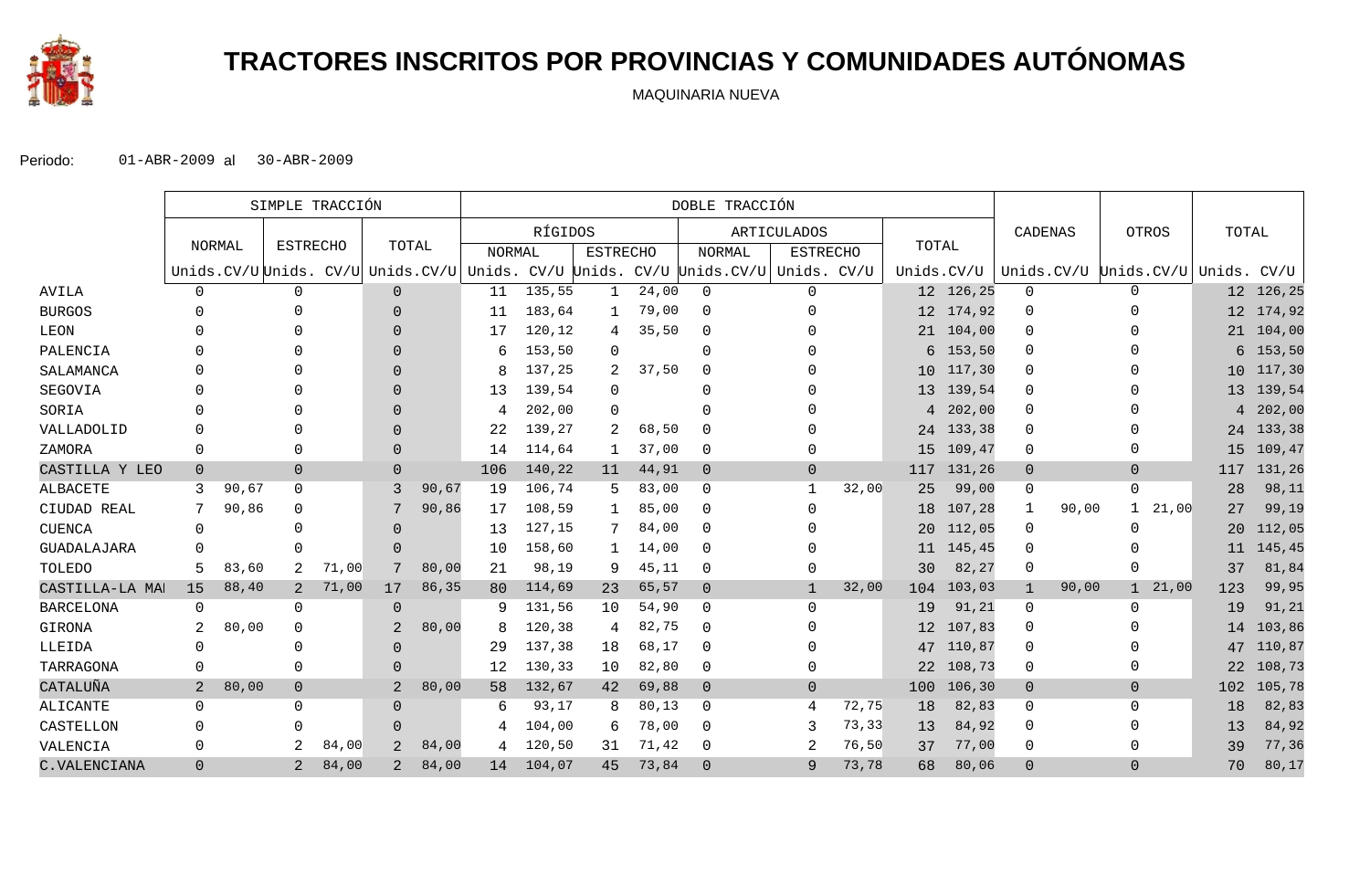

# **TRACTORES INSCRITOS POR PROVINCIAS Y COMUNIDADES AUTÓNOMAS**

MAQUINARIA NUEVA

|                    |              | SIMPLE TRACCIÓN |                 |       |                |                                          | DOBLE TRACCIÓN |         |                 |       |                                         |                 |        |            |           |                |                         |        |        |
|--------------------|--------------|-----------------|-----------------|-------|----------------|------------------------------------------|----------------|---------|-----------------|-------|-----------------------------------------|-----------------|--------|------------|-----------|----------------|-------------------------|--------|--------|
|                    |              |                 |                 |       |                |                                          |                | RÍGIDOS |                 |       |                                         | ARTICULADOS     |        |            |           | CADENAS        | OTROS                   | TOTAL  |        |
|                    |              | NORMAL          | <b>ESTRECHO</b> |       | TOTAL          |                                          | <b>NORMAL</b>  |         | <b>ESTRECHO</b> |       | NORMAL                                  | <b>ESTRECHO</b> |        | TOTAL      |           |                |                         |        |        |
|                    |              |                 |                 |       |                | Unids.CV/U Unids. CV/U Unids.CV/U Unids. |                |         |                 |       | CV/U Unids. CV/U Unids.CV/U Unids. CV/U |                 |        | Unids.CV/U |           | Unids.CV/U     | Unids.CV/U              | Unids. | CV/U   |
| <b>BADAJOZ</b>     | $\Omega$     |                 |                 | 88,00 | $\mathbf{1}$   | 88,00                                    | 32             | 104,25  | 21              | 60,48 | 0                                       | -1              | 24,00  | 54         | 85,74     | $\mathbf 0$    | $\Omega$                | 55     | 85,78  |
| CACERES            | $\Omega$     |                 |                 |       | $\overline{0}$ |                                          | 16             | 103,00  | 3               | 46,00 | 0                                       |                 | 46,00  | 21         | 89,43     | $\Omega$       | $\Omega$                | 21     | 89,43  |
| <b>EXTREMADURA</b> | $\Omega$     |                 |                 | 88,00 |                | 88,00                                    | 48             | 103,83  | 24              | 58,67 | $\Omega$                                | 3               | 38,67  | 75         | 86,77     | $\overline{0}$ | $\overline{0}$          | 76     | 86,79  |
| A CORUÑA           | $\Omega$     |                 | $\Omega$        |       | $\Omega$       |                                          | 52             | 107,40  | 24              | 48,13 | $\Omega$                                |                 | 36,00  | 77         | 88,00     | $\mathbf{0}$   | $\Omega$                | 77     | 88,00  |
| <b>LUGO</b>        |              | 86,00           | $\Omega$        |       |                | 86,00                                    | 38             | 102,79  | 8               | 39,38 | 0                                       |                 | 32,00  | 47         | 90,49     | $\Omega$       | <sup>n</sup>            | 48     | 90,40  |
| OURENSE            | $\Omega$     |                 |                 |       | $\Omega$       |                                          | 16             | 87,94   | 14              | 51,57 | $\Omega$                                | $\Omega$        |        | 30         | 70,97     | $\Omega$       | $\Omega$                | 30     | 70,97  |
| PONTEVEDRA         | $\Omega$     |                 | $\Omega$        |       | $\Omega$       |                                          | 17             | 95,24   | 34              | 51,71 | $\Omega$                                |                 | 42,43  | 58         | 63,34     | $\mathbf{0}$   | $\Omega$                | 58     | 63,34  |
| GALICIA            | $\mathbf{1}$ | 86,00           | $\mathbf 0$     |       |                | 86,00                                    | 123            | 101,76  | 80              | 49,38 | $\overline{0}$                          | 9               | 40,56  | 212        | 79,40     | $\mathbf 0$    | $\overline{0}$          | 213    | 79,43  |
| MADRID             | $\Omega$     |                 | $\Omega$        |       | $\mathbf{0}$   |                                          | 4              | 104,75  |                 | 56,00 | $\Omega$                                |                 | 64,00  |            | 85,00     | $\mathbf 0$    | $\Omega$                |        | 85,00  |
| MADRID             | $\Omega$     |                 | $\mathbf 0$     |       | $\mathbf 0$    |                                          | 4              | 104,75  |                 | 56,00 | $\overline{0}$                          | -1              | 64,00  |            | 85,00     | $\mathbf 0$    | $\overline{0}$          | 7      | 85,00  |
| MURCIA             | $\Omega$     |                 | $\mathbf 0$     |       | $\mathbf{0}$   |                                          | 13             | 106,38  |                 | 77,00 | 0                                       | 2               | 50,00  | 22         | 91,91     | $\mathbf 0$    | $\mathbf 0$             | 22     | 91,91  |
| MURCIA             | $\Omega$     |                 | $\overline{0}$  |       | $\overline{0}$ |                                          | 13             | 106,38  |                 | 77,00 | $\overline{0}$                          | 2               | 50,00  | 22         | 91,91     | $\overline{0}$ | $\Omega$                | 22     | 91,91  |
| NAVARRA            | 2            | 94,50           | $\Omega$        |       | 2              | 94,50                                    | 24             | 160,67  |                 | 83,50 | $\Omega$                                |                 | 24,00  | 28         | 145,39    | 0              | ******<br>$\mathcal{L}$ | 32     | 139,59 |
| <b>NAVARRA</b>     | 2            | 94,50           | $\overline{0}$  |       | 2              | 94,50                                    | 24             | 160,67  | 2               | 83,50 | $\overline{0}$                          | $\overline{2}$  | 24,00  |            | 28 145,39 | $\overline{0}$ | $2******$               | 32     | 139,59 |
| ALAVA              | $\Omega$     |                 | $\Omega$        |       | $\Omega$       |                                          |                | 171,50  | 3               | 86,67 | $\Omega$                                |                 | 82,00  | 6          | 114,17    | $\Omega$       | $\Omega$                | 6      | 114,17 |
| GUIPUZCOA          | $\Omega$     |                 |                 |       | $\Omega$       |                                          |                | 110,50  |                 | 65,00 | $\Omega$                                | $\Omega$        |        | 3          | 95,33     | $\mathbf{0}$   | $\Omega$                | 3      | 95,33  |
| VIZCAYA            | $\Omega$     |                 | $\Omega$        |       | $\Omega$       |                                          |                | 135,50  | 4               | 50,25 | $\Omega$                                | $\Omega$        |        | 6          | 78,67     | $\mathbf{0}$   | $\Omega$                | 6      | 78,67  |
| PAIS VASCO         | $\Omega$     |                 | $\mathbf 0$     |       | $\overline{0}$ |                                          | 6              | 139,17  | 8               | 65,75 | $\overline{0}$                          |                 | 82,00  | 15         | 96,20     | $\mathbf 0$    | $\mathbf{0}$            | 15     | 96, 20 |
| LA RIOJA           | $\Omega$     |                 | $\Omega$        |       | $\mathbf{0}$   |                                          | 14             | 114,64  | 21              | 79,67 | 0                                       | $\Omega$        |        | 35         | 93,66     | $\mathbf{0}$   | $\Omega$                | 35     | 93,66  |
| RIOJA (LA)         | $\Omega$     |                 | $\mathbf 0$     |       | $\overline{0}$ |                                          | 14             | 114,64  | 21              | 79,67 | $\mathbf 0$                             | $\Omega$        |        | 35         | 93,66     | $\mathbf 0$    | $\Omega$                | 35     | 93,66  |
| <b>TOTAL</b>       | 22           | 89,45           | 5.              | 79,60 | 27             | 87,63                                    | 680            | 117,38  | 349             | 59,56 | $\mathbf 0$                             | 47              | 50, 19 | 1076       | 95,69     | 19             | 87,00<br>376            | 1125   | 95,30  |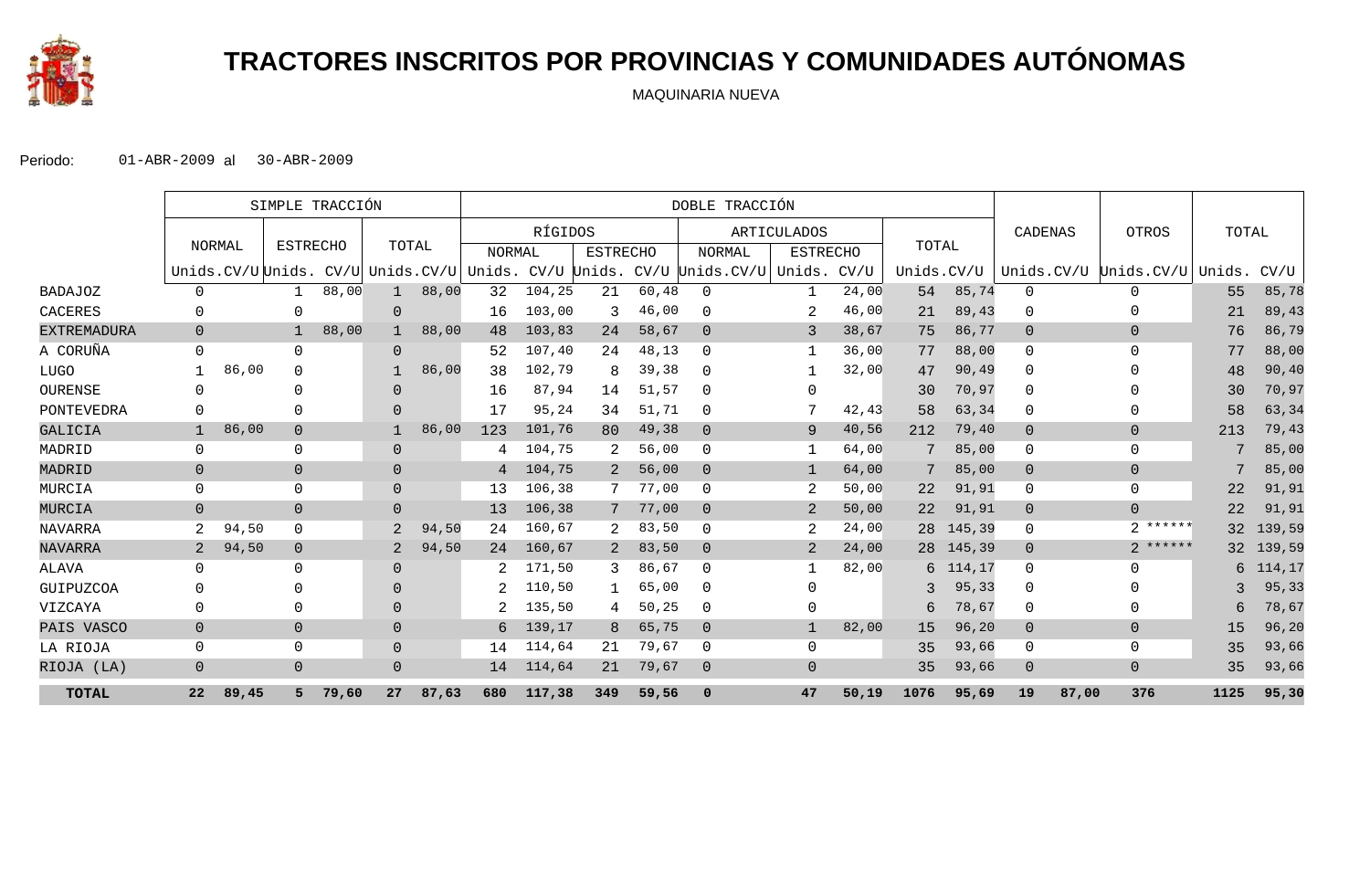

# **TRACTORES INSCRITOS POR MARCAS**

MAQUINARIA NUEVA

|                | SIMPLE TRACCIÓN |        |                 |      |                | DOBLE TRACCIÓN |               |         |                 |       |                                                                                     |                 |       |                |            |              |                       |                |       |
|----------------|-----------------|--------|-----------------|------|----------------|----------------|---------------|---------|-----------------|-------|-------------------------------------------------------------------------------------|-----------------|-------|----------------|------------|--------------|-----------------------|----------------|-------|
|                |                 |        |                 |      |                |                |               | RÍGIDOS |                 |       |                                                                                     | ARTICULADOS     |       |                |            | CADENAS      | <b>OTROS</b>          | TOTAL          |       |
|                |                 | NORMAL | <b>ESTRECHO</b> |      | TOTAL          |                | <b>NORMAL</b> |         | <b>ESTRECHO</b> |       | <b>NORMAL</b>                                                                       | <b>ESTRECHO</b> |       | TOTAL          |            |              |                       |                |       |
|                |                 |        |                 |      |                |                |               |         |                 |       | Unids. $CV/U$ Unids. $CV/U$ Unids. $CV/U$ Unids. $CV/U$ Unids. $CV/U$ Unids. $CV/U$ | Unids. CV/U     |       |                | Unids.CV/U |              | Unids.CV/U Unids.CV/U | Unids. CV/U    |       |
| AGRIA          | $\mathbf 0$     |        | $\mathbf 0$     |      | $\overline{0}$ |                | $\mathbf 0$   |         | 5               | 43, 2 | $\overline{0}$                                                                      | 16              | 46,4  | 21             | 45,6       | 0            | $\mathbf 0$           | 21             | 45,6  |
| AGRIMAC        | $\Omega$        |        |                 |      | $\Omega$       |                | O             |         | -1              | 88,0  | 0                                                                                   |                 | 88,0  | 2              | 88,0       | $\Omega$     | <sup>0</sup>          | $\overline{a}$ | 88,0  |
| ANTONIO CARRAR | $\Omega$        |        |                 |      | $\Omega$       |                |               |         | 29              | 54,6  | - 0                                                                                 | 6               | 74,5  | 35             | 58,0       | $\Omega$     | <sup>0</sup>          | 35             | 58,0  |
| BARBIERI       |                 |        |                 |      |                |                |               |         |                 | 16,0  | 0                                                                                   |                 |       | -1             | 16,0       | $\Omega$     |                       | 1              | 16,0  |
| B.C.S.         |                 |        |                 |      |                |                | O             |         | 6               | 35,0  | 0                                                                                   |                 | 50, 3 | 10             | 41,1       |              |                       | 10             | 41,1  |
| <b>BELARUS</b> |                 |        |                 |      |                |                | -1            | 96,0    |                 |       | $\Omega$                                                                            |                 |       | 1              | 96,0       |              |                       | $\mathbf{1}$   | 96,0  |
| <b>BENASSI</b> |                 |        |                 |      |                |                | O             |         |                 | 19,0  | -0                                                                                  |                 |       |                | 19,0       | $\Omega$     |                       | -1             | 19,0  |
| CARRARO        |                 |        |                 |      |                |                | $\Omega$      |         |                 | 101,0 | -0                                                                                  |                 |       | -1             | 101,0      | $\Omega$     |                       | 1              | 101,0 |
| CASE IH        | -1              | 86,0   | $\Omega$        |      |                | 86,0           | 43            | 115,7   | 2               | 90,5  | - 0                                                                                 |                 |       | 45             | 114,6      |              |                       | 46             | 114,0 |
| CATERPILLAR    | $\Omega$        |        |                 |      | $\Omega$       |                | $\Omega$      |         | $\Omega$        |       | $\Omega$                                                                            |                 |       | $\Omega$       |            | $\Omega$     | 97,0<br>$\mathbf{1}$  | 1              | 97,0  |
| <b>CLAAS</b>   |                 |        |                 |      | $\Omega$       |                | 23            | 126,0   | 10              | 88,9  | - 0                                                                                 |                 |       | 33             | 114,7      | $\Omega$     | O                     | 33             | 114,7 |
| DEUTZ-FAHR     |                 |        |                 |      |                |                | 27            | 117,0   | 12              | 58, 3 | - 0                                                                                 |                 |       | 39             | 98,9       | $\Omega$     |                       | 39             | 98,9  |
| FENDT          |                 |        |                 |      | $\Omega$       |                | 42            | 176,6   | 11              | 87, 3 | $\overline{0}$                                                                      |                 |       | 53             | 158,1      | $\Omega$     |                       | 53             | 158,1 |
| FENG SHOU      |                 |        |                 |      |                |                | $\Omega$      |         | 2               | 26,0  | - 0                                                                                 |                 |       | 2              | 26,0       | $\Omega$     |                       | $\overline{2}$ | 26,0  |
| FERRARI        |                 |        |                 |      |                |                | 0             |         | 6               | 29, 3 | 0                                                                                   |                 | 38,5  | 12             | 33,9       | $\Omega$     |                       | 12             | 33,9  |
| FOTON          |                 |        |                 |      |                |                | 4             | 40,5    | $\Omega$        |       | $\Omega$                                                                            |                 |       | $\overline{4}$ | 40,5       |              |                       | $\overline{4}$ | 40,5  |
| ISEKI          |                 |        |                 |      | $\Omega$       |                | 0             |         | 12              | 26, 6 | - 0                                                                                 |                 |       | 12             | 26, 6      |              |                       | 12             | 26,6  |
| JOHN DEERE     | 2               | 105, 5 | 2               | 88,0 | 4              | 96, 8          | 215           | 119,4   | 51              | 64,7  | 0                                                                                   |                 | 58, 3 | 272            | 107,8      | $\Omega$     | <sup>n</sup>          | 276            | 107,6 |
| KIOTI          |                 |        | $\cap$          |      | $\Omega$       |                | -11           | 48,8    | 11              | 28,0  | $\overline{0}$                                                                      |                 |       | 22             | 38,4       | $\Omega$     |                       | 22             | 38,4  |
| KUBOTA         |                 |        |                 |      |                |                | 50            | 86,3    | 49              | 47,3  | - 0                                                                                 |                 |       | 99             | 67,0       | $\Omega$     | 21,0                  | 100            | 66,5  |
| KUKJE          |                 |        |                 |      | $\Omega$       |                | $\mathbf 0$   |         | -1              | 27,0  | - 0                                                                                 |                 |       | -1             | 27,0       | $\Omega$     | <sup>0</sup>          | $\mathbf{1}$   | 27,0  |
| LAMBORGHINI    |                 |        |                 |      | $\Omega$       |                | 14            | 92, 9   | 9               | 66,0  | $\overline{\phantom{0}}$                                                            |                 |       | 23             | 82, 4      | 2<br>91,0    | 0                     | 25             | 83,1  |
| LANDINI        | .5              | 83,0   | 3               | 74,0 | 8              | 79,6           | 17            | 108,9   | 22              | 66,1  | - 0                                                                                 |                 |       | 39             | 84,7       | 92,5<br>2    | $\mathbf 0$           | 49             | 84,2  |
| LS             | <sup>0</sup>    |        | $\Omega$        |      | $\Omega$       |                | $\Omega$      |         |                 | 38,0  | - 0                                                                                 |                 |       |                | 38,0       | $\Omega$     | <sup>0</sup>          | 2              | 38,0  |
| LS CABLE LTD   | $\Omega$        |        |                 |      |                |                | O             |         |                 | 37,0  | - 0                                                                                 |                 |       |                | 37,0       |              |                       | $\mathbf{1}$   | 37,0  |
| LS MTRON LTD   | $\Omega$        |        |                 |      |                |                | -1            | 55,0    | 0               |       | $\cap$                                                                              |                 |       |                | 55,0       | <sup>0</sup> |                       | -1             | 55,0  |
| MASSEY FERGUSO | 2               | 80,0   |                 |      | 2              | 80,0           | 62            | 124,9   | 10              | 78,2  | - 0                                                                                 |                 |       | 72             | 118, 4     | 2<br>90,0    | O                     | 76             | 116,6 |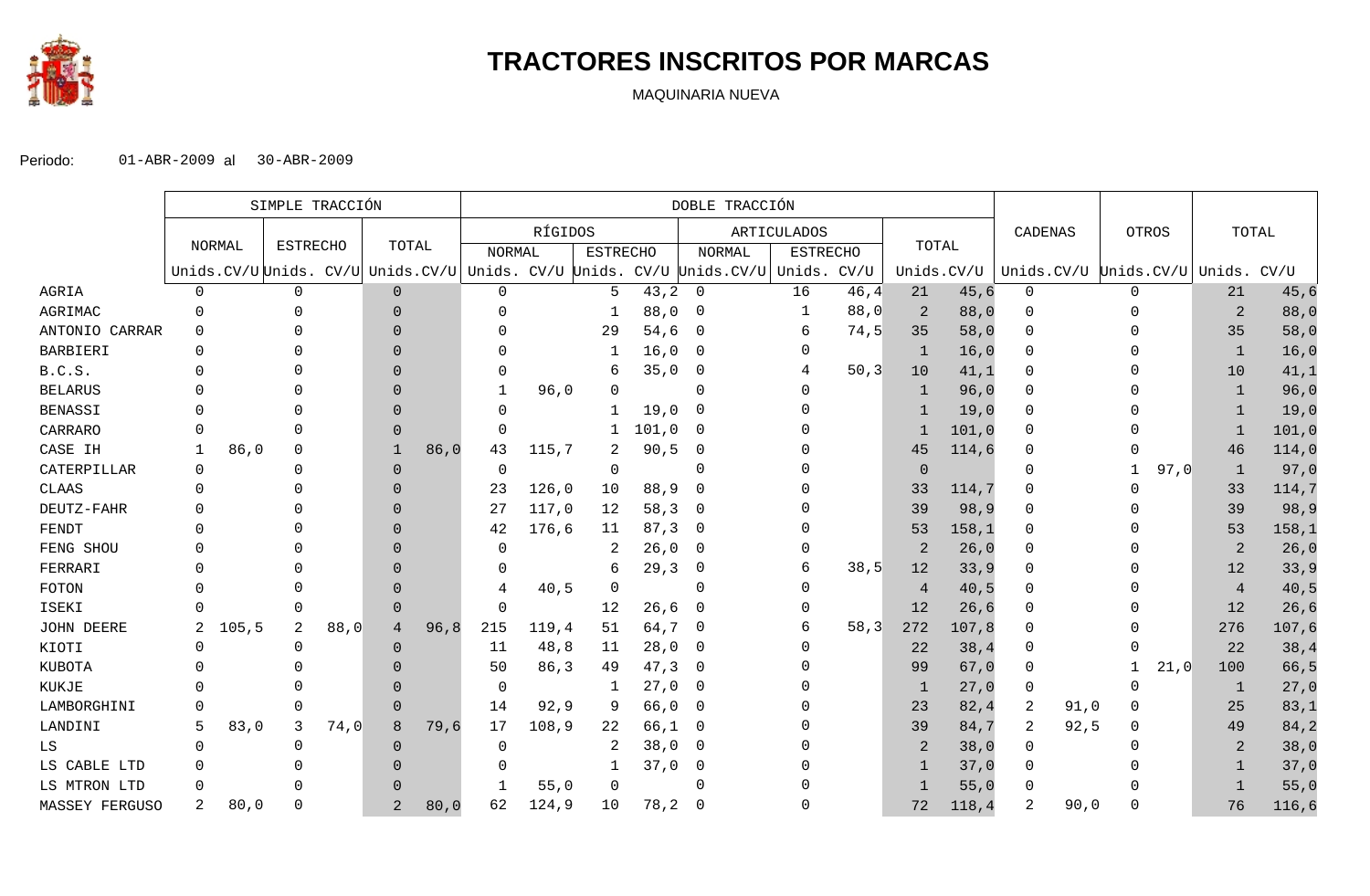

# **TRACTORES INSCRITOS POR MARCAS**

MAQUINARIA NUEVA

|              |                           |       | SIMPLE TRACCIÓN |       |    |        |     |                 |     |        | DOBLE TRACCIÓN                                                                   |                    |       |          |            |            |      |            |                |       |
|--------------|---------------------------|-------|-----------------|-------|----|--------|-----|-----------------|-----|--------|----------------------------------------------------------------------------------|--------------------|-------|----------|------------|------------|------|------------|----------------|-------|
|              |                           |       |                 |       |    |        |     | RÍGIDOS         |     |        |                                                                                  | <b>ARTICULADOS</b> |       |          |            | CADENAS    |      | OTROS      | TOTAL          |       |
|              | <b>ESTRECHO</b><br>NORMAL |       |                 | TOTAL |    | NORMAL |     | <b>ESTRECHO</b> |     | NORMAL | <b>ESTRECHO</b>                                                                  |                    | TOTAL |          |            |            |      |            |                |       |
|              |                           |       |                 |       |    |        |     |                 |     |        | Unids.CV/U Unids. CV/U Unids.CV/U Unids. CV/U Unids. CV/U Unids.CV/U Unids. CV/U |                    |       |          | Unids.CV/U | Unids.CV/U |      | Unids.CV/U | Unids.         | CV/U  |
| MC.CORMICK   | 0                         |       | 0               |       |    |        | 12  | 121,6           | 10  | 77,3   |                                                                                  | $\Omega$           |       | 22       | 101, 5     | $\Omega$   |      | 0          | 22             | 101,5 |
| MERLO        | 0                         |       |                 |       |    |        |     |                 |     |        |                                                                                  |                    |       | $\Omega$ |            |            |      | 1 110,0    |                | 110,0 |
| MITSUBISHI   | 0                         |       |                 |       |    |        |     |                 |     | 17,0   |                                                                                  |                    |       |          | 17,0       |            |      |            |                | 17,0  |
| NEW HOLLAND  | 11                        | 91, 3 |                 |       | 11 | 91, 3  | 102 | 122,7           | 38  | 80, 2  |                                                                                  |                    |       | 140      | 111, 2     | 12         | 85,0 | 0          | 163            | 107,9 |
| PASQUALI     | 0                         |       |                 |       |    |        |     |                 | 8   | 38, 3  | - 0                                                                              |                    | 33,7  | 15       | 36,1       | 0          |      |            | 15             | 36,1  |
| SAME         |                           | 92,0  |                 |       |    | 92,0   | 35  | 89,9            | 26  | 74,7   | - 0                                                                              |                    |       | 61       | 83,4       |            | 86,0 | 0          | 63             | 83,6  |
| SHIBAURA     | U                         |       |                 |       |    |        |     |                 |     | 17,0   | - 0                                                                              |                    |       |          | 17,0       | 0          |      |            | $\overline{2}$ | 17,0  |
| TONG YANG    |                           |       |                 |       |    |        |     | 37,0            |     | 31,5   |                                                                                  |                    |       |          | 33, 3      | $\Omega$   |      |            |                | 33, 3 |
| VALPADANA    |                           |       |                 |       |    |        |     |                 | 2   | 54,5   |                                                                                  |                    | 64,0  |          | 57,7       | $\Omega$   |      |            |                | 57,7  |
| VALTRA       |                           |       |                 |       |    |        | 18  | 131,7           |     |        |                                                                                  |                    |       | 18       | 131,7      | $\Omega$   |      |            | 18             | 131,7 |
| YANMAR       |                           |       |                 |       |    |        |     |                 | 5   | 19,0   |                                                                                  |                    |       |          | 19,0       | $\Omega$   |      |            |                | 19,0  |
| YTO          |                           |       | 0               |       |    |        |     | 56,0            |     |        |                                                                                  |                    |       |          | 56,0       | $\Omega$   |      |            |                | 56,0  |
| ZETOR        | 0                         |       | $\Omega$        |       |    |        |     | 59,0            |     |        |                                                                                  |                    |       |          | 59,0       | 0          |      |            |                | 59,0  |
| <b>TOTAL</b> | 22                        | 89,5  | 5               | 79,6  | 27 | 87,6   | 680 | 117,4           | 349 | 59,60  |                                                                                  | 47                 | 50,2  | 1076     | 95,7       | 19         | 87,0 | 376,0      | 1125           | 95,3  |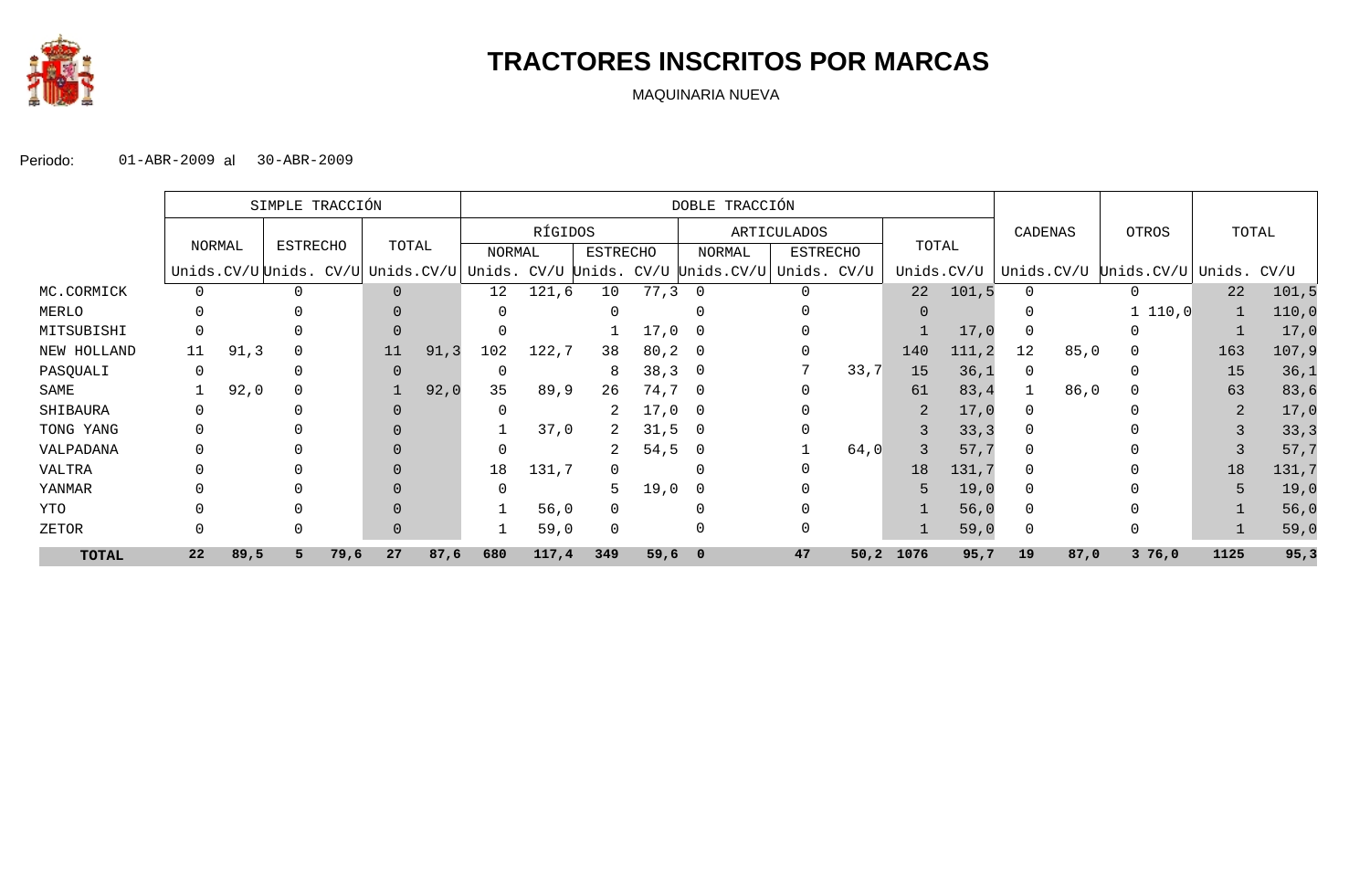

| MARCA           |                        | MODELO      | UNIDADES                     |  |
|-----------------|------------------------|-------------|------------------------------|--|
| AGRIA           | 860<br>9080            |             | $\mathfrak{Z}$<br>2          |  |
|                 | 9100                   |             | 3                            |  |
|                 | 935                    |             | 3                            |  |
|                 | 940 N                  |             | 4                            |  |
|                 | 940 S                  |             | $\overline{a}$               |  |
|                 | 955                    |             | $\overline{c}$               |  |
|                 | 960                    |             | $\overline{2}$               |  |
|                 |                        | TOTAL MARCA | 21                           |  |
| AGRIMAC         | 9095                   |             | $\mathbf{1}$                 |  |
|                 | 9095 S                 |             | $\mathbf{1}$                 |  |
|                 |                        | TOTAL MARCA | $\overline{c}$               |  |
| ANTONIO CARRARO | COUNTRY 4400           |             | 5                            |  |
|                 | SRX-10400              |             | $\overline{c}$               |  |
|                 | SRX-9400               |             | $\overline{a}$               |  |
|                 | SUPERTIGRE 4500        |             | $\mathbf 1$                  |  |
|                 | $SX - 8400$            |             | $\mathbf{1}$                 |  |
|                 | TC-8400 F              |             | 2<br>$\mathbf{1}$            |  |
|                 | TC-8400 F<br>TGF-10400 |             | $\mathbf 1$                  |  |
|                 | TGF-9400               |             | 3                            |  |
|                 | TIGRE 3100             |             | $\mathbf 1$                  |  |
|                 | TIGRE 3200             |             | 4                            |  |
|                 | TIGRONE 4500           |             | $\overline{a}$               |  |
|                 | TIGRONE 5500           |             | 1                            |  |
|                 | $TN-6500$              |             | 3                            |  |
|                 | $TN - 8400$            |             | $\mathbf{1}$                 |  |
|                 | TRG-10400              |             | 1                            |  |
|                 | TRG-9400               |             | 3                            |  |
|                 | TRX-9400               |             | $\mathbf 1$                  |  |
|                 |                        | TOTAL MARCA | 35                           |  |
| BARBIERI        | TERATRAC 4A            |             | $\mathbf{1}$                 |  |
|                 |                        | TOTAL MARCA | $\mathbf{1}$                 |  |
| B.C.S.          | VALIANT 400.0 AR       |             | $\mathbf{1}$                 |  |
|                 | VALIANT 500 AR         |             | $\mathbf{1}$                 |  |
|                 | VALIANT 500 RS         |             | $\overline{a}$               |  |
|                 | VICTOR 400 AR          |             | $\mathbf{1}$                 |  |
|                 | VICTOR 400 AR          |             | $\mathbf{1}$                 |  |
|                 | VICTOR 400 RS          |             | $\mathbf{1}$                 |  |
|                 | VIVID 300              |             | $\mathbf{1}$                 |  |
|                 | VIVID 400              |             | $\mathbf{1}$<br>$\mathbf{1}$ |  |
|                 | VOLCAN 950 SDT DS EP   | TOTAL MARCA | 10                           |  |
| <b>BELARUS</b>  | 920.3                  |             | $\mathbf{1}$                 |  |
|                 |                        | TOTAL MARCA | $\mathbf{1}$                 |  |
| <b>BENASSI</b>  | BT-2002 L-DT           |             | $\mathbf 1$                  |  |
|                 |                        | TOTAL MARCA | $\mathbf{1}$                 |  |
| CARRARO         | AGRIPLUS 105-4 F       |             | $\mathbf{1}$                 |  |
|                 |                        | TOTAL MARCA | $\mathbf{1}$                 |  |
| CASE IH         | $Cvx-175$              |             | 2                            |  |
|                 | $Cvx-195$              |             | $\mathbf{1}$                 |  |
|                 | JXU-105 4WD            |             | $\overline{a}$               |  |
|                 | JX-1085 C (4WD)        |             | 1                            |  |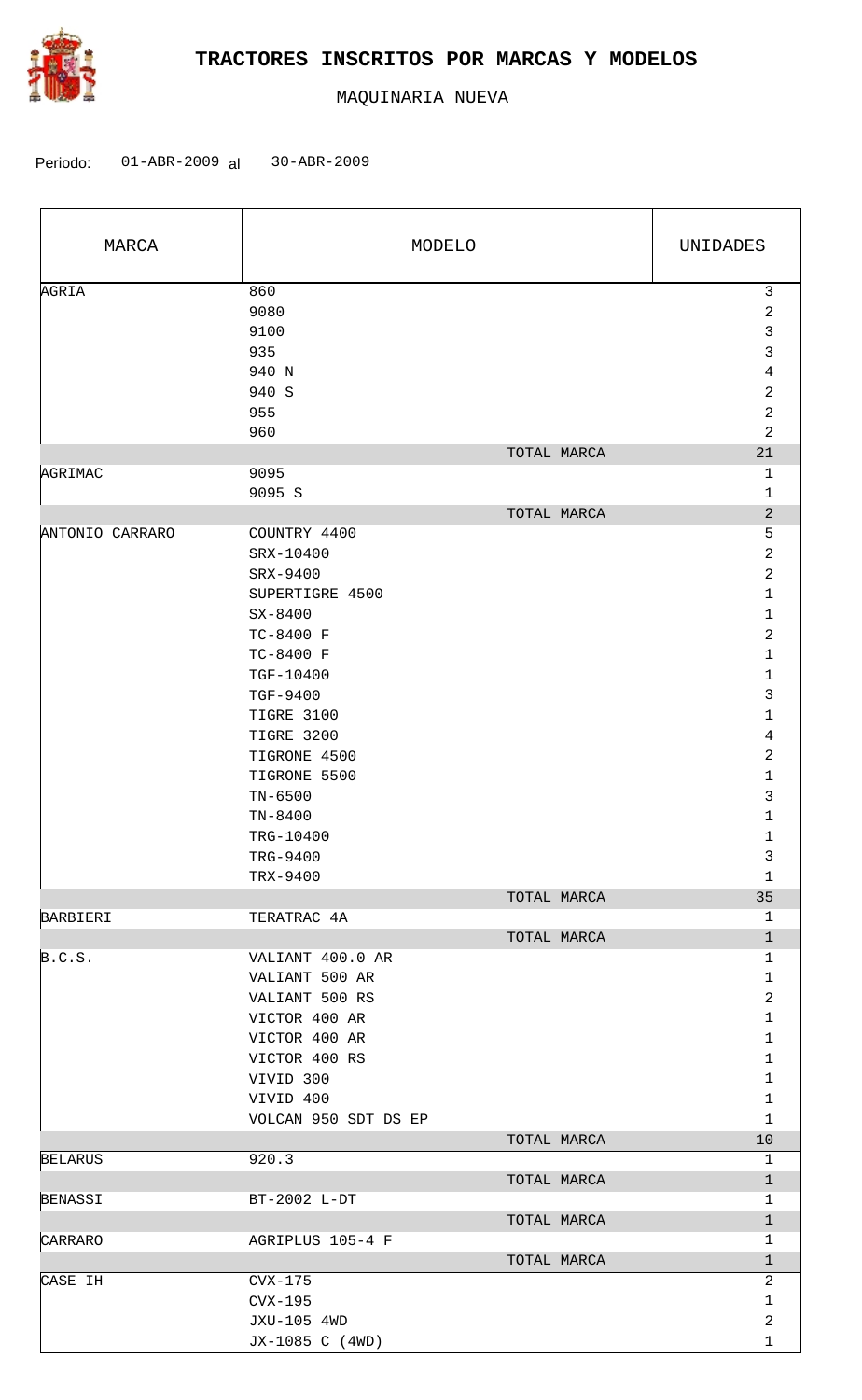

| MARCA       |                   | MODELO      | UNIDADES       |
|-------------|-------------------|-------------|----------------|
| CASE IH     | JX-1095 C (4WD)   |             | $\mathsf{3}$   |
|             | JX-1095 N 4WD     |             | $\mathbf{1}$   |
|             | JX-70 4WD         |             | 1              |
|             | JX-90 2WD         |             | 1              |
|             | JX-90 4WD         |             | 3              |
|             | JX-95 4WD         |             | 5              |
|             | MAXXUM 110 4WD    |             | $\mathbf 1$    |
|             | MAXXUM 115 4WD    |             | 3              |
|             |                   |             |                |
|             | MAXXUM 125 4WD    |             | 5              |
|             | MAXXUM 140 4WD    |             | $\overline{a}$ |
|             | $MXM-140$         |             | 1              |
|             | MXU-100 4WD       |             | $\mathbf 1$    |
|             | MXU-115 4WD       |             | 1              |
|             | PUMA 140 4WD      |             | 4              |
|             | PUMA 155 4WD      |             | $\mathbf 1$    |
|             | <b>PUMA 165</b>   |             | $\mathbf 1$    |
|             | PUMA 180          |             | 1              |
|             | <b>PUMA 195</b>   |             | 1              |
|             | QUANTUM 85C 4WD   |             | $\mathsf{3}$   |
|             | QUANTUM 95N 4WD   |             | $\mathbf{1}$   |
|             |                   | TOTAL MARCA | 46             |
| CATERPILLAR | TH-407 AG         |             | $\mathbf{1}$   |
|             |                   | TOTAL MARCA | $\mathbf{1}$   |
| CLAAS       | ARION 510         |             | $\overline{a}$ |
|             | ARION 540         |             | $\mathbf{1}$   |
|             |                   |             |                |
|             | ARION 610         |             | 5              |
|             | ARION 610 C       |             | 3              |
|             | ARION 620         |             | 3              |
|             | ARION 630         |             | 1              |
|             | ARION 630 C       |             | $\mathbf 1$    |
|             | ARION 640         |             | $\mathbf 1$    |
|             | AXION 820         |             | $\mathbf 1$    |
|             | AXOS 340          |             | 3              |
|             | CELTIS 456 4RM    |             | 2              |
|             | NECTIS 247 F 4RM  |             | $\mathbf{1}$   |
|             | NECTIS 257 F 4RM  |             | 5              |
|             | NECTIS 257 VL 4RM |             | $\mathbf 1$    |
|             | NECTIS 267 F 4RM  |             | 2              |
|             | NECTIS 267 VL 4RM |             | $\mathbf{1}$   |
|             |                   | TOTAL MARCA | 33             |
| DEUTZ-FAHR  | AGROFARM 100 DT   |             | 4              |
|             | AGROFARM 85 DT    |             | 3              |
|             |                   |             |                |
|             | AGROKID 220 4WD   |             | $\mathbf{1}$   |
|             | AGROKID 230 4WD   |             | 5              |
|             | AGROKID 230 4WD   |             | 1              |
|             | AGROKID 35        |             | $\mathbf{1}$   |
|             | AGROPLUS F 90     |             | 2              |
|             | AGROPLUS S 100    |             | 2              |
|             | AGROTRON K 100    |             | 1              |
|             | AGROTRON K 110    |             | 7              |
|             | AGROTRON K 410    |             | $\overline{a}$ |
|             | AGROTRON K 610    |             | 1              |
|             | AGROTRON M 600    |             | $\mathbf{1}$   |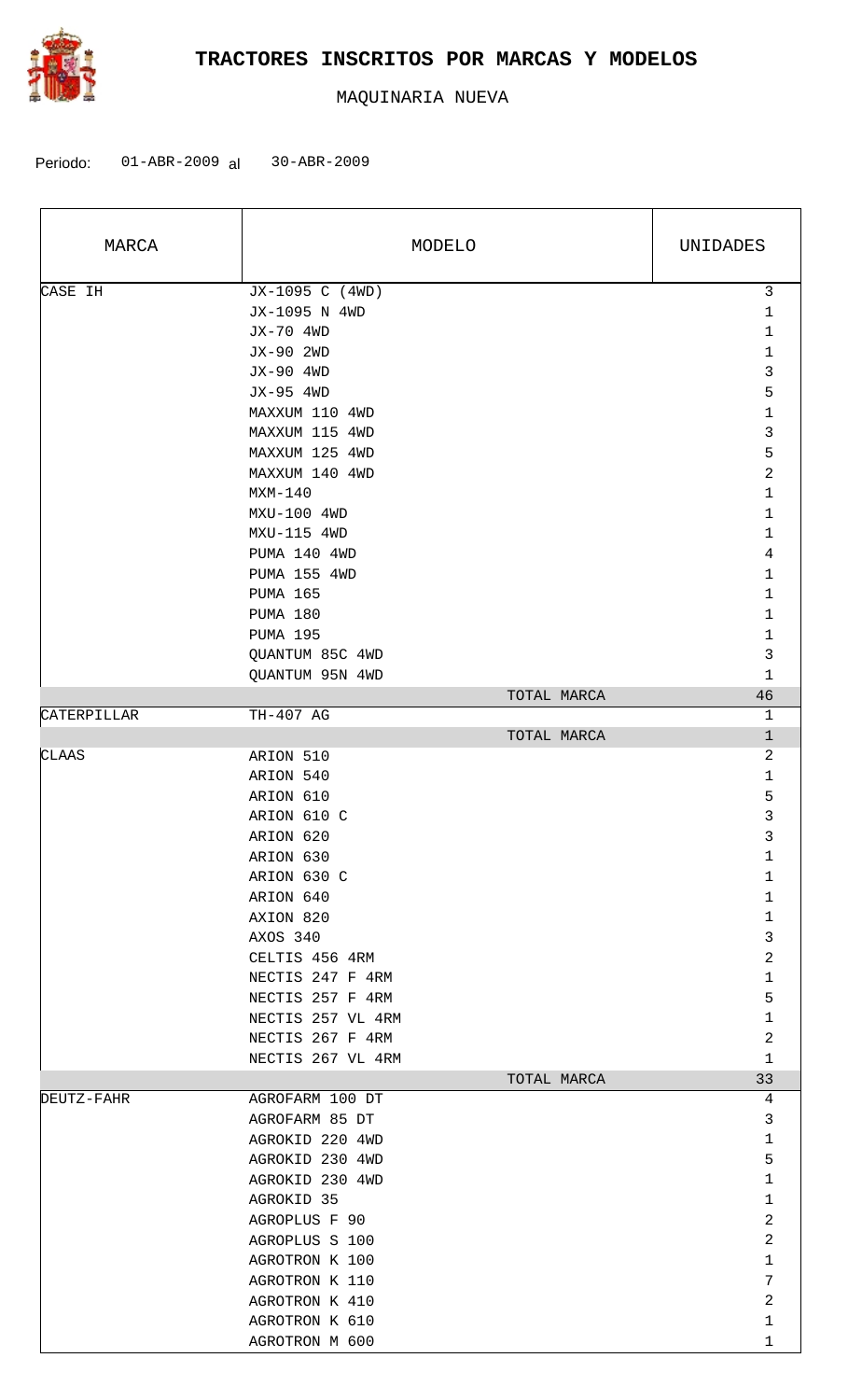

| MARCA      | MODELO                                                               |             | UNIDADES                              |
|------------|----------------------------------------------------------------------|-------------|---------------------------------------|
| DEUTZ-FAHR | AGROTRON M 610<br>AGROTRON M 620<br>AGROTRON M 640<br>AGROTRON M 650 |             | $\mathbf{1}$<br>3<br>$\mathbf 1$<br>2 |
|            | AGROTRON 150                                                         | TOTAL MARCA | $\mathbf{1}$<br>39                    |
| FENDT      | FARMER 209 F 4WD                                                     |             | 1                                     |
|            | FAVORIT 716 VARIO                                                    |             | $\mathbf 1$                           |
|            | 209 F 4WD                                                            |             | 1                                     |
|            | 209 P 4WD                                                            |             | 4<br>4                                |
|            | 209 S 4WD<br>209 V 4WD                                               |             | 1                                     |
|            | 310 VARIO 4WD                                                        |             | $\mathbf 2$                           |
|            | 312 VARIO                                                            |             | 3                                     |
|            | 412 VARIO                                                            |             | 3                                     |
|            | 414 VARIO                                                            |             | 1                                     |
|            | 415 VARIO                                                            |             | 7                                     |
|            | 714 VARIO                                                            |             | $\,4$                                 |
|            | 716 VARIO                                                            |             | 3                                     |
|            | 718 VARIO                                                            |             | 3                                     |
|            | 820 VARIO                                                            |             | 8                                     |
|            | 922 VARIO                                                            |             | 1                                     |
|            | 924 VARIO                                                            |             | 2                                     |
|            | 927 VARIO<br>936 VARIO                                               |             | $\mathbf 1$<br>3                      |
|            |                                                                      | TOTAL MARCA | 53                                    |
| FENG SHOU  | 275                                                                  |             | 2                                     |
|            |                                                                      | TOTAL MARCA | $\overline{2}$                        |
| FERRARI    | COBRAM 50 AR                                                         |             | 2                                     |
|            | RAPTOR 30                                                            |             | $\mathbf 1$                           |
|            | RAPTOR 40                                                            |             | $\overline{c}$                        |
|            | VEGA 75 AR                                                           |             | $\mathbf{1}$                          |
|            | VIPAR 30 AR                                                          |             | $\mathbf 1$                           |
|            | VIPAR 30 AR                                                          |             | $\mathbf 1$                           |
|            | VIPAR 30 RS                                                          |             | $\mathbf 1$                           |
|            | VIPAR 40 AR<br>VIPAR 40 RS                                           |             | 1<br>$\mathbf 1$                      |
|            | VIPAR 40 RS                                                          |             | $\mathbf{1}$                          |
|            |                                                                      | TOTAL MARCA | 12                                    |
| FOTON      | $FT-404$                                                             |             | 3                                     |
|            | $FT-504$                                                             |             | 1                                     |
|            |                                                                      | TOTAL MARCA | $\overline{4}$                        |
| ISEKI      | TG-5330 FSRA                                                         |             | 1                                     |
|            | TG-5390 FSRA                                                         |             | 1                                     |
|            | TG-5470 FSRA                                                         |             | 2                                     |
|            | TH-4335 FSA                                                          |             | $\mathbf 1$                           |
|            | TM-3160 FRE4                                                         |             | 3                                     |
|            | TM-3200 FURE4<br>TM-3240 FURE4                                       |             | $\mathbf 1$<br>3                      |
|            |                                                                      | TOTAL MARCA | 12                                    |
| JOHN DEERE | MILENIO 100 F                                                        |             | 1                                     |
|            | MILENIO 20 A                                                         |             | 4                                     |
|            | MILENIO 35 C                                                         |             | $\overline{2}$                        |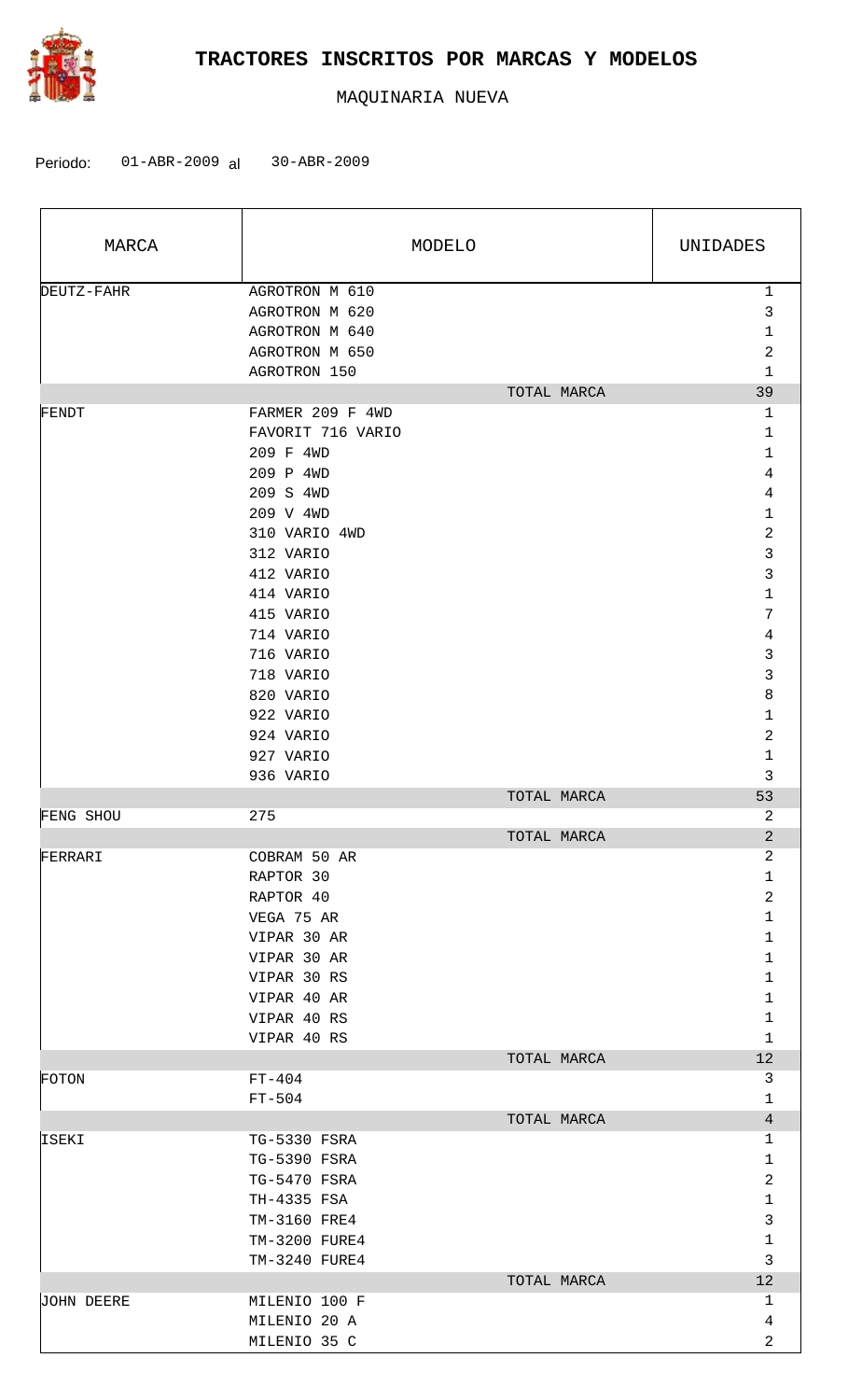

| MARCA      | MODELO               | UNIDADES                   |
|------------|----------------------|----------------------------|
| JOHN DEERE | MILENIO 45 A         | $\mathbf{1}$               |
|            | MILENIO 45 C         | $\overline{4}$             |
|            | MILENIO 50 A         | $1\,$                      |
|            | MILENIO 50 C         | $\mathbf{1}$               |
|            | MILENIO 50 C         | 5                          |
|            | MILENIO 60 C         | $\mathbf 1$                |
|            | MILENIO 60 C         | $\sqrt{4}$                 |
|            | MILENIO 70 A         | 4                          |
|            | MILENIO 70 C         | $\sqrt{4}$                 |
|            | MILENIO 70 V         | $1\,$                      |
|            | MILENIO 75 F         | $\mathfrak{Z}$             |
|            | 20 C                 | $\sqrt{2}$                 |
|            | 25 C                 | $\mathbf{1}$               |
|            | 3520                 | $\mathbf 1$                |
|            | 5090 R               | $\sqrt{2}$                 |
|            | 5100 R               | $\sqrt{2}$                 |
|            | 5215 4WD             | $\sqrt{2}$                 |
|            | 5315 V 4WD           | $\mathbf{3}$               |
|            | 5415 4WD             | $1\,$                      |
|            | 5515 4WD             | $\mathsf{3}$               |
|            | 5615 F 4WD           | $18\,$                     |
|            | 5615 V 2WD           | 2                          |
|            | 5720 4WD             | $\overline{4}$             |
|            | 5820 4WD             | 14                         |
|            | 6225 4WD             | $\mathbf{3}$               |
|            | 6230 2WD             | $1\,$                      |
|            | 6230 4WD             | $\mathsf S$                |
|            | 6230 4WD             | 21                         |
|            | 6330 4WD             | 13                         |
|            | 6330 4WD             | 22                         |
|            | 6430 4WD<br>6430 4WD | $\mathbf{3}$               |
|            | 6530 2WD             | $\sqrt{4}$                 |
|            |                      | $\mathbf 1$<br>$\,8\,$     |
|            | 6530 4WD<br>6530 4WD | 23                         |
|            | 6630 4WD             |                            |
|            | 6630 4WD             | $\mathbf 1$<br>$\mathsf 9$ |
|            | 6830                 | $\mathfrak{Z}$             |
|            | 6830                 | $1\,2$                     |
|            | 6930                 | $10$                       |
|            | 6930                 | 16                         |
|            | 7430                 | $\mathfrak{Z}$             |
|            | 7430                 | $\mathbf 1$                |
|            | 7530                 | $11\,$                     |
|            | 7530                 | $\mathfrak{Z}$             |
|            | 7730                 | $\mathbf{3}$               |
|            | 7930                 | $\mathbf 1$                |
|            | 8130                 | $\mathbf 1$                |
|            | 8230                 | $\epsilon$                 |
|            | 8430                 | $\mathbf 1$                |
|            | TOTAL MARCA          | 276                        |
| KIOTI      | $CK-20$              | $\mathbf{1}$               |
|            | $CK-22$ (4WD)        | 2                          |
|            |                      |                            |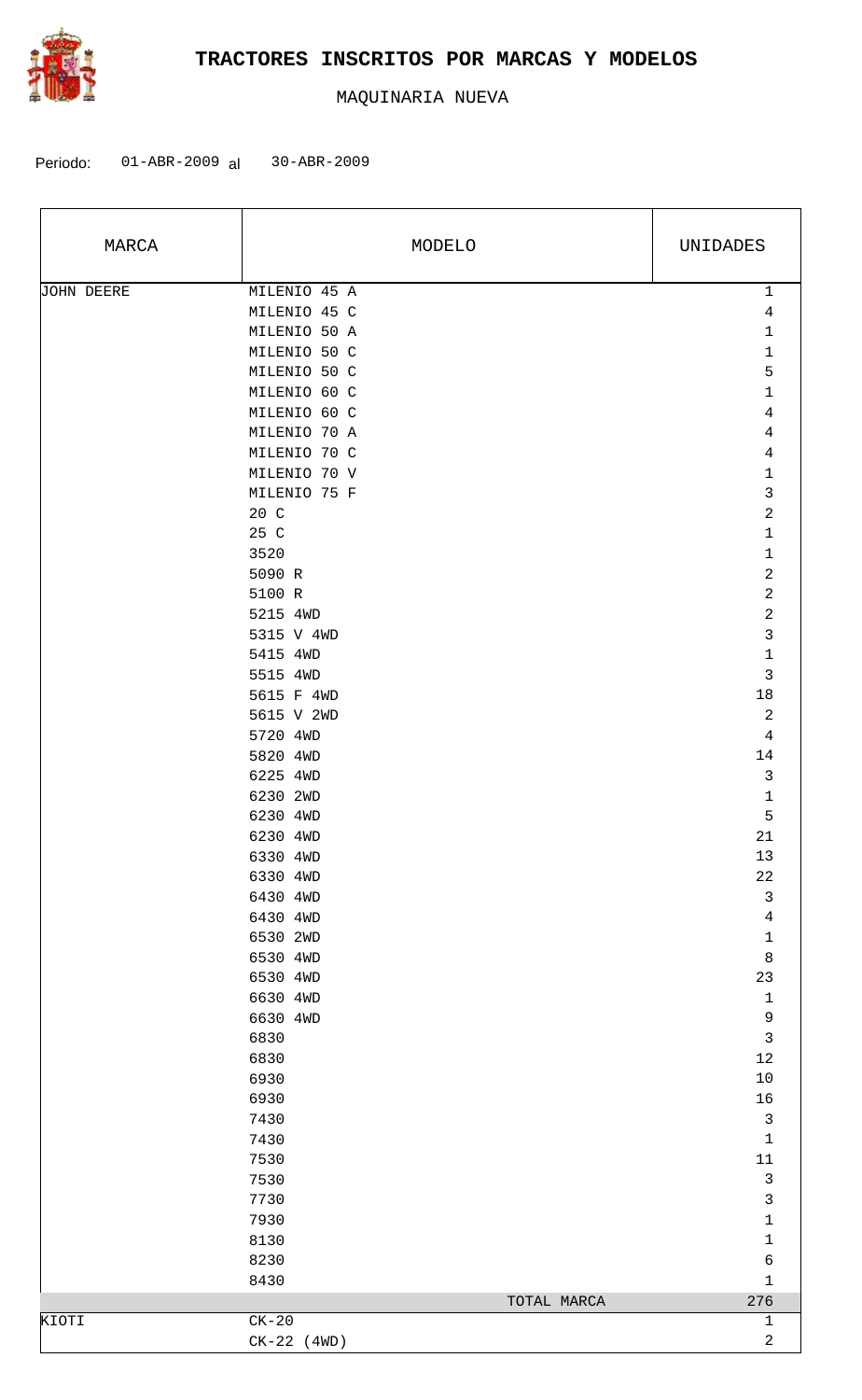

| MARCA       |                   | MODELO      | UNIDADES         |
|-------------|-------------------|-------------|------------------|
| KIOTI       | $CK-27$ (GGM/11)  |             | $\overline{a}$   |
|             | CK-30 (CCM/22)    |             | $1\,$            |
|             | CK-35 (EEM/22)    |             | 5                |
|             | DK-35             |             | $\mathbf{1}$     |
|             | DK-551 (4RM)      |             | $\mathbf{1}$     |
|             | DK-904 C          |             | $\mathbf 1$      |
|             | LX-500 L          |             | 8                |
|             |                   | TOTAL MARCA | 22               |
| KUBOTA      | B-1410            |             | 5                |
|             | B-1610 D          |             | 3                |
|             | B-1820 D          |             | $1\,$            |
|             | B-2530 DB         |             | 6                |
|             | B-3030 HDB        |             | $\mathbf{1}$     |
|             | $L - 3200$        |             | 5                |
|             | $L - 3540$        |             | $\mathbf{3}$     |
|             | $L - 4240$        |             | $\mathbf{3}$     |
|             | $L - 5040$        |             | 3                |
|             | ME-5700 DT        |             | $1\,$            |
|             | ME-8200 DT C      |             | $1\,$            |
|             | ME-8200 DT N      |             | $\mathbf{1}$     |
|             | $M-105$ S         |             | $\mathbf{1}$     |
|             | $M-108$ S         |             | $1\,$            |
|             | $M-128$ X         |             | $\overline{4}$   |
|             | M-6040 DT         |             | $\mathfrak{Z}$   |
|             | M-6040 DTN        |             | 3                |
|             | M-6040 DTQ        |             | $1\,$            |
|             | M-7040 DT         |             | $\overline{4}$   |
|             | M-7040 DTQ        |             | 3                |
|             | M-8540 DT         |             | 1                |
|             | M-8540 DTN        |             | $\boldsymbol{7}$ |
|             | M-8540 DTNQ       |             | $\,8\,$          |
|             | M-8540 DTQ        |             | $\overline{c}$   |
|             | M-9540 DT         |             | 4                |
|             | M-9540 DTL        |             | $7\phantom{.}$   |
|             | M-9540 DTQ        |             | 17               |
|             | RTV-900           |             | $\mathbf{1}$     |
|             |                   | TOTAL MARCA | 100              |
| KUKJE       | BRANSON 2800      |             | $\mathbf{1}$     |
|             |                   | TOTAL MARCA | $\mathbf{1}$     |
| LAMBORGHINI | $CF-100 L$        |             | 1                |
|             | CRONO F 55 TARGET |             | $\mathbf{1}$     |
|             | CRONO F 70 TARGET |             | $\overline{2}$   |
|             | $C-105$           |             | $\mathbf 1$      |
|             | REKORD 70         |             | $\overline{2}$   |
|             | RF.90             |             | $\overline{c}$   |
|             | RS.100            |             | $1\,$            |
|             | R1.55             |             | 3                |
|             | R3 EVO 100 DT     |             | 7                |
|             | R3 EVO 85 DT      |             | $\mathbf{1}$     |
|             | R3.95 T 4WD       |             | $\mathbf 1$      |
|             | R3.95 TB 4WD      |             | $\overline{2}$   |
|             | R6.185            |             | $\mathbf{1}$     |
|             |                   | TOTAL MARCA | 25               |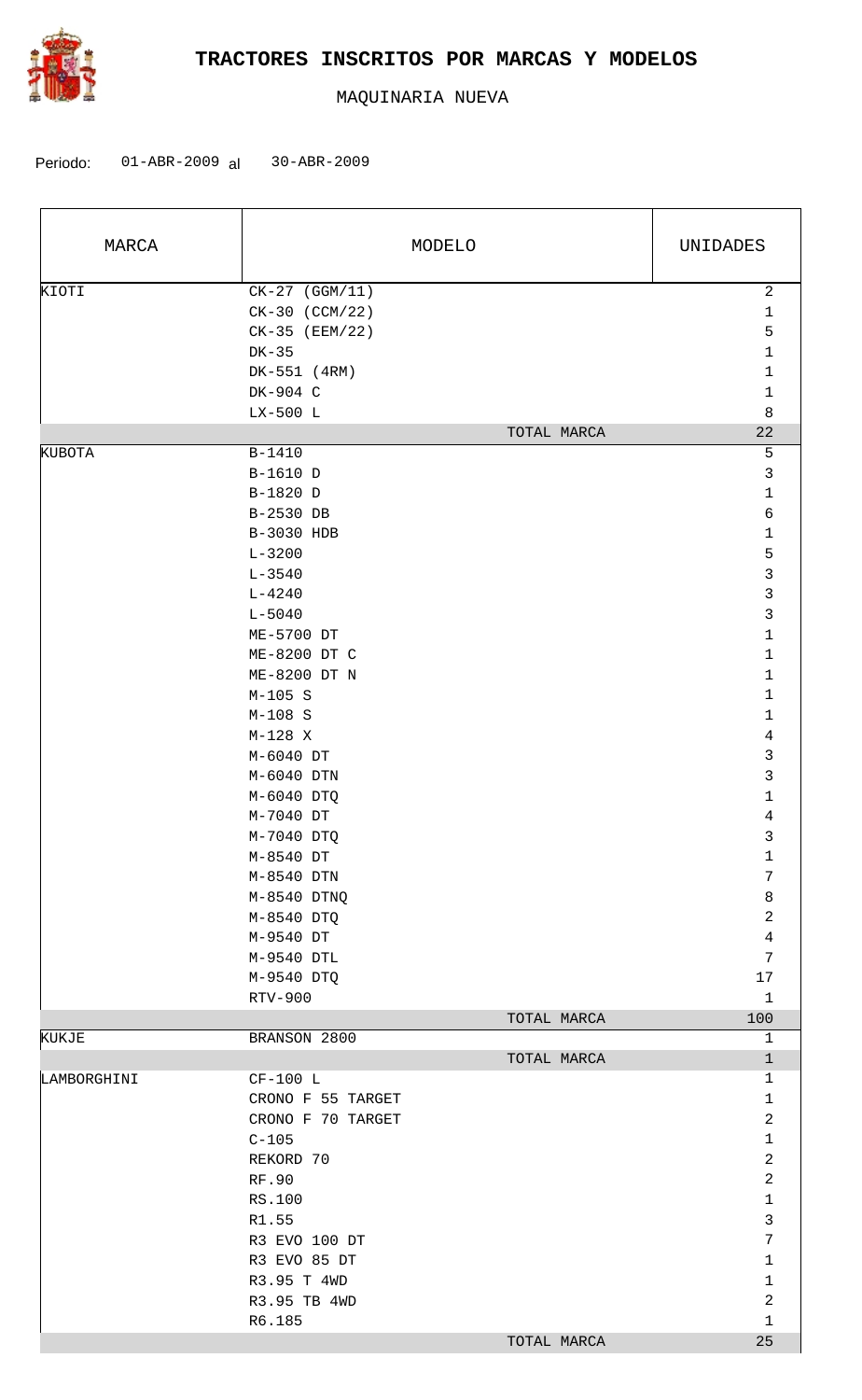

| MARCA           | MODELO                  | UNIDADES        |
|-----------------|-------------------------|-----------------|
| LANDINI         | LANDPOWER 125 TDI       | $\overline{a}$  |
|                 | LANDPOWER 125 T3        | 1               |
|                 | LANDPOWER 165 T3        | $\mathbf 1$     |
|                 | MISTRAL 50 4RM          | 8               |
|                 | MISTRAL 55 4RM          | $\mathbf 1$     |
|                 | POWER FARM 100 (2RM)    | $\mathbf 1$     |
|                 | POWER FARM 100 (4RM)    | 3               |
|                 | POWER FARM 105 HC (2RM) | $\mathbf 1$     |
|                 | POWER FARM 105 HC 4WD   | $\mathbf{1}$    |
|                 | POWER FARM 105 (4RM)    | $\mathbf 1$     |
|                 |                         | 2               |
|                 | POWER FARM 80 (2RM)     |                 |
|                 | POWER FARM 90 (4RM)     | $\mathbf 1$     |
|                 | POWER FARM 95 4WD       | $\mathbf 1$     |
|                 | POWERMASTER 190         | 2               |
|                 | POWERMASTER 200         | $\mathbf{1}$    |
|                 | REX DT-60 GE            | $\mathbf 1$     |
|                 | REX DT-80 GE            | $\mathbf 1$     |
|                 | <b>REX-100 F 4WD</b>    | 2               |
|                 | REX-100 GT 4WD          | 2               |
|                 | REX-105 F 4WD           | $\mathbf 1$     |
|                 | REX-80 F 2WD            | 2               |
|                 | REX-80 F 4WD TECHNO     | 2               |
|                 | REX-90 F 2WD            | $\mathbf 1$     |
|                 | REX-90 F 4WD TECHNO     | 3               |
|                 | REX-90 GT 4WD           | $\mathbf 1$     |
|                 | TECHNO FARM 75 4WD      | 2               |
|                 | TECHNO FARM 80 4WD      | $\mathbf 1$     |
|                 | TREKKER 105 F           | $\mathbf 1$     |
|                 |                         | 1               |
|                 | TREKKER 105 M (TIPO T3) |                 |
|                 | VISION 100 2WD          | 1<br>49         |
|                 | TOTAL MARCA             |                 |
| LS              | $R-36$ I                | 1               |
|                 | $R-41$                  | $\mathbf{1}$    |
|                 | TOTAL MARCA             | $\overline{a}$  |
| LS CABLE LTD    | $CT-36$                 | $\mathbf{1}$    |
|                 | TOTAL MARCA             | $\mathbf{1}$    |
| LS MTRON LTD    | $CT-65$ U               | $\mathbf{1}$    |
|                 | TOTAL MARCA             | $\mathbf{1}$    |
| MASSEY FERGUSON | MF-1540 FSR             | $\mathbf{1}$    |
|                 | $MF-2415$               | $\mathbf 1$     |
|                 | $MF-430$ (4WD)          | 2               |
|                 | $MF-4445$ (4WD)         | 2               |
|                 | MF-5435 2RM             | 2               |
|                 | MF-5445 4RM             | $\mathbf{1}$    |
|                 | MF-5445 4RM             | $\mathbf 1$     |
|                 | MF-5455 4RM             | $7\phantom{.0}$ |
|                 | MF-5460 4RM             | 3               |
|                 | MF-5460 4RM             | 4               |
|                 | MF-5465 4RM             | 3               |
|                 | MF-5470 4RM             | $\mathbf{1}$    |
|                 | MF-5475 4RM             | $\overline{7}$  |
|                 | MF-6455                 | $\mathbf{1}$    |
|                 |                         | 5               |
|                 | MF-6465                 |                 |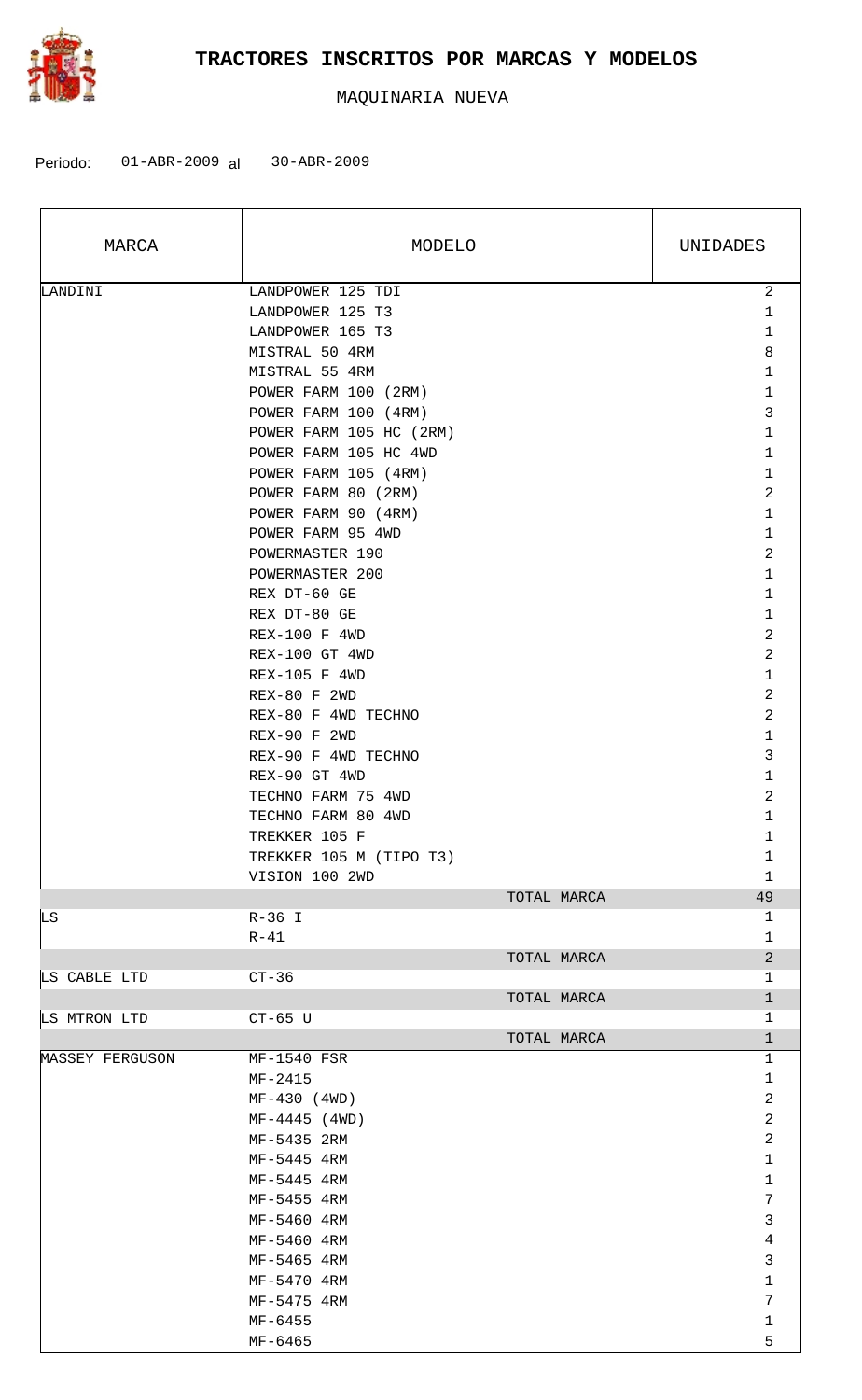

| MARCA           |                                                     | MODELO      | UNIDADES                                                                        |
|-----------------|-----------------------------------------------------|-------------|---------------------------------------------------------------------------------|
| MASSEY FERGUSON | MF-6480<br>MF-6480<br>MF-6497<br>MF-6499<br>MF-7480 |             | $\mathbf{1}$<br>$\mathbf{1}$<br>$\mathbf 1$<br>$\overline{a}$<br>$\overline{a}$ |
|                 | MF-7485<br>MF-7495<br>MF-8460                       |             | 1<br>$\mathbf{1}$<br>1                                                          |
|                 | MF-8480<br>3435 GE 4WD                              |             | 1<br>1                                                                          |
|                 | 3445 S 4WD<br>3455 C<br>3455 CF                     |             | 1<br>1<br>1                                                                     |
|                 | 3455 F 4WD<br>3635 S 4RM<br>3635 4RM                |             | 1<br>$\mathbf 1$<br>3                                                           |
|                 | 3645 F 4RM<br>3645 4RM                              |             | $\overline{2}$<br>3                                                             |
|                 | 3655 F 4RM<br>6485<br>6495                          |             | $\mathbf 2$<br>$\overline{7}$<br>1                                              |
|                 |                                                     | TOTAL MARCA | 76                                                                              |
| MC.CORMICK      | $C-100$ MAX $(4RM)$<br>$C-105$ MAX (4RM)            |             | 2<br>$\mathbf{1}$                                                               |
|                 | $C-90$ MAX $(4RM)$<br>$F-100$ XL 4WD                |             | 1<br>1                                                                          |
|                 | $F-100$ 4WD                                         |             | 1                                                                               |
|                 | $F-60-4$ (TIPO P)<br>$F-80$ GE $4WD$                |             | 1<br>1                                                                          |
|                 | F-80 4WD TECHNO<br>$F-90$ XL 4WD                    |             | $\mathbf 1$<br>$\mathbf 1$                                                      |
|                 | F-90 4WD TECHNO<br>$MC-115$                         |             | 3<br>$\mathbf{1}$                                                               |
|                 | $MTX-120$                                           |             | $\overline{c}$                                                                  |
|                 | $MTX-145$<br>TTX-190                                |             | $\mathbf{1}$<br>$\mathbf{1}$                                                    |
|                 | TTX-210<br>$V - 85 - 4$                             |             | $\mathbf 1$<br>$\mathbf{1}$                                                     |
|                 | $XTX-145$                                           |             | $\mathbf{1}$                                                                    |
|                 | XTX-165                                             |             | $\mathbf{1}$<br>22                                                              |
| MERLO           | MULTIFARMER 30.9                                    | TOTAL MARCA | 1                                                                               |
|                 |                                                     | TOTAL MARCA | $\mathbf{1}$                                                                    |
| MITSUBISHI      | $MT-1800$                                           |             | 1                                                                               |
|                 |                                                     | TOTAL MARCA | $\mathbf{1}$                                                                    |
| NEW HOLLAND     | TCE-50 (4WD)                                        |             | $\mathbf 1$                                                                     |
|                 | TD-5040 2WD                                         |             | $\sqrt{2}$<br>7                                                                 |
|                 | TD-5050 2WD<br>TD-5050 4WD                          |             | 14                                                                              |
|                 | TD-95 D 4WD                                         |             | $\mathbf{3}$                                                                    |
|                 | TK-100 A                                            |             | 12                                                                              |
|                 | $TM-140$                                            |             | $\mathbf{1}$                                                                    |
|                 | $TM-175$                                            |             | 1                                                                               |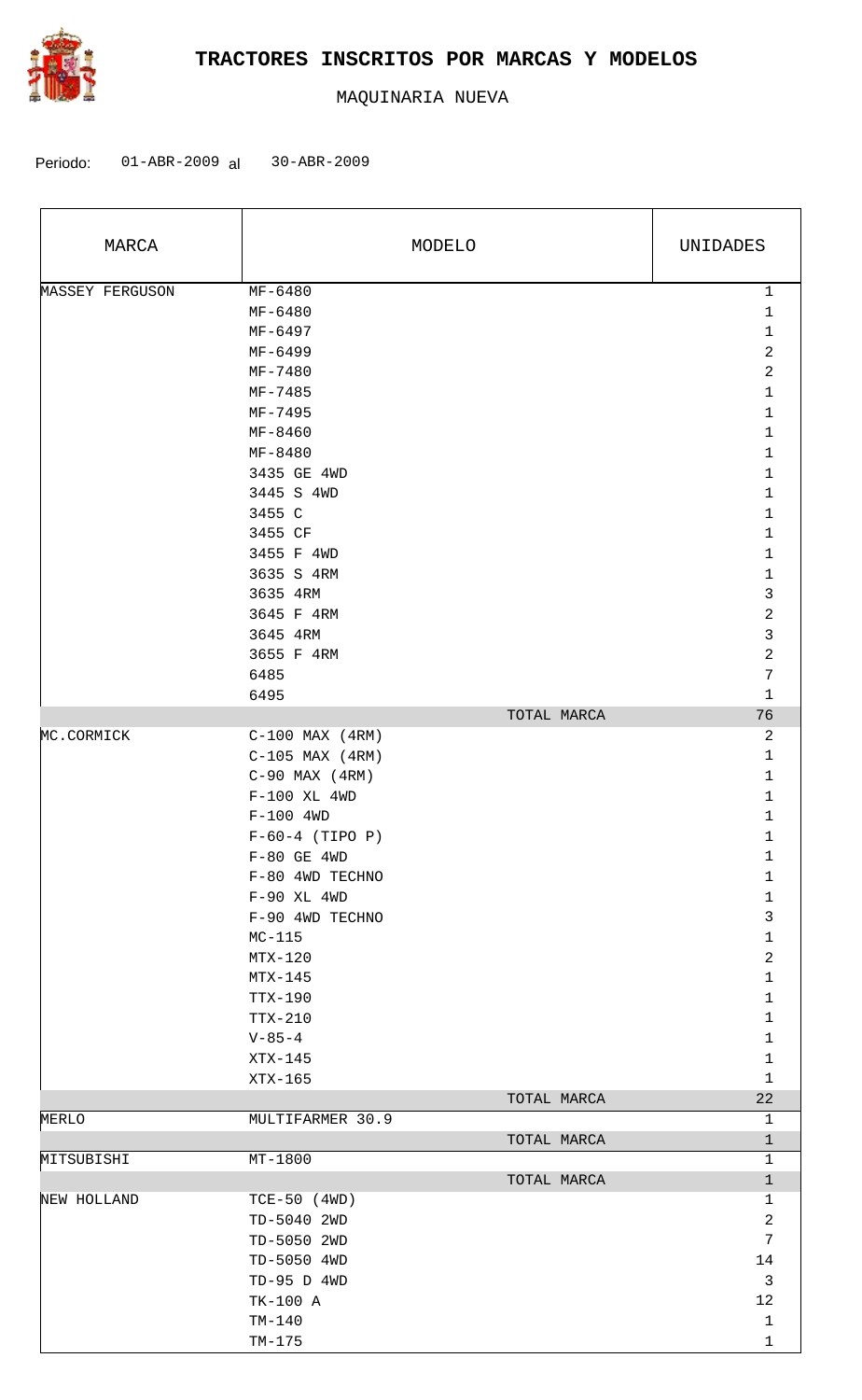

| MARCA       |                    | MODELO      | UNIDADES         |
|-------------|--------------------|-------------|------------------|
| NEW HOLLAND | TN-75 NA 4WD       |             | $\mathbf{1}$     |
|             | TN-85 FA 4WD       |             | $\sqrt{2}$       |
|             | TN-95 A 4WD        |             | $1\,$            |
|             | TN-95 DA 4WD       |             | $\mathbf 1$      |
|             | TN-95 FA 4WD       |             | 10               |
|             | TN-95 NA 4WD       |             | $\sqrt{2}$       |
|             | TN-95 VA 4WD       |             | $\mathbf 1$      |
|             | $T-3030$ (4WD)     |             | $\ensuremath{4}$ |
|             | T-4020 4WD         |             | $\mathbf 2$      |
|             | $T-4030$ 4WD       |             | $\,4$            |
|             | T-4040 F 4WD       |             | 10               |
|             | T-4040 4WD         |             | $\mathbf{3}$     |
|             | T-4050 F 4WD       |             | $\overline{7}$   |
|             | T-4050 4WD         |             | $\mathbf 1$      |
|             | T-5060 4WD         |             | $\epsilon$       |
|             | T-6010 2WD         |             | $\sqrt{2}$       |
|             | T-6010 4WD         |             | $\mathbf 1$      |
|             | T-6010 4WD         |             | 4                |
|             | T-6020 4WD         |             | $\overline{a}$   |
|             | T-6030 4WD         |             | $11\,$           |
|             | T-6030 4WD         |             | $\overline{4}$   |
|             | T-6050 4WD         |             | $\mathsf 3$      |
|             | T-6050 4WD         |             | 5                |
|             | T-6070 4WD         |             | $\mathbf 1$      |
|             | T-6070 4WD         |             | 1                |
|             | T-6080 4WD         |             | 6                |
|             | T-6080 4WD         |             | $\sqrt{ }$       |
|             | $T - 7030$         |             | $\sqrt{2}$       |
|             | $T - 7030$         |             | 2                |
|             | $T - 7040$         |             | 2                |
|             | $T - 7040$         |             | 4                |
|             | $T - 7050$         |             | $\overline{c}$   |
|             | $T - 7060$         |             | $\overline{a}$   |
|             | $T - 7520$         |             | 1                |
|             | $T - 7540$         |             | $\mathbf{1}$     |
|             | $T - 7550$         |             | 4                |
|             |                    | TOTAL MARCA | 163              |
| PASQUALI    | EOS 5.50           |             | 2                |
|             | EOS 6.40.0         |             | $\overline{c}$   |
|             | EOS 6.50           |             | 3                |
|             | ERA 9.40           |             | $\mathbf{1}$     |
|             | VANTH-5.30         |             | $\overline{c}$   |
|             | VANTH-5.40         |             | 2                |
|             | VANTH-5.40         |             | $\mathbf{1}$     |
|             | $VANTH-6.40$       |             | 2                |
|             |                    | TOTAL MARCA | 15               |
| SAME        | ARGON F 55 CLASSIC |             | 1                |
|             | ARGON F 70 CLASSIC |             | $\overline{c}$   |
|             | DORADO F 100       |             | 5                |
|             | DORADO F 75        |             | 4                |
|             | DORADO F 90        |             | $\mathsf 9$      |
|             | DORADO S 100       |             | $\mathbf 1$      |
|             | DORADO S 90        |             | 1                |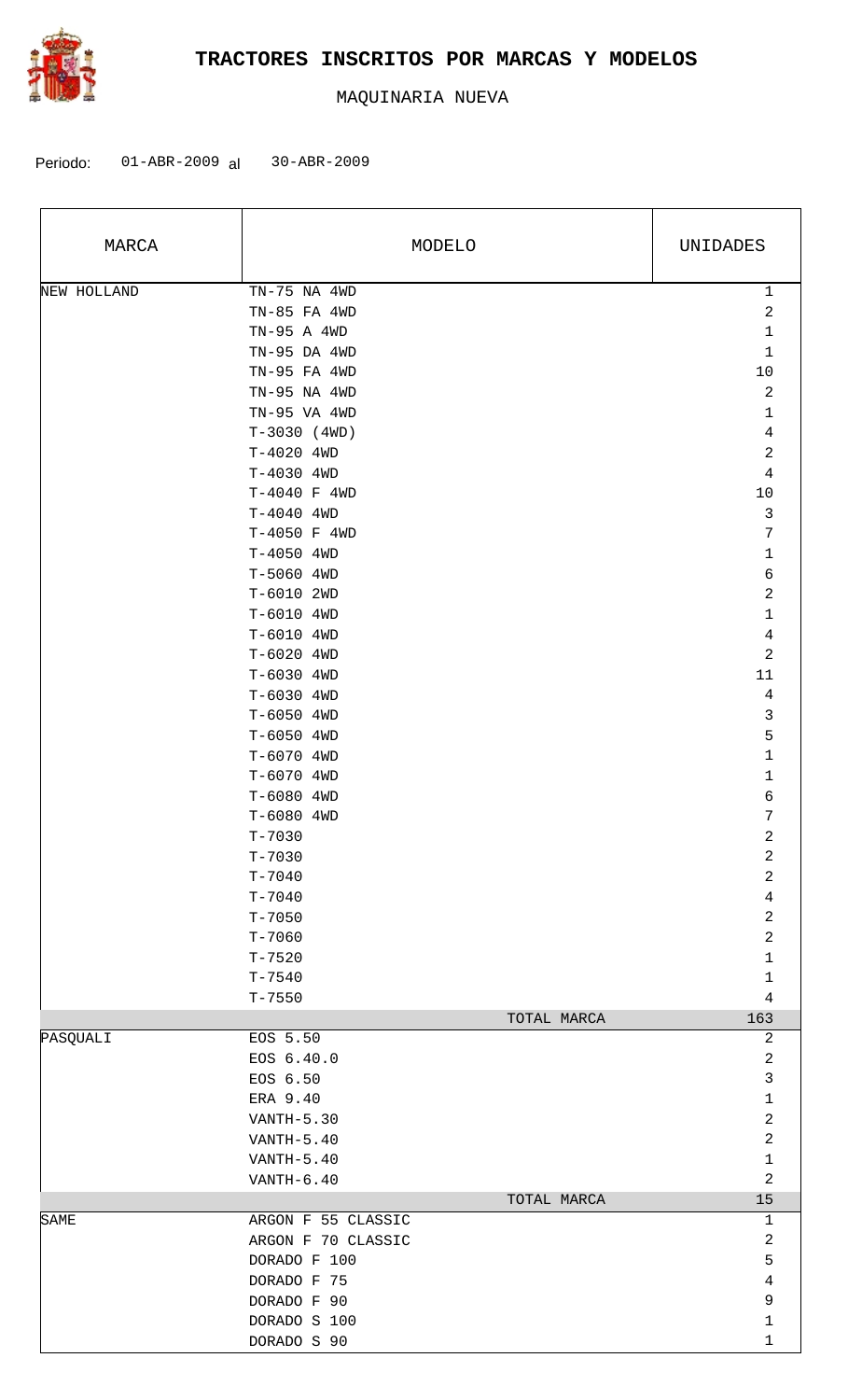

| MARCA       |                          | MODELO          | UNIDADES                       |
|-------------|--------------------------|-----------------|--------------------------------|
| <b>SAME</b> | EXPLORER 3 100 DT        |                 | 10                             |
|             | EXPLORER 3 100 2RM       |                 | $\mathbf{1}$                   |
|             | EXPLORER 3 85 DT         |                 | $\mathfrak{Z}$                 |
|             | EXPLORER 95 TB 4WD       |                 | 9                              |
|             | IRON 140                 |                 | $\mathbf 1$                    |
|             | IRON 160                 |                 | $\overline{a}$                 |
|             | KRYPTON F 100 M          |                 | $\mathbf 1$                    |
|             | SILVER 110<br>SILVER 110 |                 | $\mathbf{1}$<br>$\overline{c}$ |
|             | SOLARIS 55               |                 | 3                              |
|             | TIGER 70                 |                 | $\sqrt{ }$                     |
|             |                          | TOTAL MARCA     | 63                             |
| SHIBAURA    | ST-318 4WD               |                 | 2                              |
|             |                          | TOTAL MARCA     | $\overline{a}$                 |
| TONG YANG   | $T-303$                  |                 | $\mathbf{1}$                   |
|             | $T - 353$                |                 | $\mathbf{1}$                   |
|             | $T - 400$                |                 | $\mathbf{1}$                   |
|             |                          | TOTAL MARCA     | $\mathfrak{Z}$                 |
| VALPADANA   | 1550                     |                 | $\mathbf{1}$                   |
|             | 3670 4WD                 |                 | $\mathbf{1}$                   |
|             | 6575 ARM                 |                 | $\mathbf{1}$                   |
|             |                          | TOTAL MARCA     | $\mathfrak{Z}$                 |
| VALTRA      | $A-92$ (4WD)             |                 | $\overline{5}$                 |
|             | $N - 101$                |                 | $\mathbf 1$                    |
|             | $N-121$                  |                 | $\mathbf{3}$                   |
|             | $N - 141$                |                 | $\mathsf 3$                    |
|             | $T-121$                  |                 | $\mathbf 1$                    |
|             | $T-131$                  |                 | $\mathbf{1}$                   |
|             | $T-151$ E                |                 | 1                              |
|             | $T - 171$                |                 | 1                              |
|             | $T - 190$                |                 | $\mathbf 1$                    |
|             | $T-191$                  |                 | $\mathbf 1$                    |
|             |                          | TOTAL MARCA     | $18\,$                         |
| YANMAR      | $EF-227$                 |                 | $\mathbf{1}$                   |
|             | $EF-233$                 |                 | $\mathbf 1$<br>$\mathbf{3}$    |
|             | $KE-160$                 | TOTAL MARCA     | 5                              |
| YTO         | YTO-554                  |                 | $\mathbf{1}$                   |
|             |                          | TOTAL MARCA     | $\mathbf 1$                    |
| ZETOR       | 6441 PROXIMA             |                 | 1                              |
|             |                          | TOTAL MARCA     | $\mathbf 1$                    |
|             |                          |                 |                                |
|             |                          | TOTAL TRACTORES | 1125                           |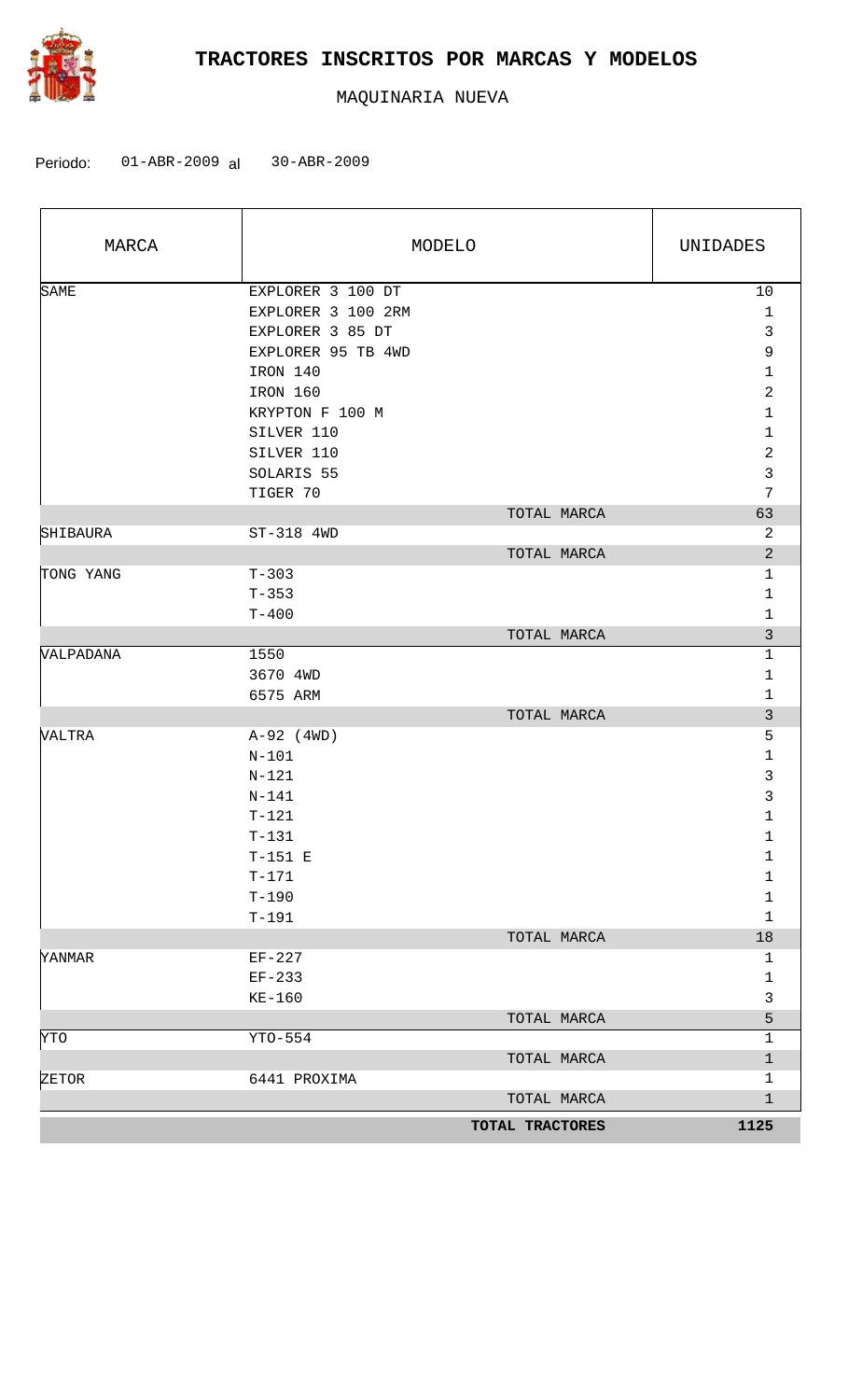

### **MAQUINARIA AUTOMOTRIZ INSCRITA POR COMUNIDADES AUTÓNOMAS**

MAQUINARIA NUEVA

|                    |        |             |                               |                             |             |                       | DE RECOLECCIÓN               |                 |                       |                |        |               |                       |         |                         |                                 |                                  |
|--------------------|--------|-------------|-------------------------------|-----------------------------|-------------|-----------------------|------------------------------|-----------------|-----------------------|----------------|--------|---------------|-----------------------|---------|-------------------------|---------------------------------|----------------------------------|
|                    | CEREAI | FORRA<br>JE | <b>PATATAS</b>                | <b>REMOLA</b><br><b>CHA</b> | ALGODÓN     | VIBRA<br><b>DORES</b> | <b>BARRE</b><br><b>DORAS</b> | PLATA<br>FORMAS | VENDI<br>MIA<br>DORAS | HORTA<br>LIZAS | MADERA | OTRAS<br>MAQ. | TOTAL<br>RECOL. CARGA | EQUIPOS | <b>TRACTO</b><br>CARROS | OTRAS<br><b>AUTO</b><br>MOTRIC. | TOTAL<br><b>AUTOMO</b><br>TRICES |
| ANDALUCIA          |        |             | $\Omega$<br>$\Omega$          | U                           | $\Omega$    | 3                     | $\Omega$                     | 0               | $\Omega$              | $\Omega$       | 0      | $\Omega$      |                       | 2       |                         | ∩                               |                                  |
| <b>ARAGON</b>      | 13     |             | 0<br>$\Omega$                 |                             | $\Omega$    | $\mathbf{0}$          | 0                            | $\mathbf 0$     | 0                     | 0              | 0      | $\mathbf 0$   | 13                    | 2       |                         |                                 | 15                               |
| ASTURIAS           |        |             | 0<br>0                        |                             | $\Omega$    | 0                     | 0                            | 0               | C                     | 0              | 0      | 0             |                       |         |                         |                                 |                                  |
| <b>BALEARES</b>    |        |             | 0                             |                             |             | $\mathbf{0}$          |                              |                 |                       |                | 0      |               |                       |         |                         |                                 |                                  |
| <b>CANARIAS</b>    |        |             | 0                             |                             | $\Omega$    | $\mathbf{0}$          | 0                            | 0               | C                     | ∩              | 0      | C             |                       |         |                         |                                 |                                  |
| CASTILLA Y LEON    | 15     |             | $\Omega$<br>$\Omega$          |                             | $\Omega$    | 0                     | 0                            | 0               | $\mathbf 0$           | 0              | 0      | $\mathbf 0$   | 15                    | 4       |                         |                                 | 19                               |
| CASTILLA-LA MANCHA | 5      |             | $\Omega$<br>$\Omega$          |                             | $\Omega$    | $\mathbf{0}$          | 0                            | 0               |                       | 0              | 0      | 0             |                       | 4       |                         | ∩                               | 10                               |
| CATALUÑA           | 5      |             |                               |                             |             | 0                     |                              | 2               | 0                     | 0              | 0      |               |                       | ь       |                         |                                 | 14                               |
| C.VALENCIANA       |        |             | 0                             |                             |             | $\mathbf{0}$          | 0                            | 0               |                       |                | 0      |               |                       |         |                         |                                 |                                  |
| EXTREMADURA        |        |             | $\Omega$<br>0                 |                             | $\Omega$    | $\Omega$              | $\Omega$                     | 0               | 0                     | 0              | 0      |               |                       |         |                         |                                 |                                  |
| <b>GALICIA</b>     |        |             | 0<br>0                        |                             | $\Omega$    | $\mathbf{0}$          | 0                            | 0               | 0                     | 0              |        |               |                       | ⌒       |                         |                                 |                                  |
| MADRID             |        |             | 0                             |                             | 0           | $\mathbf{0}$          | 0                            | 0               | 0                     | 0              | 0      |               |                       |         |                         |                                 |                                  |
| <b>NAVARRA</b>     |        |             |                               |                             | $\Omega$    | $\mathbf{0}$          | 0                            | 0               |                       |                | 0      |               |                       |         |                         |                                 |                                  |
| PAIS VASCO         |        |             | $\Omega$<br>0                 |                             | $\Omega$    | $\mathbf 0$           | 0                            | 0               | 0                     | 0              | 2      | $\sqrt{ }$    |                       |         | ∍                       |                                 |                                  |
| RIOJA (LA)         |        |             | $\Omega$<br>$\Omega$          | 0                           | $\Omega$    | $\mathbf{0}$          | 0                            | $\mathbf{0}$    | $\mathbf 0$           |                | 0      | $\Omega$      | $\Omega$              | 0       |                         |                                 |                                  |
| <b>TOTAL</b>       | 46     |             | $\overline{a}$<br>$\mathbf 0$ | 0                           | $\mathbf 0$ | 3                     | $\mathbf 0$                  | 3               | $\overline{a}$        | $\mathbf{1}$   | 3      | $\mathbf 1$   | 61                    | 30      | 6                       | $\mathbf 0$                     | 97                               |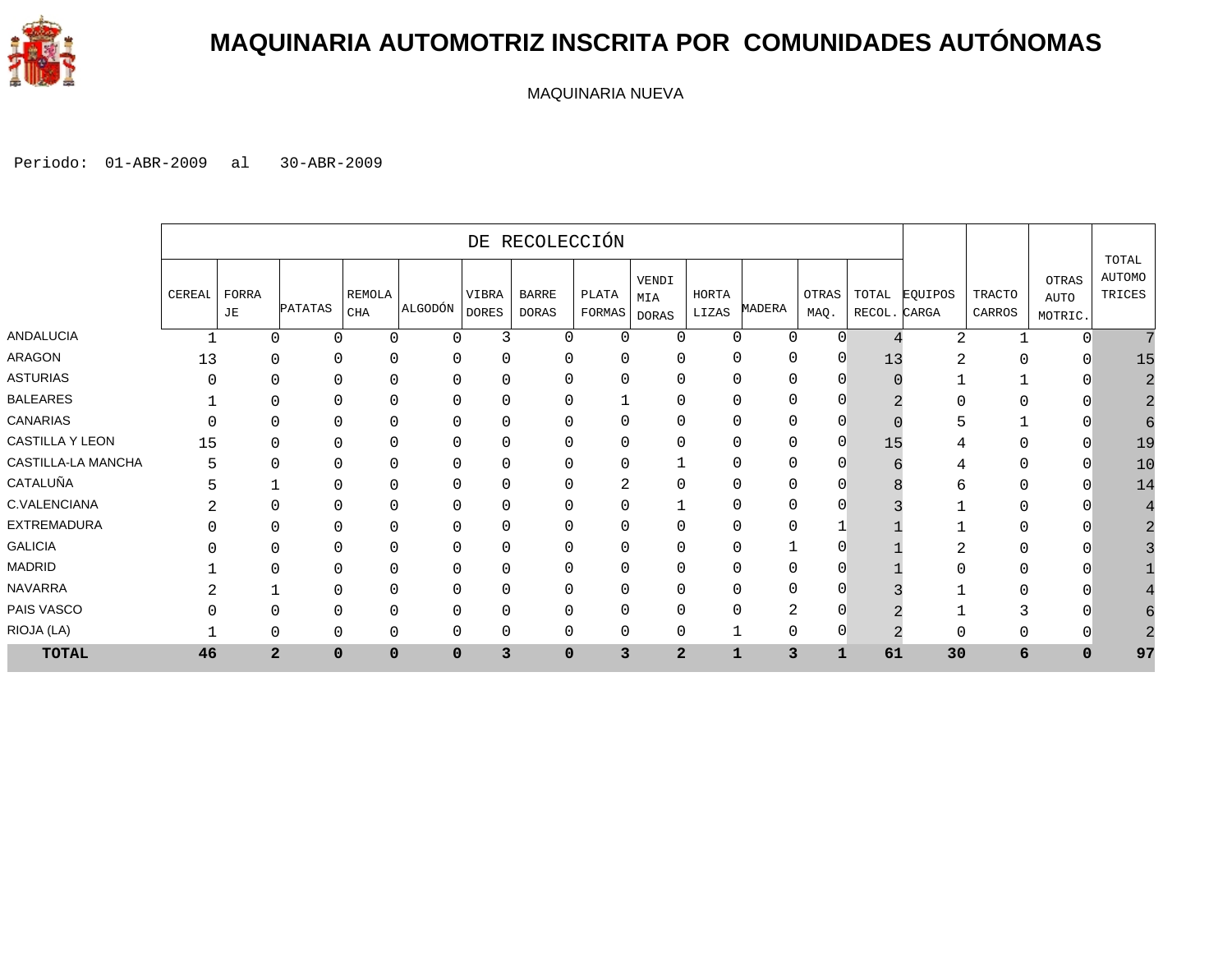

### **MAQUINARIA AUTOMOTRIZ INSCRITA POR PROVINCIAS Y COMUNIDADES AUTÓNOMAS**

MAQUINARIA NUEVA

|                       |                  |                |                |                     |                |                       | DE RECOLECCIÓN               |                 |                              |                |                |                |                 |                  |                         |                                 |                                  |
|-----------------------|------------------|----------------|----------------|---------------------|----------------|-----------------------|------------------------------|-----------------|------------------------------|----------------|----------------|----------------|-----------------|------------------|-------------------------|---------------------------------|----------------------------------|
|                       | CEREAL           | FORRA<br>JE    | PATATAS        | REMOLA<br>$\rm CHA$ | ALGODÓN        | VIBRA<br><b>DORES</b> | <b>BARRE</b><br><b>DORAS</b> | PLATA<br>FORMAS | VENDI<br>MIA<br><b>DORAS</b> | HORTA<br>LIZAS | MADERA         | OTRAS<br>MAQ.  | TOTAL<br>RECOL. | EQUIPOS<br>CARGA | <b>TRACTO</b><br>CARROS | OTRAS<br><b>AUTO</b><br>MOTRIC. | TOTAL<br><b>AUTOMO</b><br>TRICES |
| ALMERIA               | $\mathbf 0$      | $\mathbf 0$    | $\mathbf 0$    | $\mathsf 0$         | $\mathbf 0$    | $\mathbf 0$           | $\mathsf 0$                  | $\mathbf 0$     | 0                            | $\mathbf 0$    | $\mathbf 0$    | $\mathbf 0$    | $\overline{0}$  | $\mathbf{1}$     | $\mathbf 0$             | $\mathbf 0$                     |                                  |
| GRANADA               | $\Omega$         | 0              | $\mathbf{0}$   | $\Omega$            | $\overline{0}$ | $\Omega$              | 0                            | $\Omega$        | 0                            | $\Omega$       | $\mathbf 0$    | 0              | $\Omega$        | 1                | $\Omega$                | $\Omega$                        |                                  |
| JAEN                  | C                | O              | $\Omega$       | $\Omega$            | $\mathbf 0$    | 3                     | 0                            | $\Omega$        | $\Omega$                     | $\mathbf{0}$   | $\Omega$       | $\Omega$       | 3               | 0                | 1                       | 0                               |                                  |
| SEVILLA               |                  | $\mathbf 0$    | 0              | $\mathbf 0$         | 0              | $\mathbf{0}$          | 0                            | 0               | $\Omega$                     | $\mathbf{0}$   | $\mathbf 0$    | 0              | 1               | 0                | $\mathbf 0$             | 0                               |                                  |
| ANDALUCIA             | $\mathbf 1$      | $\mathbf{0}$   | $\overline{0}$ | $\mathbf{0}$        | $\mathbf 0$    | 3                     | 0                            | $\overline{0}$  | $\overline{0}$               | $\mathbf{0}$   | $\mathbf{0}$   | $\overline{0}$ | 4               | $\overline{2}$   | $\mathbf{1}$            | $\mathbf 0$                     |                                  |
| HUESCA                | 3                | 0              | 0              | $\mathbf 0$         | $\mathbf 0$    | $\mathbf 0$           | 0                            | $\mathbf 0$     | 0                            | $\mathbf{0}$   | $\mathbf 0$    | 0              | 3               | 0                | $\mathbf 0$             | 0                               |                                  |
| TERUEL                | 6                | 0              | 0              | 0                   | $\mathbf 0$    | $\mathbf 0$           | 0                            | 0               | 0                            | $\mathbf{0}$   | $\mathbf 0$    | 0              | 6               | 0                | $\mathbf 0$             | $\mathbf{0}$                    |                                  |
| ZARAGOZA              | 4                | $\mathbf 0$    | 0              | $\mathbf 0$         | $\mathbf 0$    | 0                     | 0                            | $\mathbf 0$     | 0                            | $\mathbf 0$    | $\mathbf 0$    | 0              | $\overline{4}$  | 2                | $\mathbf{0}$            | 0                               | 6                                |
| ARAGON                | 13               | $\mathbf 0$    | $\overline{0}$ | $\overline{0}$      | $\mathbf 0$    | $\mathbf{0}$          | 0                            | $\mathbf 0$     | $\overline{0}$               | $\mathbf 0$    | $\overline{0}$ | $\mathbf{0}$   | 13              | $\overline{2}$   | $\overline{0}$          | $\overline{0}$                  | 15                               |
| OVIEDO                | $\mathbf 0$      | $\Omega$       | $\Omega$       | $\mathbf 0$         | $\mathbf 0$    | $\Omega$              | 0                            | $\Omega$        | 0                            | 0              | $\mathbf 0$    | 0              | $\Omega$        | $\mathbf{1}$     | 1                       | $\mathbf 0$                     |                                  |
| ASTURIAS              | $\mathbf 0$      | $\mathbf{0}$   | $\overline{0}$ | $\mathbf{0}$        | $\overline{0}$ | $\mathbf{0}$          | 0                            | $\overline{0}$  | $\overline{0}$               | 0              | $\mathbf{0}$   | $\overline{0}$ | $\Omega$        | $\mathbf{1}$     | $\mathbf{1}$            | $\overline{0}$                  |                                  |
| <b>BALEARES</b>       | 1                | $\mathbf 0$    | 0              | 0                   | 0              | 0                     | 0                            | 1               | 0                            | 0              | 0              | 0              | 2               | 0                | $\mathbf 0$             | $\mathbf{0}$                    |                                  |
| <b>BALEARES</b>       | $\mathbf{1}$     | $\overline{0}$ | $\mathbf 0$    | $\mathbf 0$         | $\mathbf 0$    | $\mathbf 0$           | 0                            | 1               | $\overline{0}$               | $\mathbf 0$    | $\mathbf 0$    | $\mathbf{0}$   | 2               | $\overline{0}$   | $\overline{0}$          | $\mathbf 0$                     |                                  |
| LAS PALMAS DE<br>GRAN | $\mathbf 0$      | 0              | 0              | 0                   | $\mathbf 0$    | $\mathbf{0}$          | 0                            | 0               | 0                            | 0              | $\mathbf 0$    | 0              | $\Omega$        | 4                | $\mathbf 0$             | 0                               |                                  |
| SANTA CRUZ DE TENE    | $\mathbf 0$      | 0              | $\mathbf 0$    | $\mathbf 0$         | $\mathbf 0$    | $\mathsf 0$           | $\mathsf 0$                  | $\mathbf 0$     | 0                            | $\mathbf 0$    | $\mathbf 0$    | 0              | 0               | $\mathbf{1}$     | $\mathbf{1}$            | 0                               |                                  |
| CANARIAS              | $\mathbf 0$      | $\mathbf 0$    | $\overline{0}$ | $\overline{0}$      | $\mathbf{0}$   | $\mathsf{O}\xspace$   | 0                            | $\theta$        | $\mathbf 0$                  | $\overline{0}$ | $\overline{0}$ | $\mathbf 0$    | $\Omega$        | 5                | $1\,$                   | $\mathbf 0$                     |                                  |
| <b>BURGOS</b>         | 7                | 0              | 0              | $\mathbf 0$         | $\mathbf 0$    | $\mathbf 0$           | 0                            | 0               | 0                            | 0              | $\mathbf 0$    | 0              | 7               | 0                | $\mathbf 0$             | $\mathbf{0}$                    |                                  |
| LEON                  | $\left( \right)$ | $\Omega$       | $\Omega$       | $\Omega$            | $\mathbf 0$    | $\Omega$              | 0                            | $\Omega$        | 0                            | $\Omega$       | $\Omega$       | $\Omega$       | $\Omega$        | 1                | $\Omega$                | $\Omega$                        |                                  |
| PALENCIA              |                  | O              | $\Omega$       | $\Omega$            | $\mathbf 0$    | $\Omega$              | 0                            | $\Omega$        | $\Omega$                     | $\mathbf{0}$   | $\mathbf 0$    | 0              | 3               | 1                | $\Omega$                | $\mathbf{0}$                    |                                  |
| SALAMANCA             | -1               | ∩              | $\Omega$       | $\Omega$            | $\mathbf 0$    | $\Omega$              | 0                            | $\Omega$        | $\Omega$                     | $\Omega$       | $\mathbf 0$    | 0              | $\mathbf{1}$    | 0                | $\Omega$                | $\mathbf{0}$                    |                                  |
| SEGOVIA               | -1               | O              | $\Omega$       | $\mathbf 0$         | 0              | $\Omega$              | 0                            | $\Omega$        | $\Omega$                     | $\mathbf{0}$   | $\mathbf 0$    | 0              | $\mathbf{1}$    | $\mathbf{1}$     | $\mathbf 0$             | 0                               |                                  |
| VALLADOLID            | 3                | $\mathbf 0$    | 0              | $\mathbf 0$         | 0              | $\mathbf{0}$          | 0                            | 0               | 0                            | $\mathbf{0}$   | $\mathbf 0$    | 0              | 3               | $\mathbf{1}$     | $\mathbf 0$             | 0                               |                                  |
| CASTILLA Y LEON       | 15               | $\overline{0}$ | $\mathbf{0}$   | $\mathbf{0}$        | $\mathbf 0$    | $\mathbf{0}$          | 0                            | $\mathbf 0$     | $\mathbf 0$                  | $\mathbf 0$    | $\overline{0}$ | $\overline{0}$ | 15              | $\overline{4}$   | $\overline{0}$          | $\mathbf 0$                     | 19                               |
| ALBACETE              | 2                | $\Omega$       | 0              | $\mathbf 0$         | 0              | 0                     | 0                            | 0               | 0                            | $\mathbf{0}$   | $\mathbf 0$    | 0              | $\overline{a}$  | 0                | $\mathbf 0$             | $\mathbf{0}$                    |                                  |
| CIUDAD REAL           | U                | $\Omega$       | 0              | $\mathbf 0$         | $\mathbf 0$    | $\mathbf 0$           | 0                            | 0               | 0                            | $\mathbf{0}$   | $\mathbf 0$    | 0              | $\Omega$        | 2                | $\mathbf 0$             | $\mathbf 0$                     |                                  |
| CUENCA                |                  | ∩              | $\Omega$       | $\Omega$            | $\mathbf 0$    | $\Omega$              | 0                            | $\Omega$        | $\Omega$                     | $\Omega$       | $\Omega$       | $\Omega$       | $\overline{2}$  | $\mathbf{1}$     | $\mathbf 0$             | 0                               |                                  |
| GUADALAJARA           | U                | 0              | $\Omega$       | 0                   | 0              | $\Omega$              | 0                            | $\Omega$        | $\Omega$                     | $\Omega$       | $\mathbf 0$    | $\Omega$       | $\Omega$        | $\mathbf{1}$     | $\Omega$                | $\mathbf{0}$                    |                                  |
| TOLEDO                | $\mathbf{1}$     | $\Omega$       | 0              | $\mathbf 0$         | $\mathbf 0$    | 0                     | 0                            | $\Omega$        | $\mathbf{1}$                 | $\mathbf{0}$   | $\mathbf 0$    | 0              | $\overline{c}$  | $\Omega$         | $\Omega$                | 0                               |                                  |
| CASTILLA-LA MANCHA    | 5                | $\Omega$       | 0              | $\Omega$            | $\overline{0}$ | $\Omega$              | 0                            | $\Omega$        | $\mathbf{1}$                 | $\Omega$       | $\Omega$       | $\Omega$       | б               | 4                | $\Omega$                | $\Omega$                        | 10                               |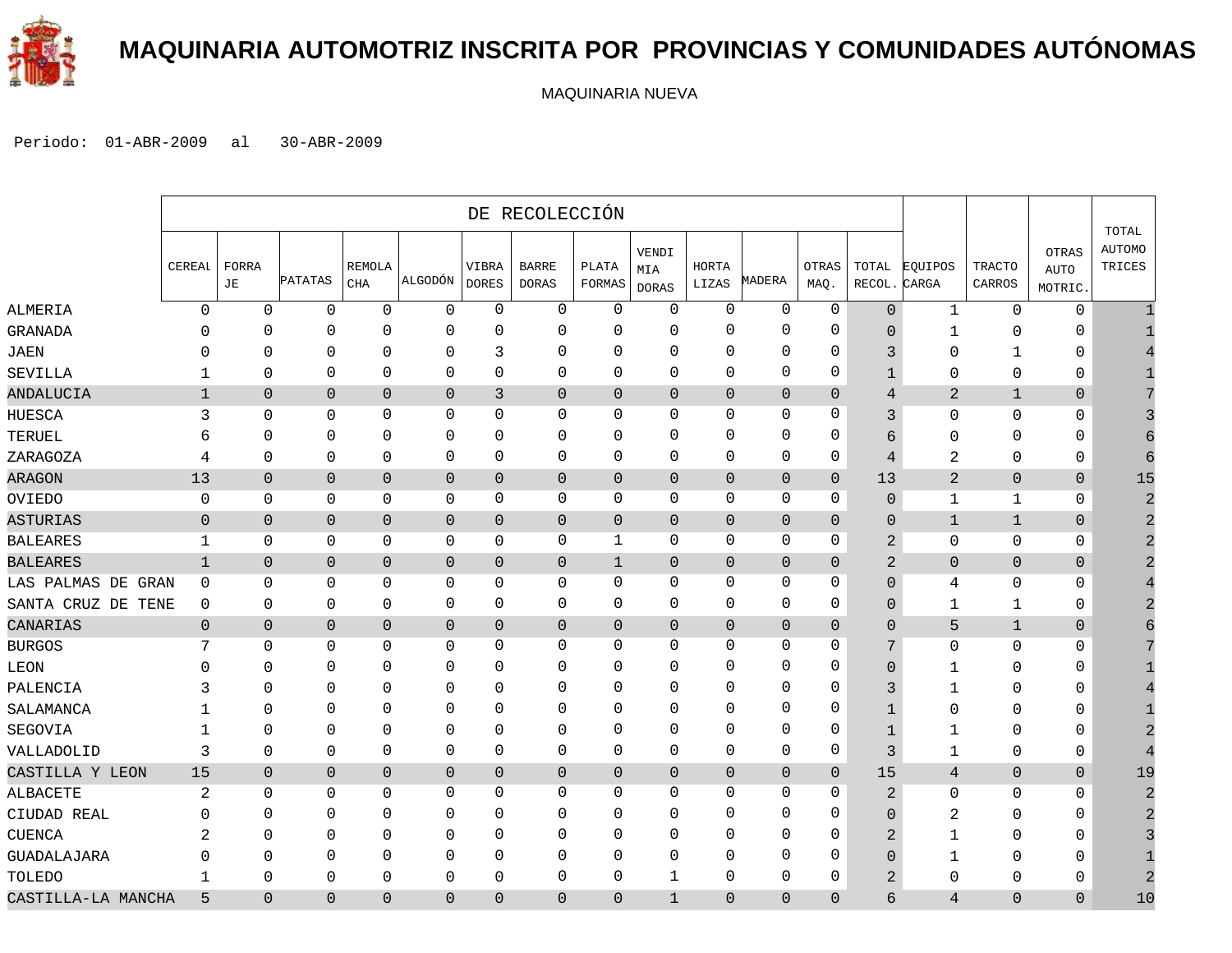

### **MAQUINARIA AUTOMOTRIZ INSCRITA POR PROVINCIAS Y COMUNIDADES AUTÓNOMAS**

MAQUINARIA NUEVA

|                    |                |                |                |                             |                |                       | DE RECOLECCIÓN               |                 |                              |                |                |                |                 |                  |                         |                                        |                                  |
|--------------------|----------------|----------------|----------------|-----------------------------|----------------|-----------------------|------------------------------|-----------------|------------------------------|----------------|----------------|----------------|-----------------|------------------|-------------------------|----------------------------------------|----------------------------------|
|                    | CEREAL         | FORRA<br>JE    | <b>PATATAS</b> | <b>REMOLA</b><br><b>CHA</b> | ALGODÓN        | VIBRA<br><b>DORES</b> | <b>BARRE</b><br><b>DORAS</b> | PLATA<br>FORMAS | VENDI<br>MIA<br><b>DORAS</b> | HORTA<br>LIZAS | MADERA         | OTRAS<br>MAQ.  | TOTAL<br>RECOL. | EOUIPOS<br>CARGA | <b>TRACTO</b><br>CARROS | <b>OTRAS</b><br><b>AUTO</b><br>MOTRIC. | TOTAL<br><b>AUTOMO</b><br>TRICES |
| <b>BARCELONA</b>   | $\mathbf{1}$   | $\Omega$       | $\mathbf 0$    | $\mathbf{0}$                | $\mathbf 0$    | $\mathbf 0$           | $\mathsf{O}$                 | $\mathbf 0$     | $\mathbf 0$                  | $\mathbf 0$    | $\mathbf 0$    | 0              | $\mathbf{1}$    | $\overline{a}$   | $\mathbf 0$             | $\mathbf 0$                            |                                  |
| GIRONA             |                |                | 0              | 0                           | $\mathbf 0$    | $\Omega$              | $\mathbf{0}$                 | $\Omega$        | $\Omega$                     | O              | 0              | 0              | 1               | 3                | 0                       | $\Omega$                               |                                  |
| LLEIDA             |                | 0              | $\mathbf 0$    | $\mathbf 0$                 | $\mathbf 0$    | 0                     | 0                            | 2               | $\mathbf 0$                  | $\mathbf 0$    | $\mathbf{0}$   | 0              | 6               |                  | $\mathbf{0}$            | $\mathbf 0$                            |                                  |
| CATALUÑA           | 5              | $\mathbf{1}$   | $\overline{0}$ | $\overline{0}$              | $\mathbf{0}$   | $\mathbf{0}$          | $\mathbf{0}$                 | $\overline{2}$  | $\mathbf 0$                  | $\mathbf 0$    | $\mathbf 0$    | $\mathbf{0}$   | 8               | $6\overline{6}$  | $\overline{0}$          | $\mathbf 0$                            | 14                               |
| ALICANTE           |                | $\mathbf{0}$   | 0              | 0                           | 0              | $\Omega$              | 0                            | $\Omega$        | $\mathbf 0$                  | $\Omega$       | 0              | 0              | 1               | $\mathbf 0$      | $\mathbf 0$             | $\mathbf 0$                            |                                  |
| VALENCIA           |                | $\Omega$       | 0              | 0                           | 0              | 0                     | 0                            | $\Omega$        | 1                            | $\Omega$       | 0              | 0              | 2               | 1                | 0                       | 0                                      |                                  |
| C. VALENCIANA      | 2              | $\Omega$       | $\overline{0}$ | $\mathbf{0}$                | $\mathbf{0}$   | $\mathbf{0}$          | $\mathbf{0}$                 | $\Omega$        | 1                            | $\overline{0}$ | $\overline{0}$ | $\Omega$       | 3               | 1                | $\mathbf{0}$            | $\mathbf{0}$                           |                                  |
| CACERES            | $\Omega$       | $\Omega$       | 0              | 0                           | 0              | $\Omega$              | 0                            | $\Omega$        | $\mathbf 0$                  | $\Omega$       | 0              | 1              | $\mathbf 1$     | 1                | $\mathbf 0$             | $\mathbf 0$                            |                                  |
| <b>EXTREMADURA</b> | $\mathbf{0}$   | $\overline{0}$ | $\overline{0}$ | $\overline{0}$              | $\mathbf 0$    | $\mathbf{0}$          | 0                            | $\Omega$        | $\overline{0}$               | $\mathbf{0}$   | $\mathbf 0$    | 1              | 1               | $\mathbf{1}$     | $\overline{0}$          | $\mathbf{0}$                           |                                  |
| A CORUÑA           | $\Omega$       | $\Omega$       | $\Omega$       | $\mathbf 0$                 | $\mathbf 0$    | $\Omega$              | $\Omega$                     | $\Omega$        | $\mathbf 0$                  | $\Omega$       | $\mathbf 0$    | 0              | $\Omega$        | $\mathbf 1$      | $\mathbf{0}$            | $\mathbf 0$                            |                                  |
| <b>LUGO</b>        | $\Omega$       | $\mathbf{0}$   | 0              | 0                           | 0              | 0                     | 0                            | $\mathbf{0}$    | $\mathbf 0$                  | $\mathbf 0$    | 1              | 0              | 1               | 1                | 0                       | 0                                      |                                  |
| GALICIA            | $\mathbf 0$    | $\mathbf{0}$   | $\mathbf 0$    | $\mathbf 0$                 | $\mathbf 0$    | $\mathbf 0$           | $\overline{0}$               | $\overline{0}$  | $\mathbf 0$                  | $\mathbf{0}$   | $\mathbf{1}$   | $\mathbf{0}$   | 1               | $\overline{2}$   | $\mathbf{0}$            | $\mathbf{0}$                           |                                  |
| MADRID             | 1              | 0              | 0              | 0                           | $\mathbf 0$    | 0                     | 0                            | $\Omega$        | $\mathbf{0}$                 | 0              | 0              | 0              | $\mathbf 1$     | $\mathbf 0$      | $\mathbf 0$             | 0                                      |                                  |
| MADRID             | $\mathbf{1}$   | $\overline{0}$ | $\overline{0}$ | $\mathbf{0}$                | $\overline{0}$ | $\overline{0}$        | $\overline{0}$               | $\Omega$        | $\overline{0}$               | $\overline{0}$ | $\mathbf{0}$   | $\mathbf{0}$   | 1               | $\overline{0}$   | $\Omega$                | $\Omega$                               |                                  |
| NAVARRA            | $\overline{2}$ | 1              | 0              | 0                           | $\mathbf 0$    | 0                     | 0                            | $\Omega$        | $\Omega$                     | $\mathbf 0$    | 0              | 0              | 3               | 1                | 0                       | $\mathbf 0$                            |                                  |
| NAVARRA            | 2              | $\mathbf{1}$   | $\overline{0}$ | $\overline{0}$              | $\mathbf{0}$   | $\mathbf{0}$          | $\mathbf 0$                  | $\Omega$        | $\overline{0}$               | $\overline{0}$ | $\overline{0}$ | $\Omega$       | 3               | $\mathbf{1}$     | $\overline{0}$          | $\mathbf{0}$                           |                                  |
| GUIPUZCOA          | $\Omega$       | $\mathbf 0$    | $\Omega$       | $\mathbf 0$                 | $\mathbf 0$    | $\mathbf 0$           | 0                            | $\mathbf 0$     | 0                            | 0              | $\mathbf 0$    | 0              | $\Omega$        | $\mathbf 0$      | 3                       | $\mathbf 0$                            |                                  |
| VIZCAYA            | $\Omega$       | 0              | 0              | 0                           | $\mathbf 0$    | 0                     | 0                            | 0               | $\mathbf 0$                  | $\mathbf 0$    | 2              | 0              | 2               |                  | 0                       | $\mathbf 0$                            |                                  |
| PAIS VASCO         | $\overline{0}$ | $\overline{0}$ | $\overline{0}$ | $\mathbf{0}$                | $\mathbf{0}$   | $\overline{0}$        | $\mathbf 0$                  | $\mathbf{0}$    | $\overline{0}$               | $\overline{0}$ | $\overline{a}$ | $\mathbf{0}$   | 2               | $\mathbf 1$      | 3                       | $\mathbf{0}$                           |                                  |
| LA RIOJA           | -1             | 0              | 0              | 0                           | 0              | 0                     | 0                            | $\Omega$        | $\mathbf 0$                  |                | 0              | 0              | 2               | $\mathbf 0$      | $\mathbf{0}$            | $\mathbf 0$                            |                                  |
| RIOJA (LA)         | $\mathbf{1}$   | $\overline{0}$ | $\mathbf{0}$   | $\mathsf 0$                 | $\mathbf 0$    | $\mathbf{0}$          | $\mathbf 0$                  | $\overline{0}$  | $\overline{0}$               | $\mathbf{1}$   | $\mathsf 0$    | $\overline{0}$ | $\overline{a}$  | $\overline{0}$   | $\overline{0}$          | $\mathbf{0}$                           | $\overline{c}$                   |
| <b>TOTAL</b>       | 46             | $\overline{a}$ | $\mathbf 0$    | $\mathbf 0$                 | $\mathbf 0$    | 3                     | $\mathbf 0$                  | 3               | $\overline{a}$               | 1              | 3              | $\mathbf{1}$   | 61              | 30               | 6                       | $\mathbf 0$                            | 97                               |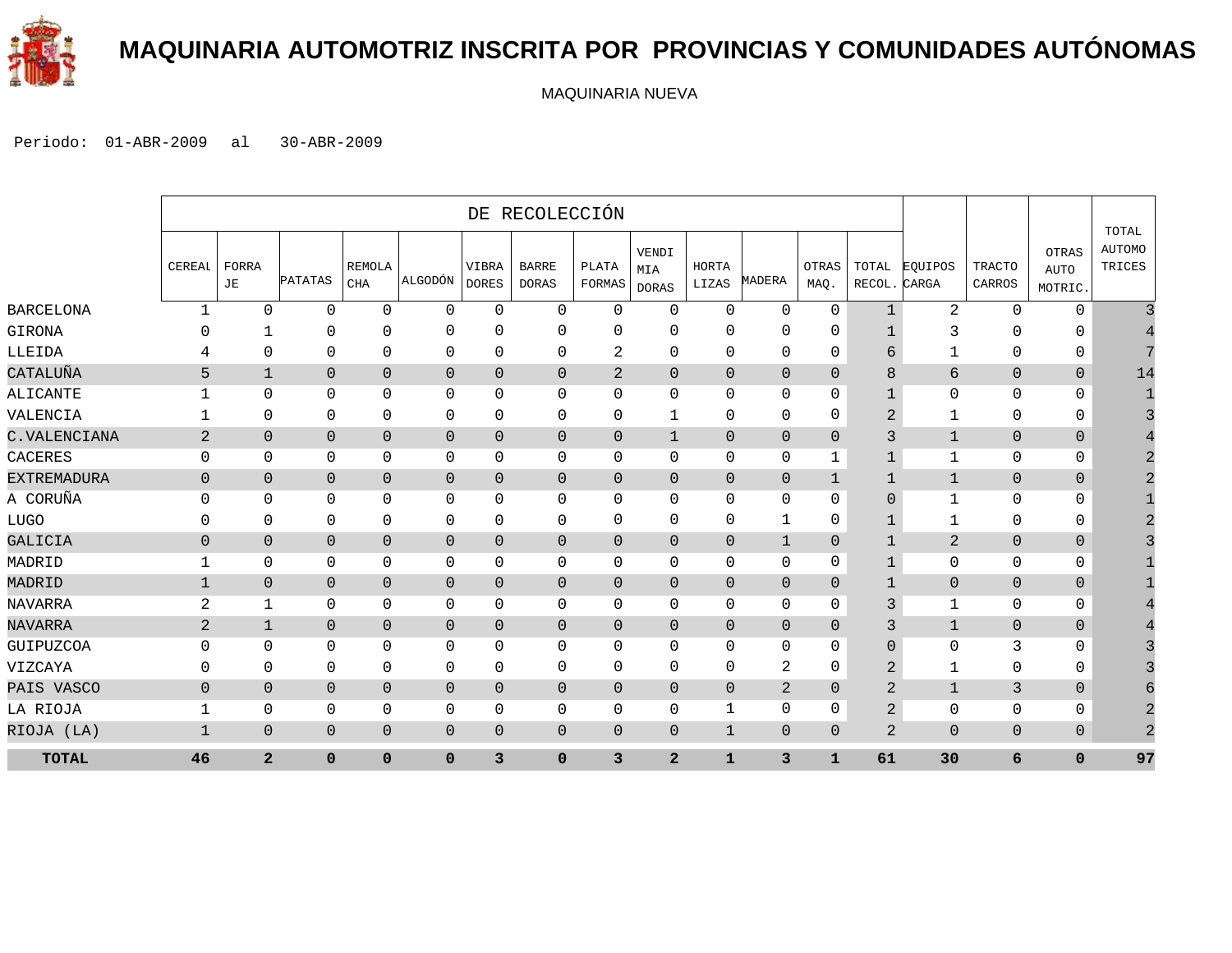

### **MAQUINARIA AUTOMOTRIZ INSCRITA POR MARCAS**

MAQUINARIA NUEVA

|                   |             |             |             |                      |             |                       | DE RECOLECCIÓN        |                 |                              |                       |             |               |                 |                  |                         |                                 |                           |
|-------------------|-------------|-------------|-------------|----------------------|-------------|-----------------------|-----------------------|-----------------|------------------------------|-----------------------|-------------|---------------|-----------------|------------------|-------------------------|---------------------------------|---------------------------|
|                   | CEREAL      | FORRA<br>JЕ | PATATAS     | <b>REMOLA</b><br>CHA | ALGODÓN     | VIBRA<br><b>DORES</b> | <b>BARRE</b><br>DORAS | PLATA<br>FORMAS | VENDI<br>MIA<br><b>DORAS</b> | <b>HORTA</b><br>LIZAS | MADERA      | OTRAS<br>MAQ. | TOTAL<br>RECOL. | EQUIPOS<br>CARGA | <b>TRACTO</b><br>CARROS | OTRAS<br><b>AUTO</b><br>MOTRIC. | TOTAL<br>AUTOMO<br>TRICES |
| ANTONIO CARRARO   | $\mathbf 0$ | 0           | $\mathbf 0$ | $\mathbf 0$          | $\mathbf 0$ | $\mathbf 0$           | 0                     | $\mathbf 0$     | $\mathbf 0$                  | 0                     | $\mathbf 0$ | 0             | $\Omega$        | $\mathbf 0$      | $\overline{\mathbf{c}}$ | $\overline{0}$                  |                           |
| CATERPILLAR       | $\Omega$    | 0           | 0           | $\Omega$             | $\mathbf 0$ | 0                     | $\mathbf 0$           | $\Omega$        | $\mathbf 0$                  | $\Omega$              | 0           | 0             | $\cap$          | 1                | 0                       | O                               |                           |
| CLAAS             | 18          | 2           | 0           | 0                    | $\Omega$    | 0                     | $\mathbf{0}$          | 0               | $\mathbf{0}$                 | 0                     | 0           | 0             | 20              | $\Omega$         | 0                       | 0                               | 20                        |
| DEUTZ-FAHR        | 5           | 0           | 0           | 0                    | $\mathbf 0$ | 0                     | 0                     | 0               | $\mathbf{0}$                 | 0                     | 0           | 0             |                 | $\Omega$         | 0                       | $\Omega$                        |                           |
| ERREPPI           |             | 0           | $\Omega$    | 0                    | $\mathbf 0$ | $\mathbf 0$           | 0                     | 0               | $\mathbf{0}$                 | $\Omega$              | 0           | 0             |                 | 0                | $\mathbf{1}$            | $\Omega$                        |                           |
| FARESIN           |             | 0           | $\Omega$    | $\Omega$             | $\Omega$    | 0                     | $\Omega$              | 0               | $\mathbf{0}$                 | 0                     | $\Omega$    | $\Omega$      | n               |                  | 0                       | O                               |                           |
| FENDT             |             | 0           | $\Omega$    | 0                    | $\mathbf 0$ | 0                     | $\mathbf{0}$          | 0               | 0                            | $\Omega$              | 0           | 0             |                 | 0                | 0                       | O                               |                           |
| FRUITAR           |             | 0           | 0           | 0                    | $\Omega$    | $\mathbf 0$           | 0                     | 1               | $\mathbf 0$                  | $\Omega$              | 0           | $\Omega$      |                 | 0                | 0                       | 0                               |                           |
| GOLDONI           |             | 0           | $\mathbf 0$ | $\Omega$             | $\mathbf 0$ | $\mathbf 0$           | $\mathbf 0$           | 0               | $\mathbf 0$                  | $\mathbf{0}$          | 0           | 0             |                 | $\Omega$         | 1                       | $\mathbf 0$                     |                           |
| GREGOIRE          |             | 0           | 0           | $\Omega$             | $\Omega$    | 0                     | 0                     | 0               | 2                            | $\Omega$              | $\Omega$    | $\Omega$      |                 | O                | 0                       | $\Omega$                        |                           |
| I.D.M.            |             | 0           | 0           | 0                    | 0           | 0                     | 0                     | $\Omega$        | $\mathbf{0}$                 | 0                     | 0           | $\Omega$      |                 | 2                | 0                       | O                               |                           |
| JCB               |             | 0           | 0           | $\Omega$             | 0           | 0                     | 0                     | 0               | $\mathbf{0}$                 | $\Omega$              | 0           | $\mathbf 0$   |                 | 4                | 0                       | O                               |                           |
| <b>JOHN DEERE</b> |             | 0           | 0           | $\Omega$             | 0           | $\mathbf 0$           | 0                     | 0               | $\mathbf{0}$                 | $\Omega$              | 0           | $\Omega$      |                 | 0                | 0                       | 0                               |                           |
| LANDER            |             | 0           | $\Omega$    | $\Omega$             | $\mathbf 0$ | 0                     | $\mathbf{0}$          | $\Omega$        | $\Omega$                     | $\mathbf{0}$          | 0           | 0             |                 | 0                | 1                       | O                               |                           |
| LAVERDA           |             | 0           | $\Omega$    | 0                    | $\Omega$    | 0                     | 0                     | $\Omega$        | $\mathbf{0}$                 | 0                     | 0           | 0             |                 | 0                | 0                       | 0                               |                           |
| LIEBHERR          |             | 0           | $\Omega$    | $\Omega$             | 0           | 0                     | 0                     | $\Omega$        | $\mathbf{0}$                 | 0                     | 0           | $\Omega$      | $\Omega$        | 1                | 0                       | $\mathbf 0$                     |                           |
| MANITOU           |             | 0           | $\Omega$    | 0                    | $\mathbf 0$ | 0                     | $\mathbf{0}$          | 0               | $\mathbf{0}$                 | $\Omega$              | $\mathbf 0$ | $\Omega$      | $\Omega$        | 10               | 0                       | $\Omega$                        | 10                        |
| MAR               | O           | 0           | $\Omega$    | $\Omega$             | $\Omega$    | 0                     | $\mathbf{0}$          | $\Omega$        | $\mathbf{0}$                 | $\Omega$              | 0           | $\Omega$      | $\Omega$        | 0                | 1                       | $\Omega$                        |                           |
| MAST EXPLORER     |             | 0           | 0           | $\Omega$             | 0           | 0                     | 0                     | 0               | $\mathbf{0}$                 | $\mathbf{0}$          | 0           | 0             |                 | 2                | 0                       | $\Omega$                        |                           |
| MECANO-MAR        |             | 0           | 0           | $\Omega$             | $\mathbf 0$ | $\mathbf 0$           | $\mathbf 0$           | 0               | $\mathbf 0$                  | $\Omega$              | 0           | 0             |                 |                  | 0                       | 0                               |                           |
| MERLO             | O           | 0           | 0           | $\Omega$             | $\mathbf 0$ | 0                     | $\mathbf{0}$          | $\Omega$        | $\Omega$                     | 0                     | $\Omega$    | $\Omega$      |                 | 1                | 0                       | O                               |                           |
| MORESIL           | n           | 0           | 0           | $\Omega$             | 0           | 2                     | 0                     | $\mathbf 0$     | 0                            | 0                     | 0           | 0             |                 | 0                | 0                       | 0                               |                           |
| NEW HOLLAND       | 13          | 0           | 0           | 0                    | 0           | 0                     | 0                     | $\mathbf 0$     | $\mathbf 0$                  | 0                     | 0           | $\Omega$      | 13              | 2                | 0                       | 0                               | 15                        |
| PELLENC           |             | 0           | 0           | $\Omega$             | 0           | $\mathbf 1$           | $\mathbf 0$           | $\mathbf 0$     | $\mathbf 0$                  | $\mathbf{0}$          | 0           | 0             |                 | 0                | 0                       | $\Omega$                        |                           |
| PLOEGER           |             | 0           | $\Omega$    | O                    | $\Omega$    | $\mathbf 0$           | $\Omega$              | $\Omega$        | $\Omega$                     | 1                     | $\Omega$    | $\Omega$      |                 | O                | 0                       | $\Omega$                        |                           |
| PONSSE            | $\left($    | 0           | 0           | 0                    | 0           | 0                     | 0                     | $\Omega$        | $\mathbf{0}$                 | 0                     | 2           | 0             |                 | $\Omega$         | 0                       | $\Omega$                        |                           |
| SAEZ MOTION       |             | 0           | 0           | 0                    | 0           | 0                     | 0                     | 0               | $\mathbf{0}$                 | $\mathbf{0}$          | 0           | $\Omega$      | $\Omega$        |                  | 0                       | O                               |                           |
| SPAPPIERI         |             | 0           | 0           | $\Omega$             | $\Omega$    | 0                     | 0                     | 0               | $\mathbf 0$                  | $\Omega$              | 0           |               |                 | $\Omega$         | 0                       |                                 |                           |
| STILL             | 0           | 0           | $\Omega$    | $\Omega$             | $\Omega$    | $\mathbf 0$           | $\mathbf 0$           | $\Omega$        | $\mathbf 0$                  | 0                     | $\Omega$    | $\Omega$      | $\Omega$        | 1                | $\Omega$                | $\Omega$                        |                           |